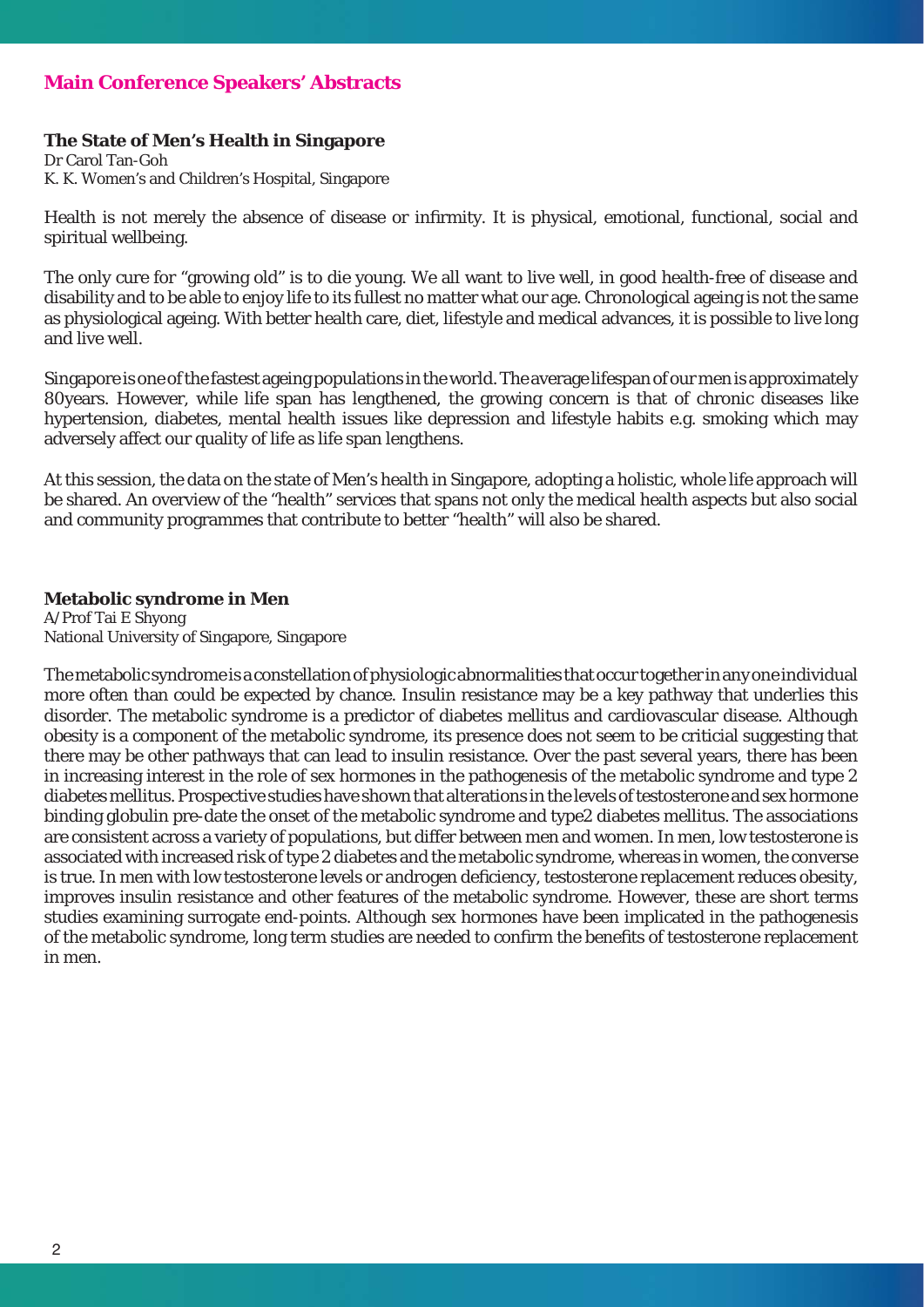**Keynote Speech - "Men's Health in the New Age - Men's Health – Past, Present & Future"** Dato Prof Dr Tan Hui Meng University of Malaya, Malaysia

Less than 100 years ago, when the life and probably health expectancies of both men and women were about equal, gender specific health was not an issue. Women's Health was well established in the mid seventies and early eighties. Men's Health only emerged and broke into mainstream after 1995. It is only in 2005 that the Men's Health Act and the Office of Men's Health were established in the US.

Till todate, from utero to old age, and for each of the 10 leading causes of death male have higher mortality than female. Even for the same disease, men are more likely to succum eg. hip fracture. Most researchers blame male behavioral factors resulting in poor health seeking attitude and poor preventive health care. Male stoicism, reluctance to seek help and afraid of being vulnerable also account for the poor health outcome. The American Academy of Family Physician claims that 30 behaviors place men's health at risk.

Today, men's health movements are in full swing to dwelve into the gender disparities of health. Numerous concerted efforts by both governmental and NGO's are being formulated and strategise to elevate the status of men's health. Researchers, health promoters social market experts and the medical communities as a whole, need to intensify their effort to understand the psychobehavioral attitudes of the various categories of men to identify their risk factors, change their risk seeking behaviors, influence their health seeking attitudes and tailor preventive health strategies accordingly. The primary care physician could screen and profile each men, and formulate a personalized preventive healthcare plan based on shared decision making model and evidence based decision aids.

Epidemiological and prospective studies have indicated that lifestyle changes can modify the progression of life threatening diseases including cancers. Physician should work with their patients on a life-long prevention and lifestyle medication plan designed for primary and secondary preventive strategies. In the not too far future, accessibility to new knowledge on novel solutions to human disease and preventive medicine, including personalised diet and lifestyle counseling, genetic counseling, and the possibility of using induced pluripotent stem cells to heal diseased and damaged organs may be a reality.

# **Special Address - Promotion for Men's Health – Advocacy or Common Sense?**

Prof Siegfried Meryn International Society for Mens Health & Gender, Austria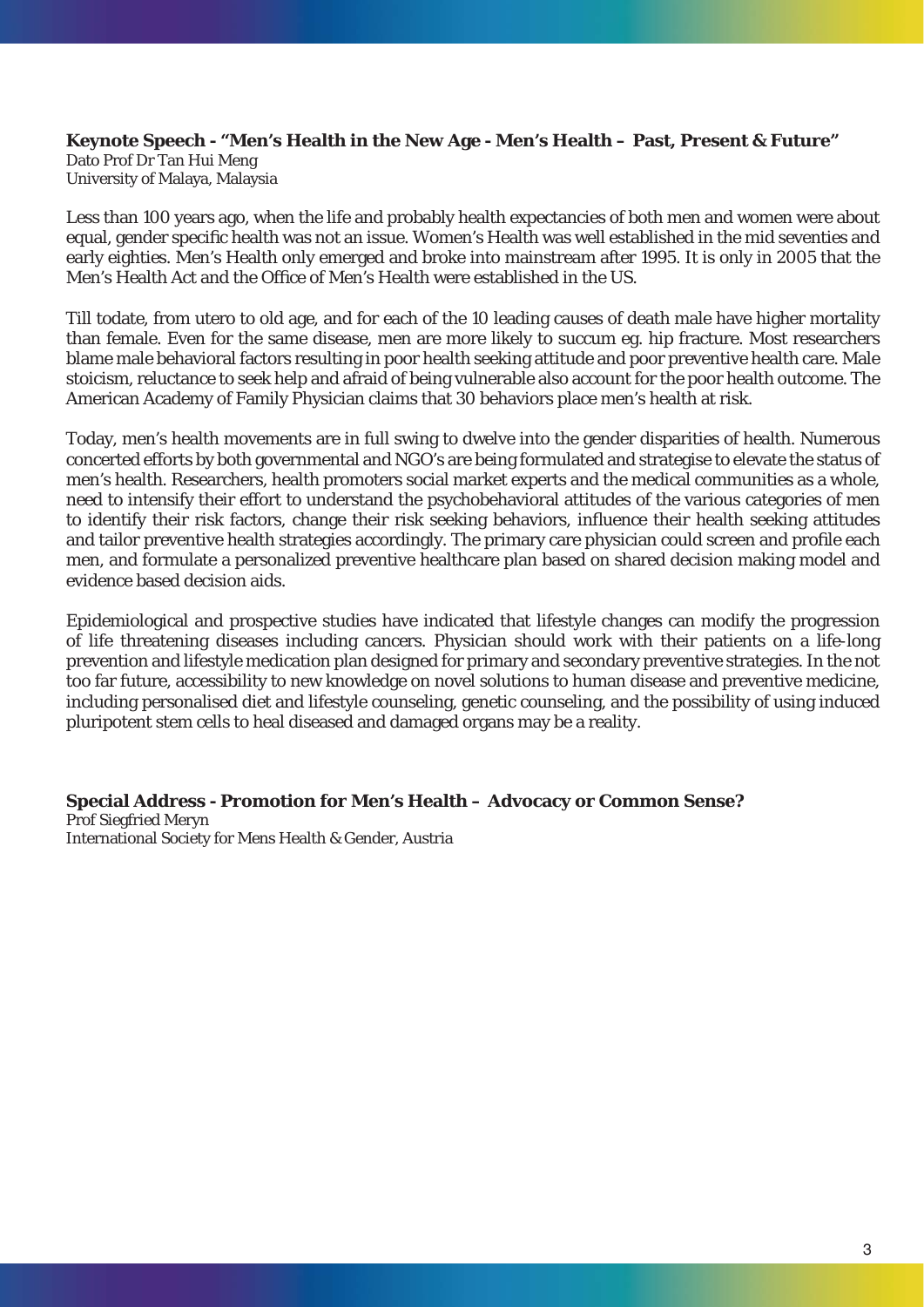# **Recent Advances in the Management of Patients with Ischemic Heart Disease**

A/Prof Mak Koon Hou Gleneagles Medical Centre, Singapore

#### **Obesity and Diabetes Mellitus**

Dr Tham Kwang Wei Singapore General Hospital, Singapore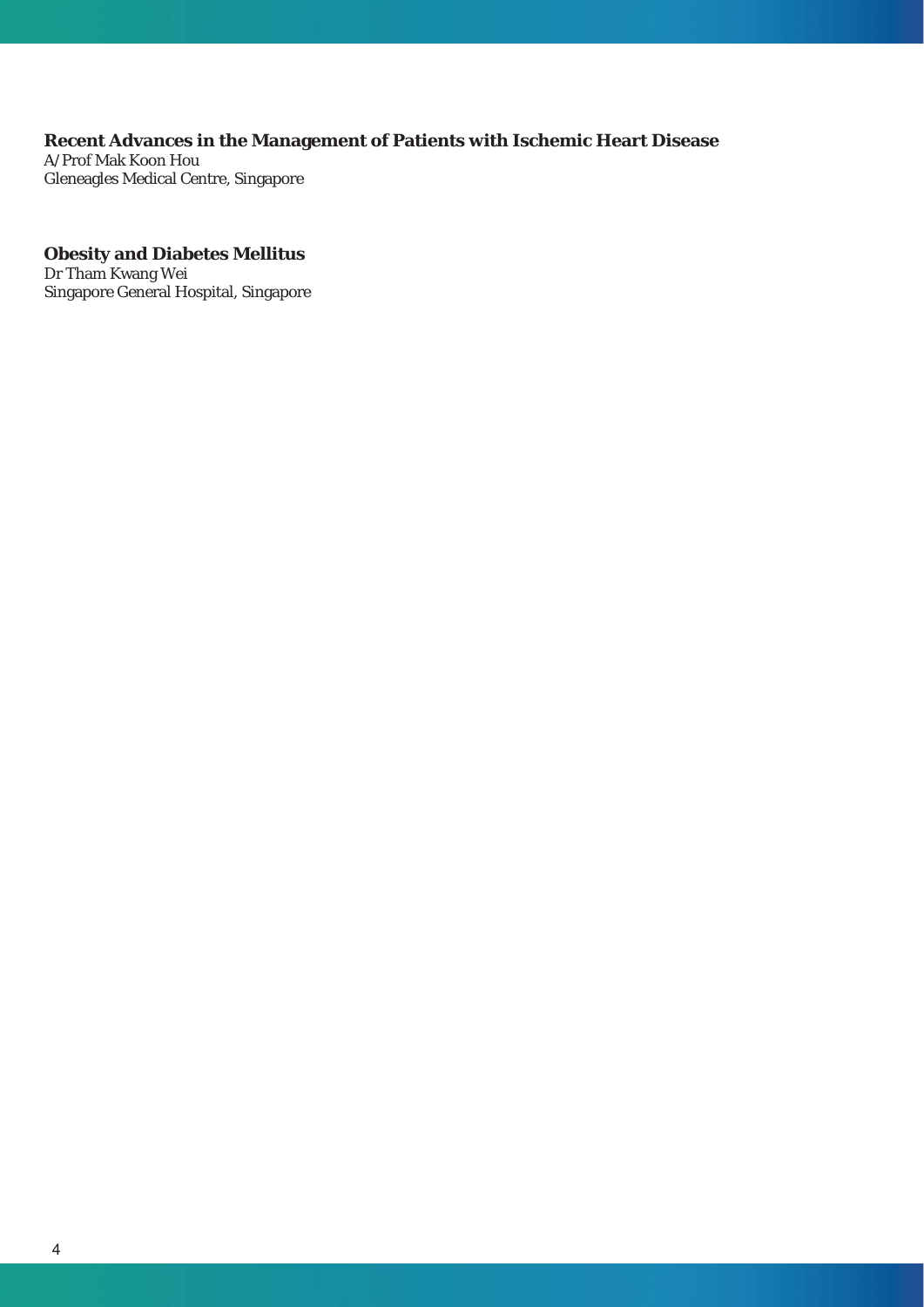### **Testosterone: Its not all about Sex**

Prof Farid Saad Corporate Strategic Marketing Schering AG, Germany

It is no exaggeration to say that our conceptualization of the (patho)physiological functions of testosterone has undergone a revolutionary development. But even today, the associations most physicians have with testosterone is that it only subserves reproductive and sexual functions. Over the last three decades it has become apparent that the functions of testosterone in adult life are much wider than hitherto assumed. Testosterone plays a significant role in the development and maintenance of bone and muscle mass, in erythropoiesis, and in mental functions. The latter is not limited to libido but testosterone has a general vitalizing function on mood and energy. More recent are the insights that testosterone is a key player in glucose homeostasis and lipid metabolism. Again, most physicians will associate testosterone with the sex difference in cardiovascular morbidity. Cardiovascular disease and death occur about a decade earlier in the lives of men than of women. This issue has been critically reviewed and, while the sex difference undeniably exists, it cannot be attributed to testosterone per se.

The metabolic syndrome is a clustering of risk factors which predispose an individual to late onset diabetes mellitus and cardiovascular morbidity and mortality. The main components of the syndrome are visceral obesity, glucose intolerance, raised blood pressure and dyslipidaemia (elevated triglycerides, low levels of high-density lipoprotein cholesterol), and a pro-inflammatory and pro-coagulatory state. Cross-sectional epidemiological studies have reported a direct correlation between plasma testosterone and insulin sensitivity, and low testosterone levels are associated with an increased risk of type 2 diabetes mellitus in men. The metabolic syndrome has also relevance to the urologist. At the epidemiological level an association between central obesity in adulthood and lower urinary tract symptoms could be established.

Many, if not most, physicians harbor wrongful associations between testosterone and the development of prostate pathology such as prostate cancer and benign prostate hyperplasia. Recent studies prove otherwise. On the basis of these trepidations many, more specifically elderly, hypogonadal men do not receive adequate androgen treatment.

## **Prostate Cancer among Asian Men – Treatment Updates**

Prof Mikio Namiki Kanazawa University Graduate School of Medical Science, Japan

In the United States prostate cancer is the first rank in men's cancer. Annual morbidity of prostate cancer has been still increasing. However, mortality of the prostate cancer has been decreasing since PSA adoption, because discovery of PSA caused so called stage migration and decreased advanced prostate cancer.

How about Asian countries. In the 1980s, the mortality from prostate cancer was relatively low in Asian countries. However, since then the mortality from prostate cancer has been explosively increasing. Now in Japan, mortality from prostate cancer is the 6th rank, and morbidity rate of prostate cancer is estimated as No1 or No2 in 2020.

Stage migration caused by PSA adoption quickened the progress of treatments for prostate cancer, especially for localized prostate cancer. Now, radical prostatectomy has been established as definitive treatment for localized prostate cancer. And recently, new modalities of radiotherapy such as brachytherapy has becoming widespread. However, data on the current treatment of prostate cancer in Japan shows that primary androgen deprivation therapy (PADT) is chosen to treat localized prostate cancer in an extremely high proportion of cases. Now, little high-quality evidence is available to guide patients on the comparative effectiveness and adverse effects of each treatment for localized prostate cancer. As to PADT it is very difficult to accurately evaluate the effectiveness, because many factors such as type and duration of ADT, difference of race obviously affect the outcome.

Now, accumulation of clinical data and hopefully clinical trials in Asian countries are expected.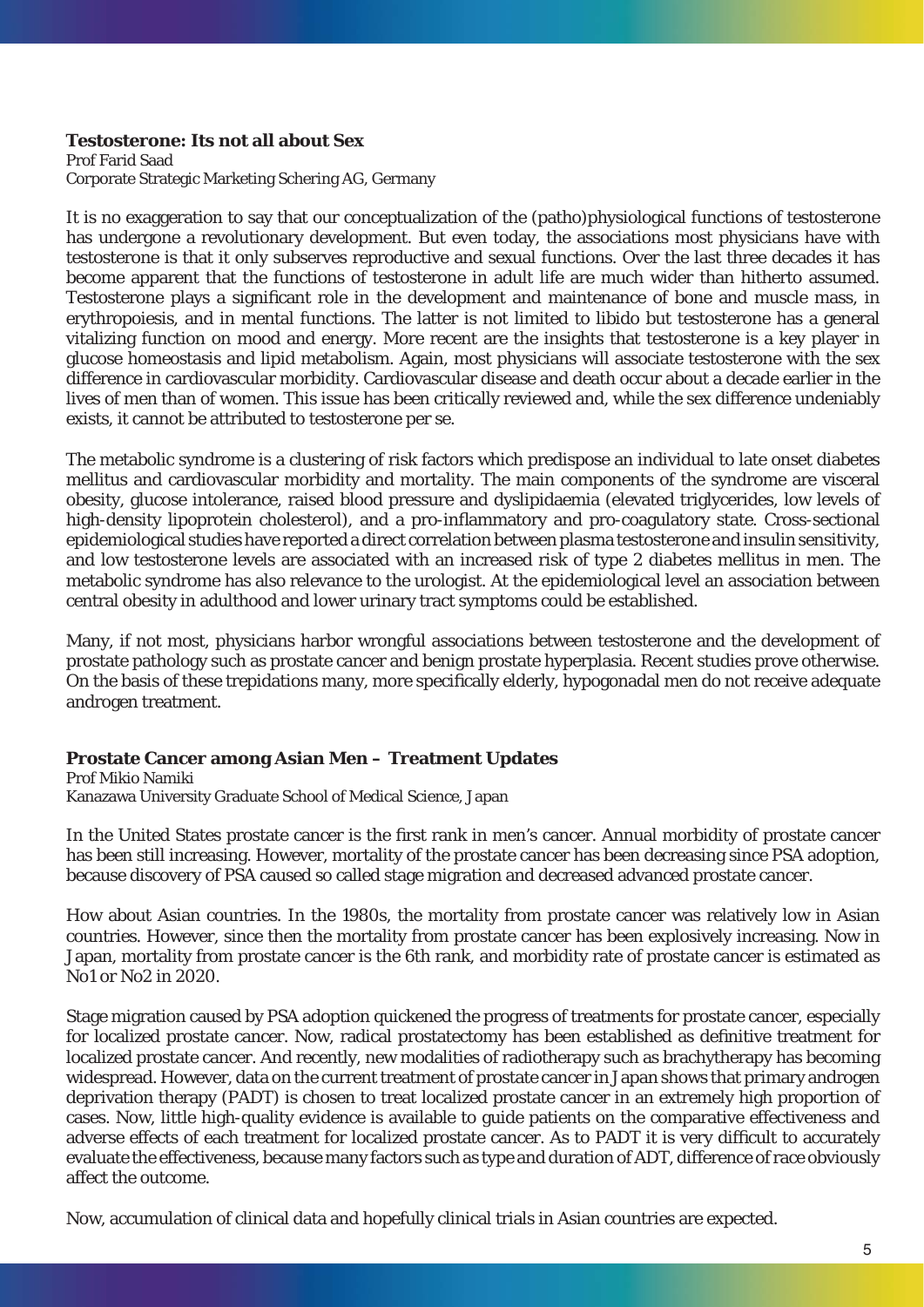# **Prostate & Bladder Cancer - Lessons for Living**

Prof Kesavan Esuvaranathan Singapore Urological Association, Singapore

# **Advanced Prostate Cancer in Asia - Updates on Palliative Therapy**

Dr James Tan James Tan Centre for Urology and Robotic Surgery, Singapore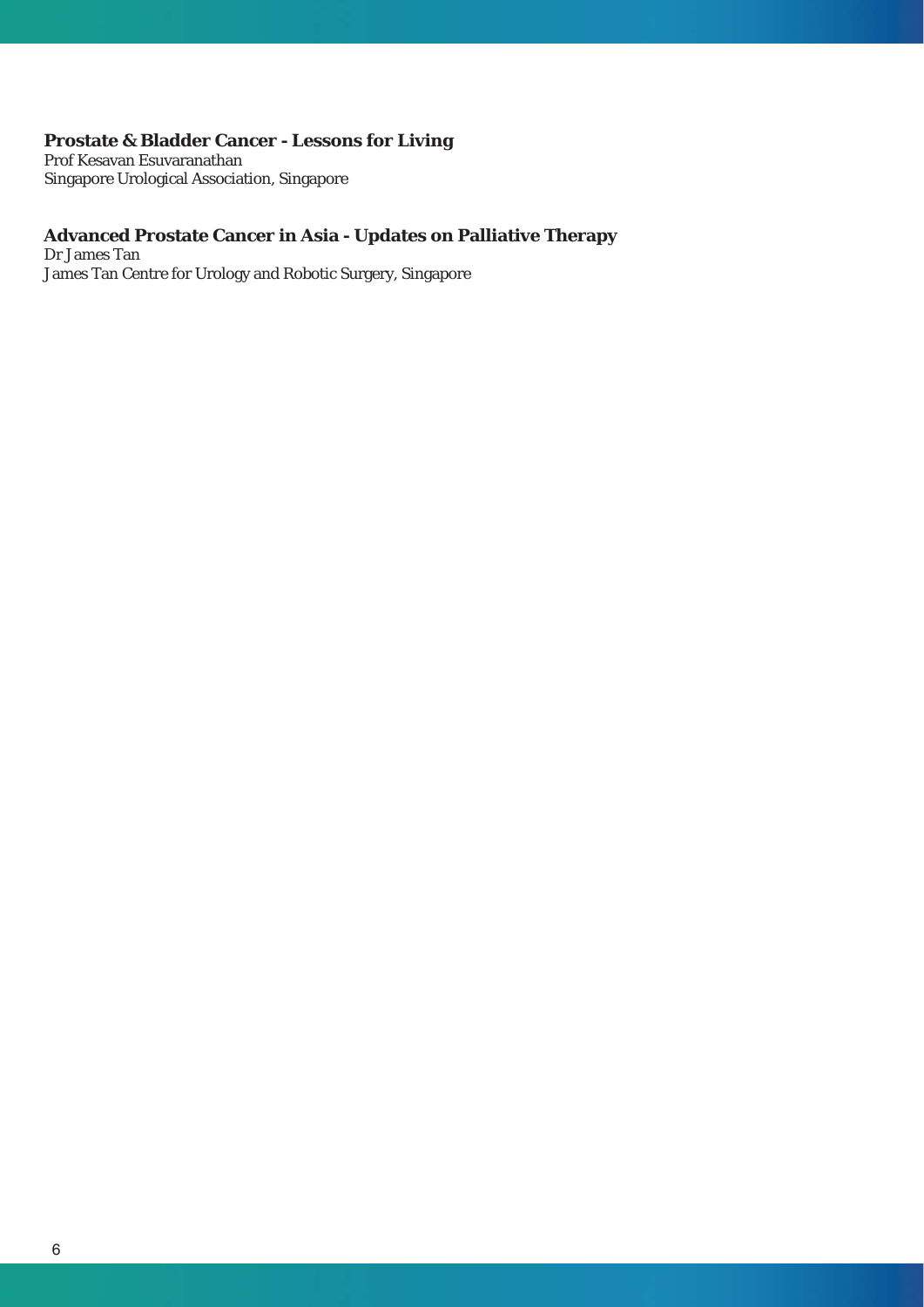# **Are Cancers More Common in Men? – Epidemiology & Screening**

Prof Khoo Ee Ming University of Malaya, Malaysia

Cancer is a leading cause of death in the world, accounting for 13% of all deaths in year 2007. Worldwide, the incidence and prevalence of cancer in different gender vary with geographical regions, cancer sites, as well as economic development of a country. Data from GLOBOCAN 2002 showed the worldwide incidence of cancers at all sites is more common in men than in women. However, cancer prevalence estimates in adult differs in developed countries (similar in both gender) to developing countries (25% greater in women than men).

Cancers with high fatality such as cancers of the lung, liver, oesophagus, stomach are more common in men than women, and the sex ratio for cancer deaths is 1.3 (male to female). The YLL (years of life lost due to premature mortality) and DALY (disability adjusted life years) due to cancer burden are higher in men than in women too. Therefore, cancer is a major public health problem and action needs to be taken for prevention.

Data from WHO 2007 showed the most common cancer in men by number of global deaths are lung, stomach, liver, colorectal, oesophagus and prostate while the incidence of cancer by site from GLOBOCAN 2002 are more common in cancers of the lung, prostate, stomach, colorectal and liver.

Screening reduces morbidity and mortality using Wilson's criteria. Of all common cancers in men, only colorectal cancers are recommended for screening although cost effectiveness of screening needs to be assessed in Asian countries. Screening options for colorectal cancer include fecal occult blood testing, flexible sigmoidoscopy, colonoscopy, and double-contrast barium enema. Screening for prostate has not been recommended due to lack of evidence that screening improves health outcomes. However, prostate specific antigen screening for prostate cancer has been practiced widely, and if performed, patient should be informed of its potential benefits and harms.

**Lunch Symposium - Erectile Dysfunction, Testosterone, and Underlying Conditions** (Sponsored by Bayer Schering Pharma) Prof Farid Saad, Germany / Prof Michael Zitzmann, Germany / Prof Abdulmaged Traish, USA / Prof Aksam Yassin, Germany

Until a decade ago the ailments of elderly men, such as atherosclerosis, hypertension, diabetes mellitus, lower urinary tract symptoms and erectile dysfunction, were regarded as distinct diagnostic / therapeutic entities but there is growing understanding that these entities are not disparate and, to improve the health of the aging male, require an integral approach. There is an interdependence between the metabolic syndrome, erectile dysfunction and patterns of testosterone in aging men. The main features of the metabolic syndrome are abdominal obesity, insulin resistance, hypertension and dyslipidemia, significant factors in the etiology of erectile function. The metabolic syndrome is associated with lower-than-normal testosterone levels. A new concept of the role of testosterone in male health has emerged. Testosterone is a determinant of glucose homeostasis and lipid metabolism. Testosterone is not only a factor in libido but exerts also essential effects on the anatomical and physiological substrate of penile erection. With these recent insights, the health problems of elderly men must be placed in a context that allows an integral approach. Treatment of testosterone deficiency is to become part of this approach. Sexual health may be the portal to men's health. Hypogonadism and erectile dysfunction are epidemiologically associated with and may predict metabolic syndrome and diabetes type 2. More interventional studies are needed to determine the relationship between testosterone and diabetes mellitus and the metabolic syndrome and to assess the benefit / risk ratio of testosterone therapy in men with hypogonadism, diabetes and the metabolic syndrome. Treatment of erectile dysfunction may entail testosterone administration and these interventional studies may provide an opportunity to determine therapeutic and preventive feasibility, benefits and justification of testosterone administration on the closely interrelated ailments of erectile dysfunction and the metabolic syndrome.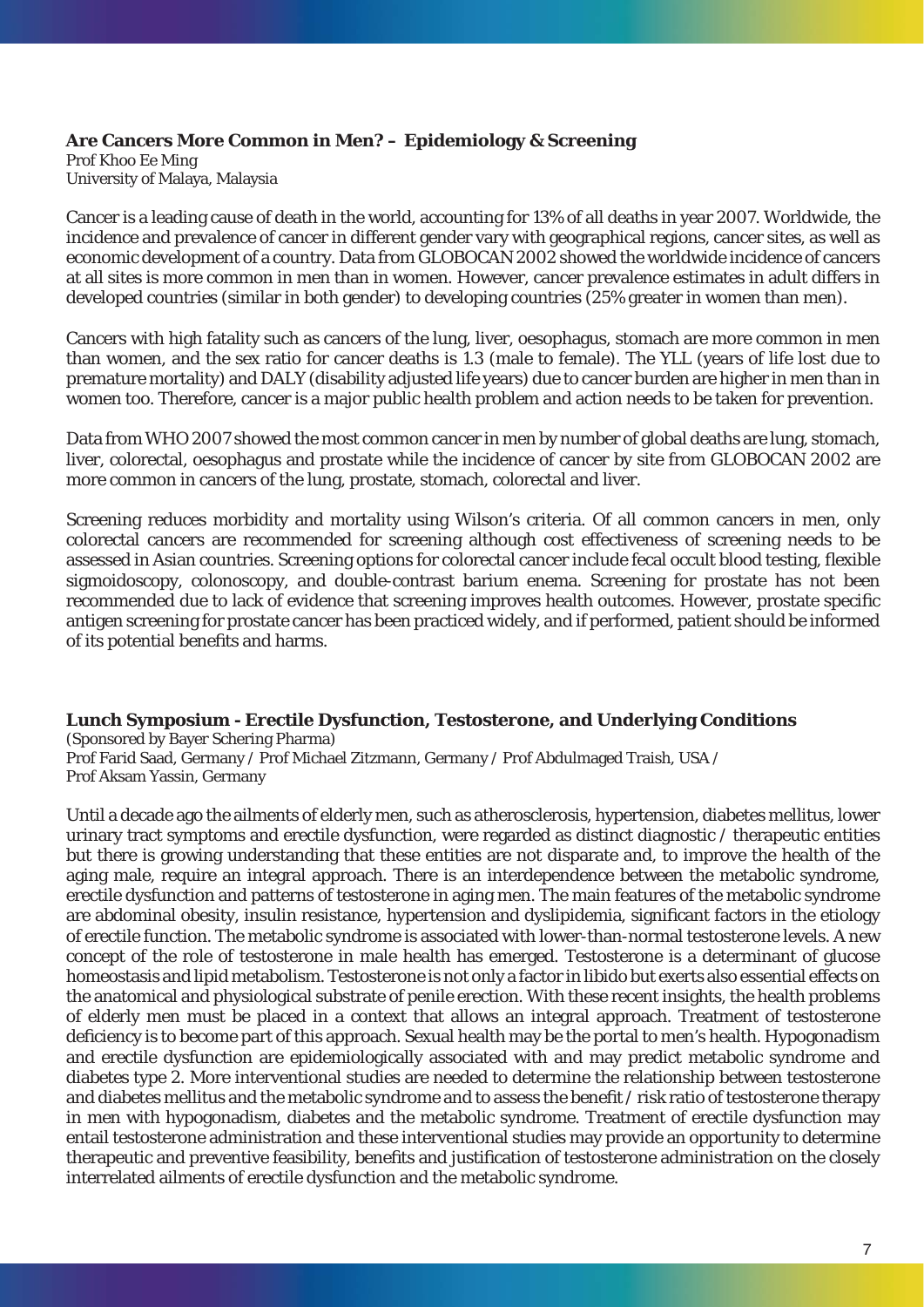## **Sports Injuries** Dr Tan Jee Lim Gleneagles Medical Centre, Singapore

Sports play an important role towards a healthy active lifestyle. We have seen an increase in sports injuries with the greater participation in sports among men. In the management of sports injuries, precise diagnosis is important as many other conditions mimic sports injuries.

Sports injuries are notorious for its propensity to recur after treatment. The key in the management of sports injuries is to identify and eliminate the root cause. This requires a good understanding of the sports, biomechanics and the identification of erroneous moves that cause the injury.

An ounce of prevention is better than a pound of cure. Most sports injuries are preventable. Understanding safe sports practices, realistic goal-setting and disciplined approach to sports will help to promote a safe and injury-free sporting active life.

## **Non Illness Related Premature Death & Disabilities in Men** Prof Goh Lee Gan

National University of Singapore, Singapore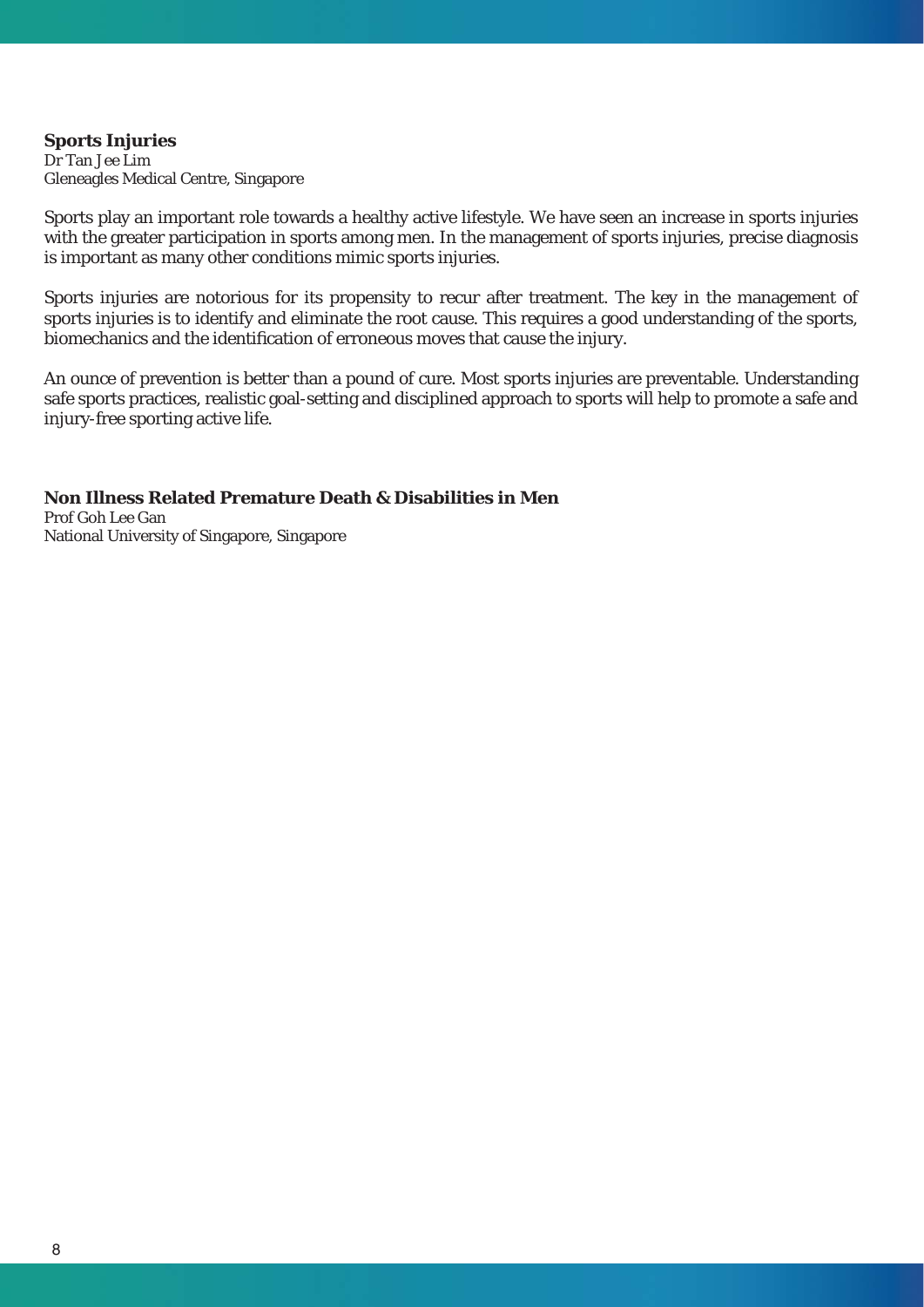## **Workplace Injuries and Safety**

Prof Goh Lee Gan National University of Singapore, Singapore

# **Managing the Aging Prostate**

Dr Ng Foo Cheong Changi General Hospital, Singapore

Benign prostatic hyperplasia (BPH) affects men from the age of 50 years. Benign prostatic enlargement leads to lower urinary tract symptoms and bladder outlet obstruction. There is an impact on the quality of life and a risk of developing BPH-related complications.

There are currently many therapies for established BPH, ranging from efficacious medications (uroselective alpha-blockers and 5-ARIs) to surgical interventions, such as transurethral prostatectomy, various laser and heat modalities.

When managing the ageing prostate, there are possible strategies to consider. There is some evidence for lifestyle changes including dietary modification and weight reduction, although there are currently no guidelines for these recommendations in BPH. Medical treatment with 5-alpha reductase inhibitors (5-ARIs) reduces the long-term risk for acute urinary retention and BPH surgery; however, the role of such drugs in the prevention of BPH is not established. Intrinsic risk factors for BPH, such as genetic predisposition and race, are non-modifiable.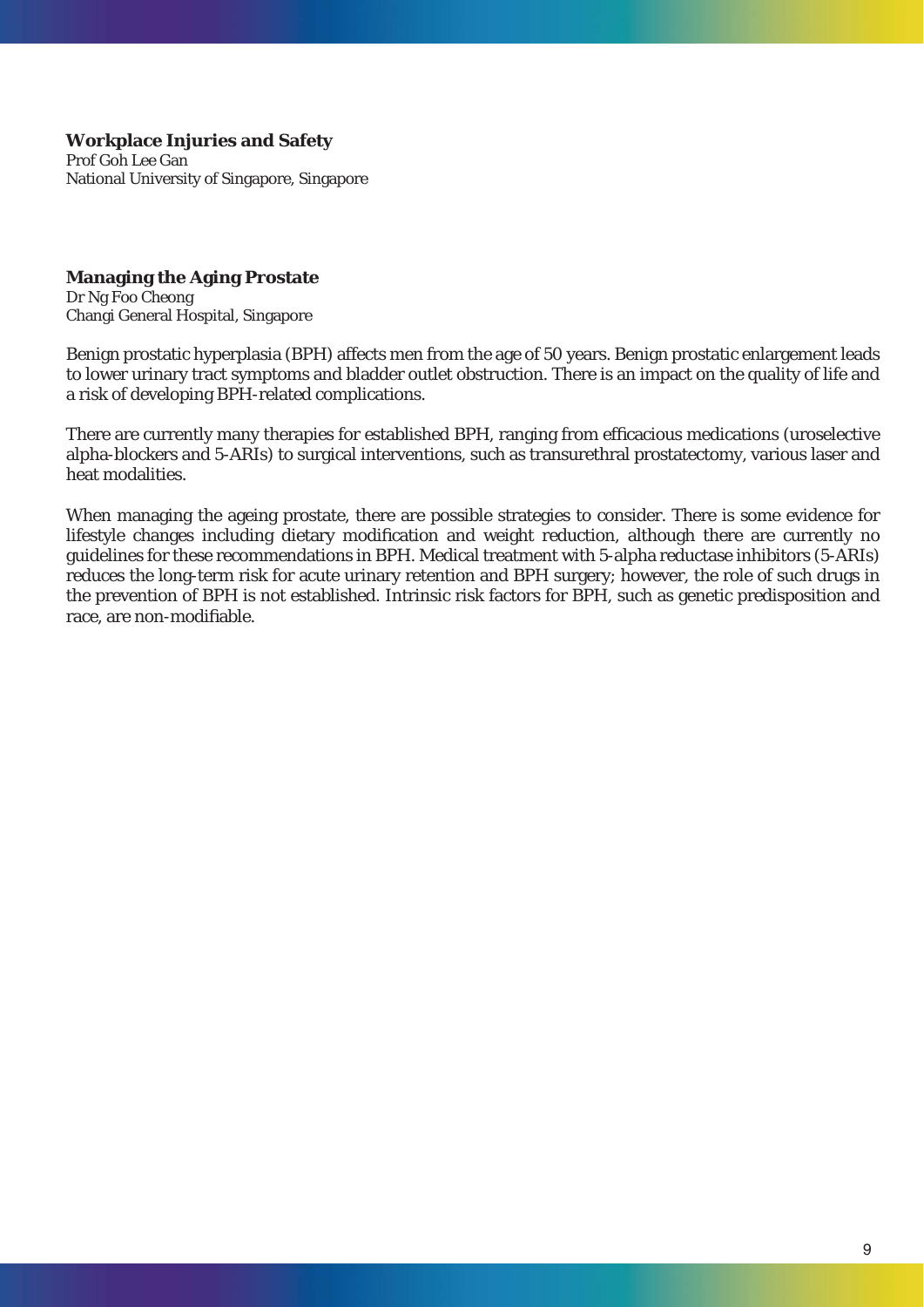# **Incontinence in Aging Male Incontinence from Overactive Bladder**

Dr Toh Khai Lee Tan Tock Seng Hospital, Singapore

## **Incontinence from BPH**

Dr David Consigliere National University Hospital, Singapore

Urinary incontinence has a significant impact on the patients' quality of life. The most common types of urinary incontinence related to BPH are urge incontinence, overflow incontinence, and incontinence after TURP.

In men, urge incontinence is primarily due to bladder irritation from benign prostatic hypertrophy (BPH). A primary care provider can diagnose overactive bladder by taking a complete medical history and using a symptom assessment chart or a bladder diary. In some patients, a focused physical exam of the lower urinary tract, including neurologic assessment of the lower limbs and perineum, may also be needed. If a definitive diagnosis still cannot been made, the patient should be referred to a specialist for urodynamic assessment. The most effective treatment for urge incontinence is a combined approach using behavior modification and medication, pelvic muscle exercises and bladder training. Surgical options are rarely considered in the treatment of urge incontinence owing to the relative success of non-surgical intervention.

Overflow incontinence is associated with increased volume of residual urine and an impaired contractility of the bladder. In the majority of cases, this condition occurs secondary to BPH with outlet obstruction. Overflow incontinence can also occur as a result of a weak detrusor muscle. The absence of the strong desire to urinate may be useful for patients to differentiate overflow incontinence from urge incontinence.

The specific incidence of post prostatectomy incontinence is difficult to ascertain. The most significant risk factors include pre-existing detrusor and/or sphincter dysfunction, increasing age, and surgical expertise. Management options include behavioral techniques, pharmacologic therapy, surgical intervention, and other supportive measures.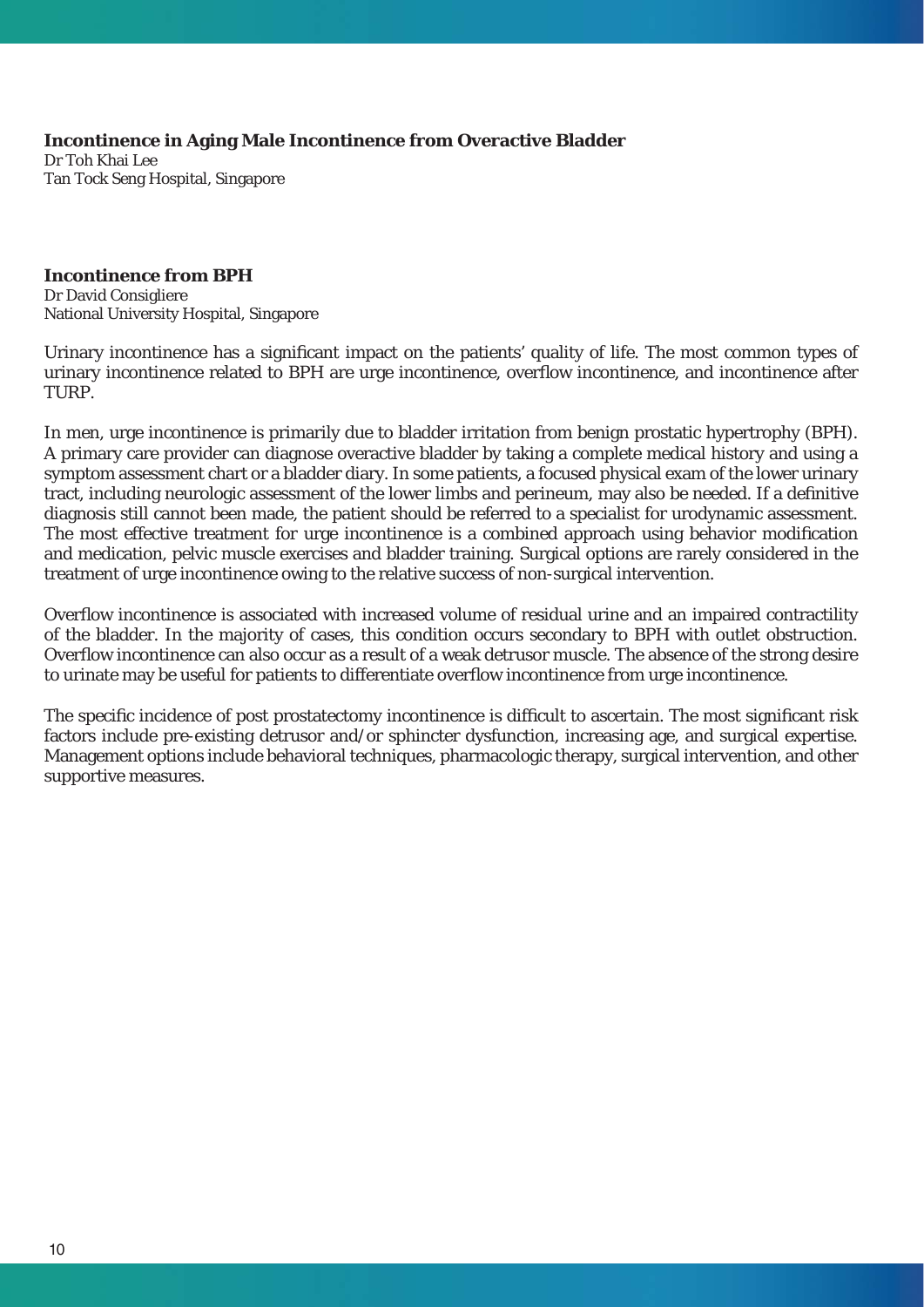**Post-Surgical Incontinence** Prof Apichat Kongkhanand Chulalongkorn University, Thailand

## **Big boy don't cry: What makes a man**

A/Prof Chirk-Jenn Ng / Dr Wah Yun Low University of Malaya, Malaysia

Masculinity means different things to different people. In relation to men's health, studies have shown that men die younger than women; they utilize healthcare services less often, have less physician contacts and health screenings, and are less concordant with medical treatment compared to women. Moreover, men engage less in health-promoting and preventive practices; they take on more risky activities and, hence, have significantly more injuries; men do not adhere to medical compliance.

The conventional masculinity concept and gender-role identity have put significant demands on men and this has led to negative psycho-social and health outcomes in men. There is a need to understand men and the concept of masculinity from the social constructive theory and the gender viewpoint. Culture also plays a very important role in shaping men's gender roles.

Findings from the Asian MALES study will be used to illustrate some of these attributes of male identity in the Asian context. This survey of 10934 men, aged 21-75 years old, was conducted in China, Japan, Korea, Malaysia and Taiwan. It revealed that the relative importance of each male identity attribute differed across Asian men. The top three most important attributes were having a good job, being seen as a man of honor, and being in control of one's life. Male identity attributes such as "coping with problem", "being in control" and "respect from friends" were considered important regardless of age, employment or marital status. The importance of career and financial status decreased significantly with age; but physical attractiveness, sexual performance and success with women were significantly more important to older men. The study also found that masculinity was influenced by socio-demographic parameters, lifestyles and stress. Findings from this study provide useful insight into Asian men's perception of masculinity and inform future studies on men's health-seeking behavior and their impact on health outcomes. Understanding the masculinity concept could provide an important link to Asian men's health.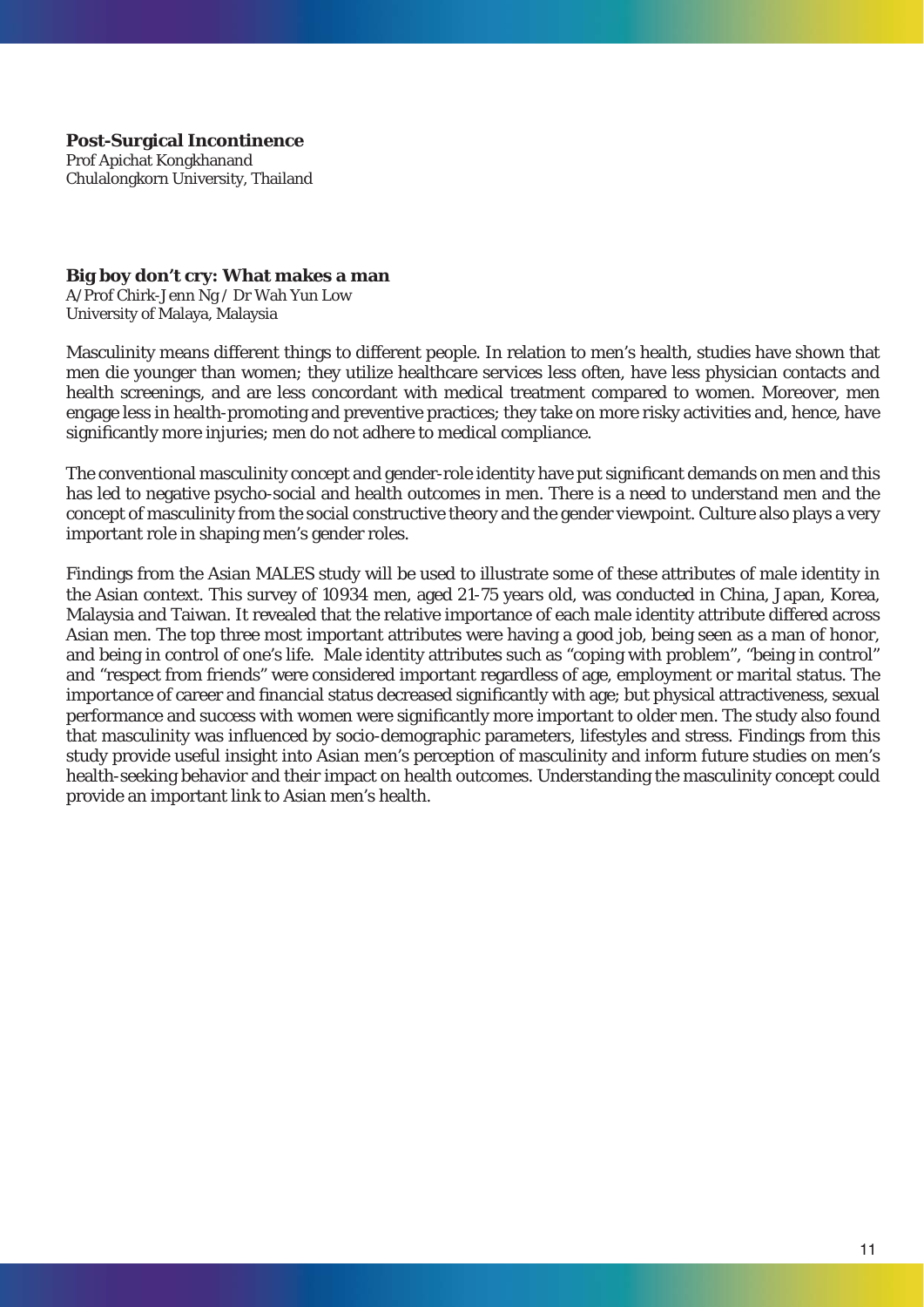## **Men, Marriage and Divorce** Dr Maliki Osman Ministry of National Development, Singapore

## **Homosexuality: From a Social Perspective**

Dr Ang Yong Guan Paragon Medical, Singapore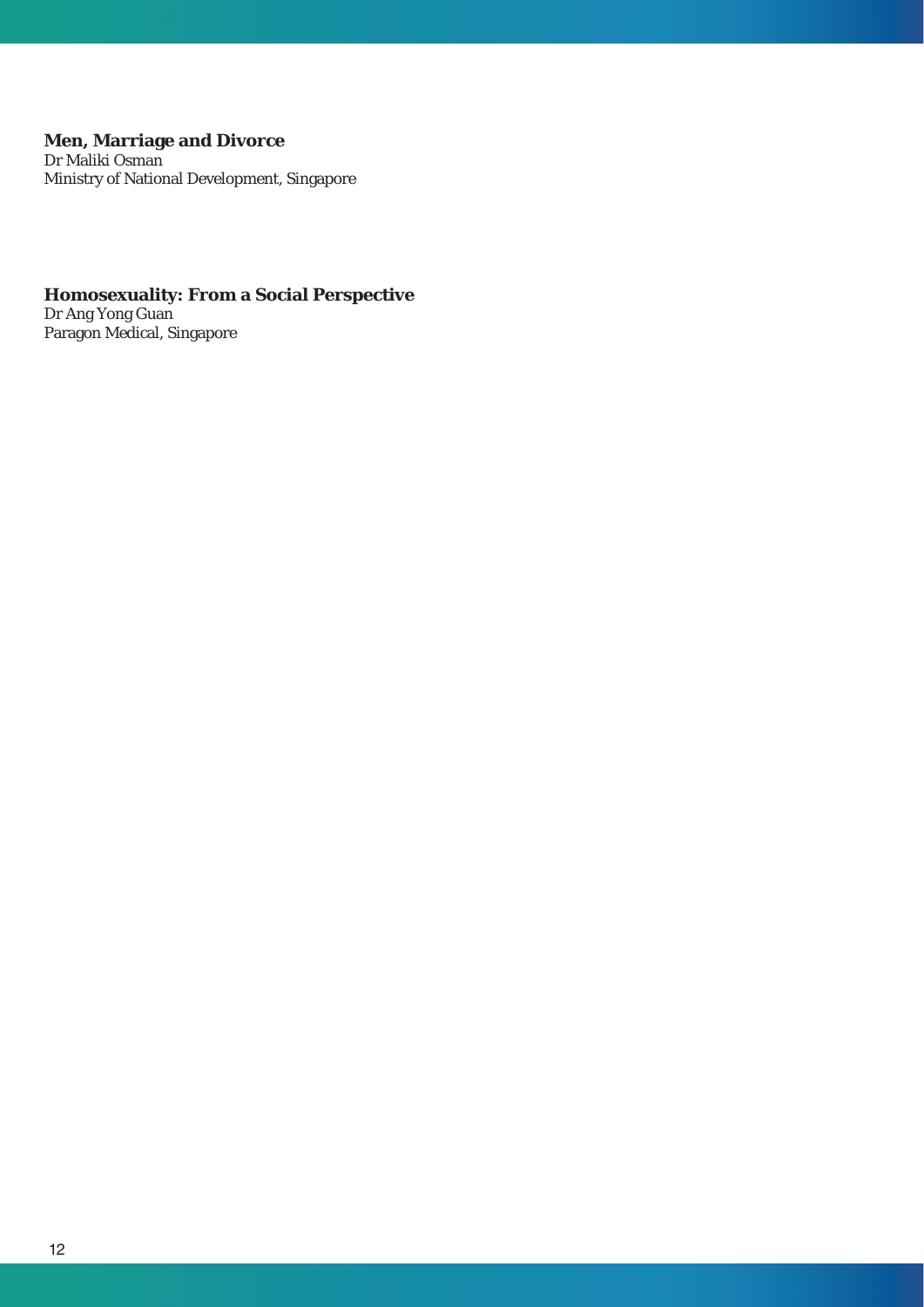## **Risk factors and genetics of suicide**

Dr Tan Ene Choo K K Women's and Children's Hospital Singapore

There is high variability in suicide rates across different age groups, gender, and countries, with elderly men having the highest suicide rate in many different studies. We will look at suicide trends, review the different factors which have been associated with suicidal behaviour such as geographical patterns, demographic and socioeconomic factors, prevalence of medical and mental illness; and also examine the evidence for the familial influence on suicidal behaviour. Molecular approaches to study the genetics of suicide will be described, with updates on research findings focusing on specific genetic risk factors. Insights gained from expression profiling and association studies on gene variants will lead to increased understanding of the molecular basis of this human behavioural disorder.

# **Substance abuse and Men**

Dr Muni Winslow Institute of Mental Health, Singapore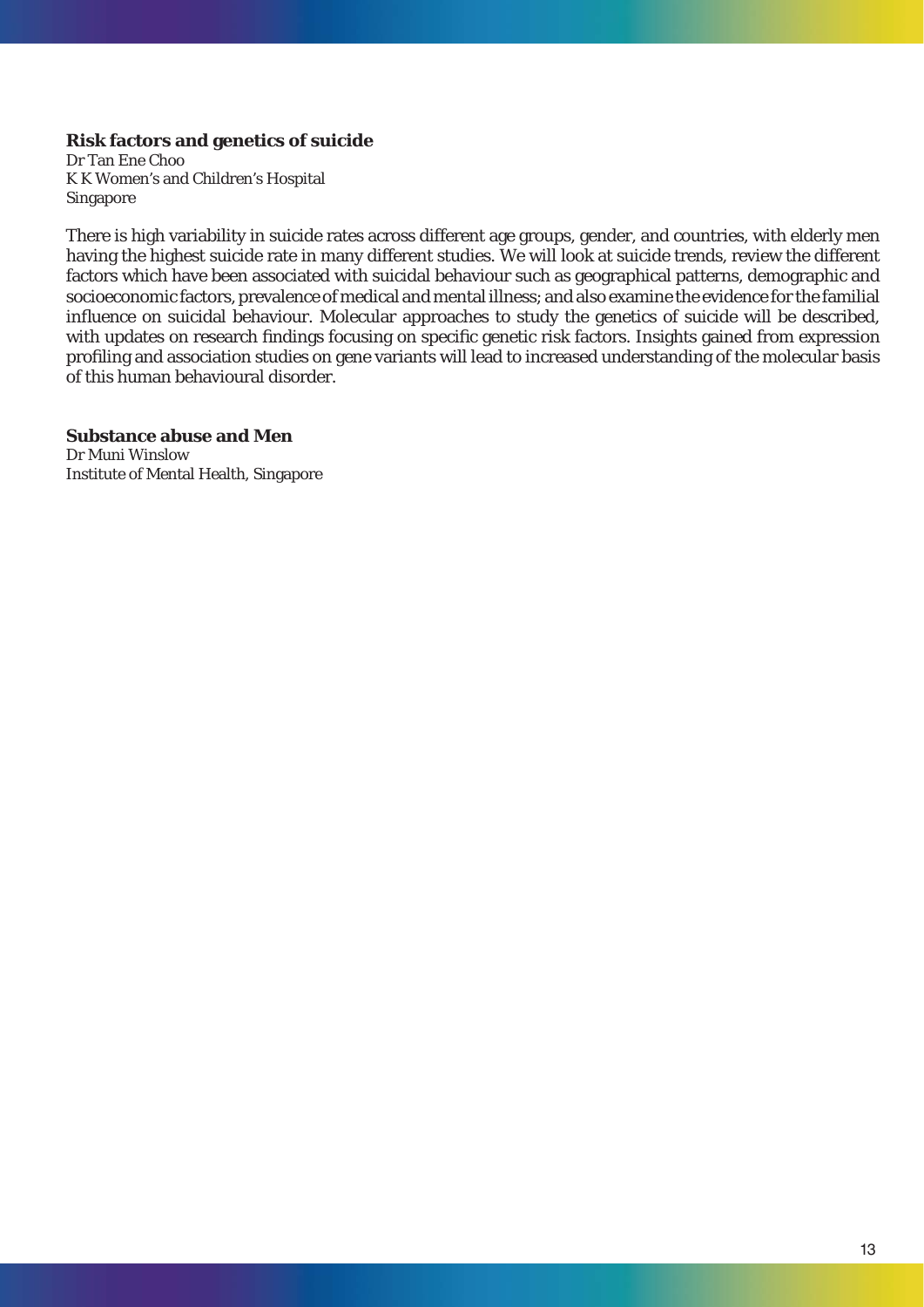## **Men and Violence**

Ms Pang Kee Tai Centre for Promoting Alternatives to Violence, Singapore

In working with families who experience domestic violence, it is not uncommon to hear wives and children of male perpetrators comment "I don't know why he is doing this to hurt us... do you think he is mad or has some illness?" "Why doesn't he see that he needs help?"

In the helping profession men very rarely initiate contact for issues involving the family. In the area of family violence, however, figures from Singapore's specialised Centre for Promoting Alternatives to Violence (PAVe) have seen changing patterns of help-seeking behaviour among men. There is an equal number of men who are mandated to attend counseling by the family court as are there men who are coming in voluntarily to seek help for their violent behaviours.

This paper discusses health issues that men present when they come for counseling, their restraints and motivations towards change and strategies that PAVe has used to engage them to seek help.

## **Women's Perspectives on Men's Health**

Dr Balasubramanian Srilatha National University of Singapore, Singapore

Disorders of sexual function not only impair the quality of life in men but also have a negative impact on the inter-personal relationship with the female partners. In the younger age groups, the additional concerns impinge on the need for procreation and fertility. In older age groups, these problems are superimposed on hormonal declines in either gender. Although sexual dysfunction is not an inevitable consequence of aging, a number of predisposing factors in the elderly including psychological and physical changes and prescription drugs may be causal. With successful management outcomes from the available therapeutic measures such as PDE5 inhibitors, the sexual quality of life of the couple per se has greatly improved over the recent years. For instance, it was shown that the treatment-related improvement in the male sexual functioning consistently determined the female partners' sexual response, satisfaction and the quality of relationship.

Although much consideration is given to the contributing factors for sexual dysfunction in men, fewer studies have thus far looked into the emotional and physical impact of these disorders in the female partners. Clinically, significant number of women has presented with declines in the important domains of the sexual response cycle including desire and arousal as an adverse effect of the male partner's erectile dysfunction. In some cases, these issues may be further aggravated by the women's negative attitudes including stigma and the perception of males seeking treatment for these complaints. Therefore, an essential and shared approach in the management of male sexual disorders is couple therapy. The inclusion of the woman partner in a clinical setting would aid in better understanding and delineation of the causative factors including female sexual disorders, if any. It may also ensure quality support for drug compliance and successful treatment outcome in the male.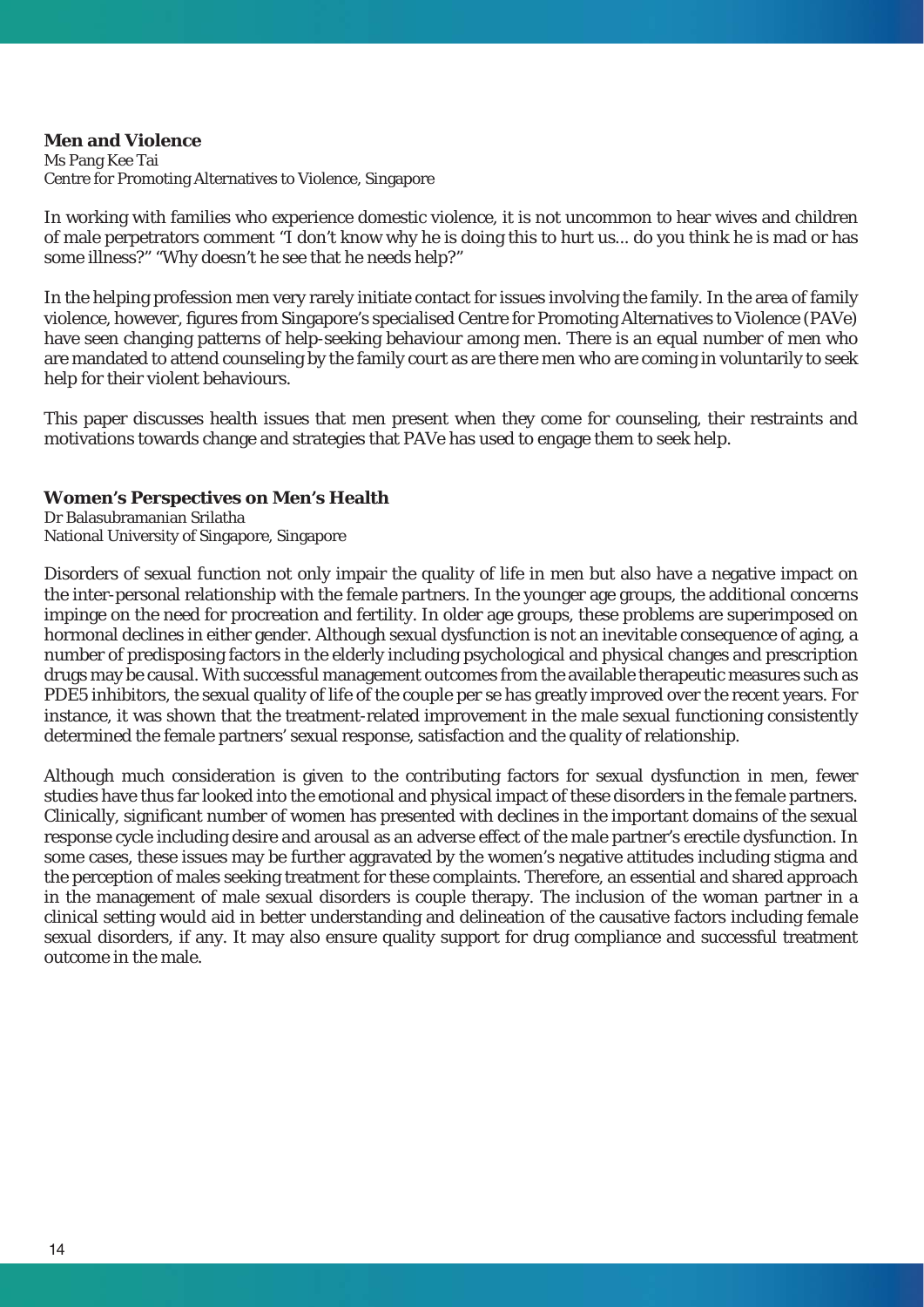**Crime and Men** Mr Subhas Anandan Khattar Wong & Partners, Singapore

Definition of crime and some of the reasons why men commit offences fully knowing the consequences of their actions. The lecture will concentrate on 2 categories of crime - crime against the person and crime against property. It is impossible to discuss all crime against men and property so will concentrate on the more serious offences like murder, rape, cheating and criminal breach of trust. Due to the time constraint, topics will be touched on briefly and depending on the interest of the people attending, certain topics will be discussed at a greater length then others.

Finally, the purpose of the lecture is to try and give those attending a general overview of the crime scene in Singapore.

## **Low Birth Rates, Men and Reproduction**

Prof Jose Albert C. Reyes III Philippines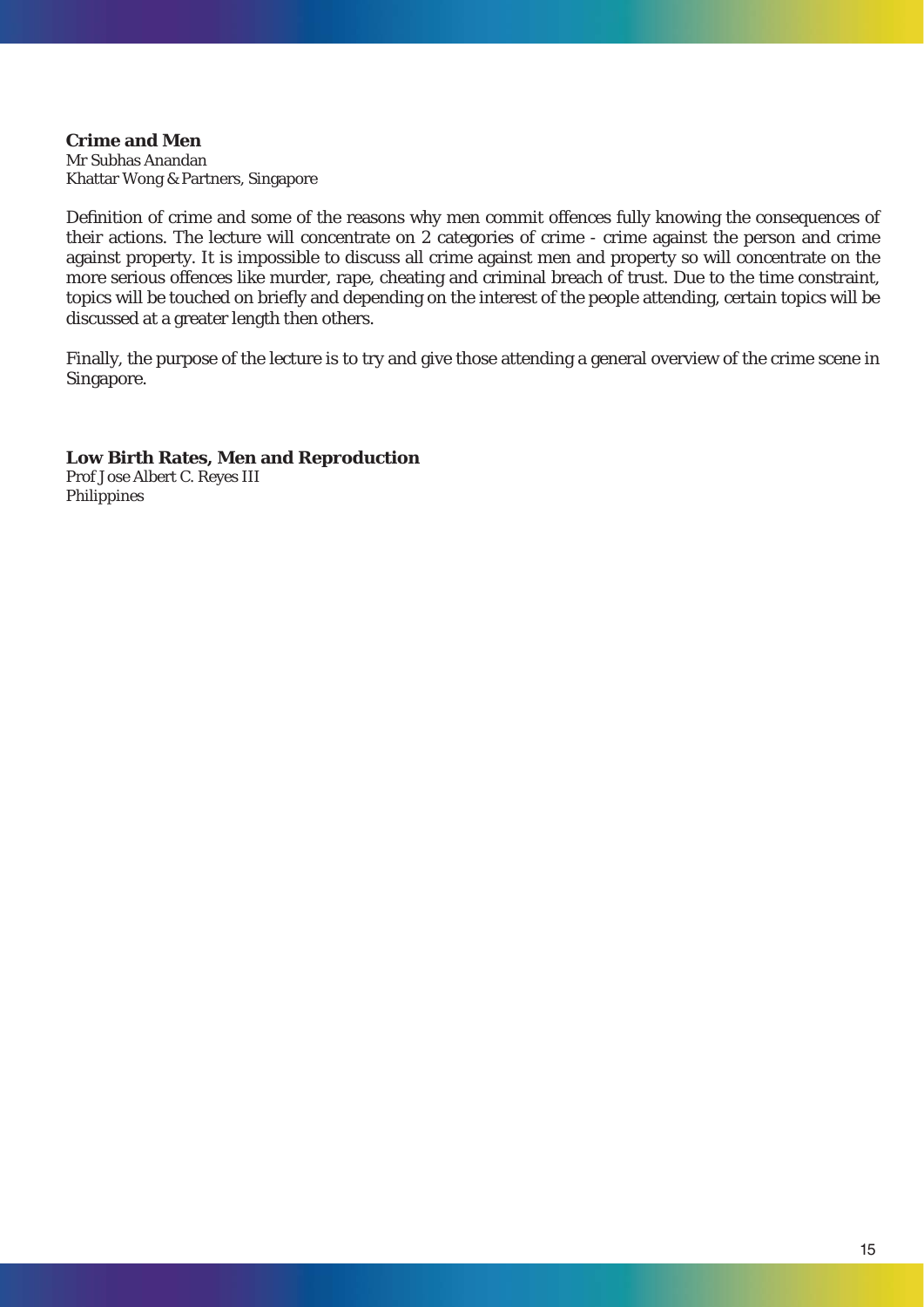## **Male Sexuality Fertility Equation**

Prof P Ganesan Adaikan National University of Singapore, Singapore

From time immemorial, man had always been entangled in the web of strong procreative instinct as the pillar of his existence in this planet. In his quest for achieving the continuity of his linage, he has to compete, fight with other men, rape, or even enter into war with other countries. As an individual, he has to be perceived as a capable provider and father before he can be attracted to the woman he desires. In order to achieve the success of the survival of the species, he has to be continuously reminded of the bestowed bonuses in the form of love, intimacy, sex and satisfaction. Hence, if he is unable to achieve an erection or ejaculate appropriately or if the desire is unduly compromised due to hormone upheavals, his fertility may suffer leading to serious implications on the quality of couple relationship. The sexual problems may be independent or inter-dependent with abnormalities in sperm parameters and fertility or sexual issues in the female partner.

With the shifting priority and changes in gender roles over the century and the ready availability of contraceptives and antibiotics have created the choice of freedom of sexuality without reproduction. Hence, the last century also probably saw more openness for the understanding of recreational sexuality. Conceivably, the socioeconomic changes from farming to fast food culture coupled with modern lifestyle factors have contributed to an increase in proportions and demand for understanding of the psychogenic and organic causes of various sexual dysfunctions in either gender.

In general, man derives satisfaction from giving pleasure to his partner and meeting her expectation is very important to him. Therefore, when sexual dysfunction strikes, the sufferer feels that he is letting his partner down and this thought can affect the quality of life with deep emotional impact and loss of self esteem. In a stable relationship, this can create a downward spiral leading to withdrawal, isolation and depression. The present-day treatment options and the awareness have brought back the feelings of intimacy in couple relationships. Together with specific treatment for the different types of sexual disorders, it is imperative to address inter-personal issues and impress upon the need for lifestyle modifications and stress control for long-term successful outcomes in the context of both procreational and recreational sexuality.

## **Genes and Male Reproduction**

Prof Yong Eu Leong National University Hospital, Singapore

Androgens such as testosterone are critical for male reproduction and sexual function.

All androgens act through a single intracellular androgen receptor (AR) which is encoded by a single-copy gene in the X-chromosome. Disruption of the AR by genetic mutations results in complete androgen insensitivity syndrome (AIS) and the female phenotype in otherwise healthy 46XY individuals. Although complete AIS is the best known phenotype, recent studies from our laboratory and elsewhere, show that malfunction of the AR are associated with many androgen-regulated diseases/conditions that cross traditional clinical disciplines ranging from pediatrics (ambiguous genitalia), gynecology (primary amenorrhea), urology (prostate cancer), neurology (spinal bulbar muscular atrophy), reproductive medicine (male infertility, polycystic ovarian syndrome), orthopedics (rheumatoid arthritis), oncology (breast cancer) and dermatology (hirsutism/ baldness/acne). Of particular interest is the role that polymorphic CAG trinucleotide repeat tracts and subtle mutations in the AR ligand-binding domain, have in the etiology of male infertility and prostate cancer, two conditions affecting large numbers of patients. Novel mechanisms of pathogenesis have been uncovered in these cases and they reveal unexpected functions of the AR hinge subdomains and involve unexpected proteinprotein interactions with co-regulator (activators and repressors) molecules. Knowledge of the critical role that the AR plays in the pathogenesis of these diverse conditions has led to improved diagnostic methods and successful therapy for disorders of male reproduction.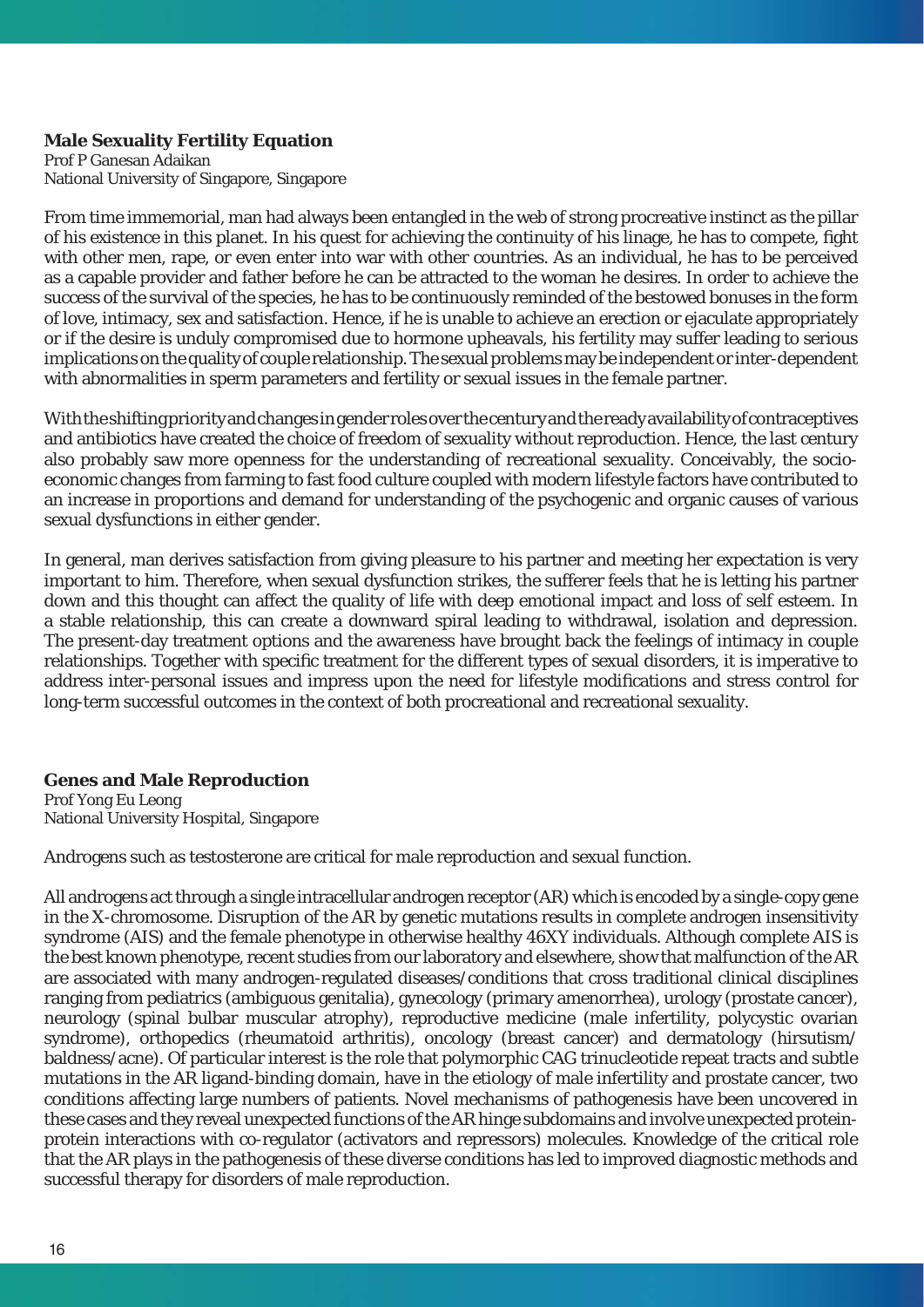## **The Seminal Analysis – What criteria?**

Ms Angela Ho Centre for Assisted Reproduction Pte Ltd, Singapore

### **Treatment of Male Reproductive failure**

Assoc Prof George Lee University of Malaya, Malaysia

Approximately 20% of infertility is entirely due to male factor, with an additional 30-40% of cases involving both male and female factors. Therefore, male factor is present in half of all infertile couples. The approach to evaluate male reproductive failure should begin obtaining thorough medical history, followed by focused physical examinations and targeted laboratory investigations. Ideally, the assessment should identify the specific abnormality responsible for the fertility. The goals of the evaluation are to identify the reversible and non reversible causes of male reproductive failures. The assessment should also detect significant medical pathology and the possible genetic or chromosomal abnormalities that may affect the future generations. Reversible causes of male reproductive failures such as varicocele, ductal obstruction and infection can be effectively treated. Non reversible causes of male reproductive failure may be managed by Assisted Reproductive Technique (ART) or donor insemination. When possible treatment should be directed to specific aetiology, however, empirical therapies and ART such as Interuterine Insemination (IUI) and In Vitro fertilization (IVF) may be of value in the absent of known aetiology. The past decades has seen the refinement in reproductive techniques, with the use of spermatozoa recovered from the men for intracytolasmic Sperm Injection (ICSI). In the past few years, there has been steady advancement in the understanding of the multiple factors that contributes towards the male reproductive failure, including the genetic abnormality and the effect of the lifestyle and environmental gonadotoxin, As we gain further understanding of the underlying causes of male infertility, treatment options should improve with the development of therapies designed for specific defects in male reproductive failures.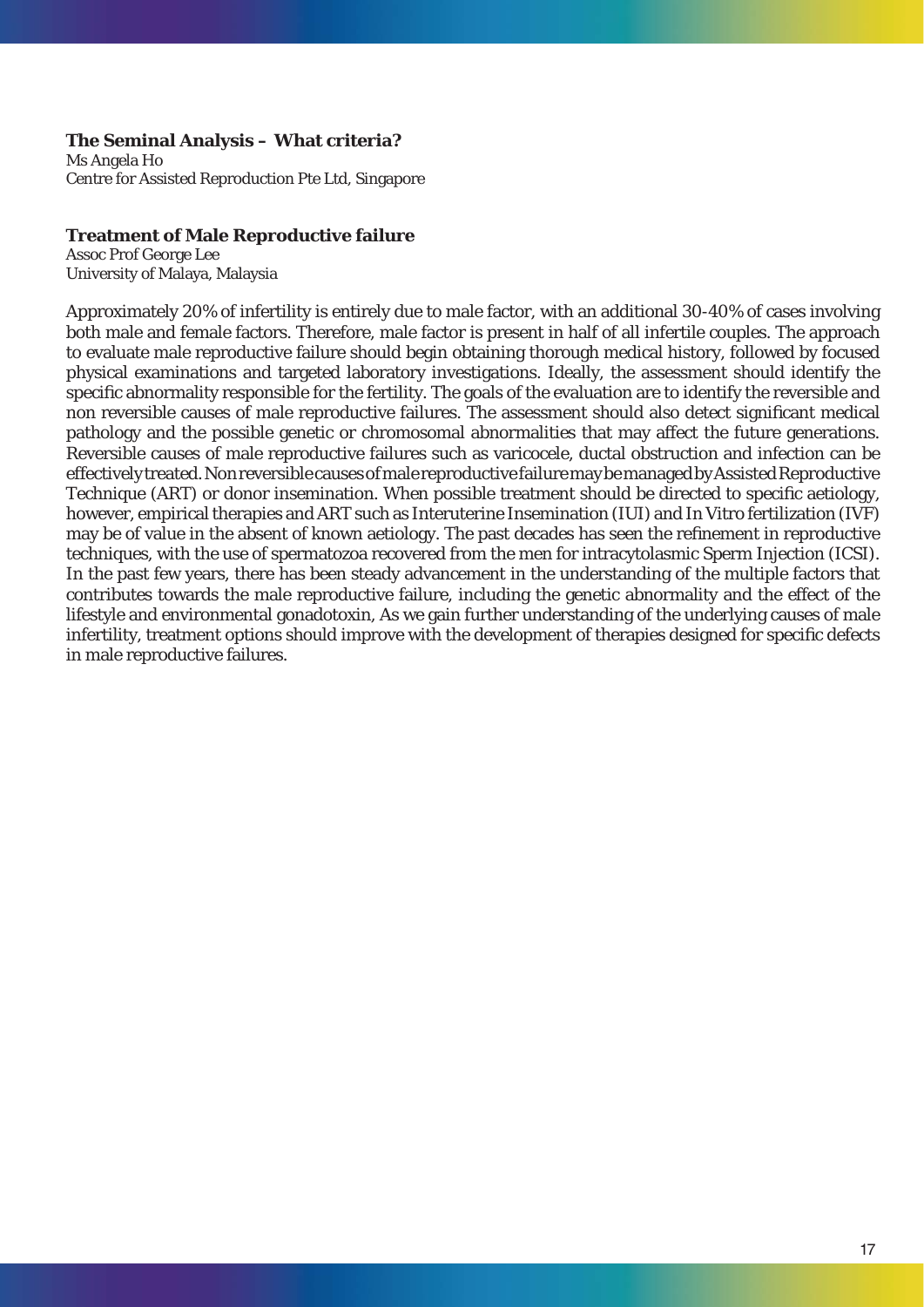## **Laboratory Assessment of Testosterone and Thresholds for Androgen Defi ciency**

Prof Farid Saad Corporate Strategic Marketing Schering AG, Germany

A pivotal question is whether the age-related decline of testosterone must be viewed as hypogonadism, i.e. a deficiency of testosterone manifesting itself with signs and symptoms of insufficient androgen action, and in the best case reversed by testosterone treatment. There is no clear dividing line in normal and subnormal blood testosterone levels establishing with certainty whether a man is hypogonadal or not. Rather, symptoms accumulate gradually with decreasing testosterone levels, with the levels of testosterone differing between individuals and within a subject not all symptoms of testosterone deficiency will manifest themselves at the same blood testosterone levels.

The diagnosis of late onset hypogonadism (LOH) and, certainly, the decision to provide androgen treatment must be made with caution, taking the specific increment of symptoms in relation to testosterone levels into account. The various symptoms of LOH might start at various concentrations of androgens. With a given plasma testosterone level, some complaints might be present and others not. This has also been confirmed in studies establishing symptom-specific thresholds of androgen levels.

Symptoms of LOH do not manifest themselves at uniform threshold values of testosterone. Testosterone exerts most of its actions via testosterone receptors leading to gene transcription though some effects are non-genomic membrane effects. Complete or partial dysfunctions of the androgen receptor are associated with clinical syndromes, such as the androgen insensitivity syndrome or the Reifenstein syndrome. The gene for the androgen receptor is located on the X-chromosome. In exon 1 there is a variable number of CAG triplet repeats. The higher the number of CAG repeats, the lower the transcriptional activity of the androgen receptor. Therefore, symptoms of testosterone deficiency are not uniformly and predictably related to values of blood testosterone, which may lead to different diagnostic criteria for testosterone deficiency. So, the conclusion seems inevitable that the clinical manifestations of hypogonadism are multifactorially determined and that the diagnosis should not only depend on the measurement of testosterone but proper assessment should comprise somatic and psychological aspects in addition to measurement of testosterone.

# **Assessing Age-Related Metabolic and Hormonal Changes Laboratory assessment**

Dr Wong Moh Sim Alexandra Hospital, Singapore

Advances in medicine have dramatically increased life expectancies in many countries. It is increasingly recognized that an extension in life expectancy should be associated with useful independent life or Quality of Life, defined by the World Health Organisation as 'the state of complete physical, mental and social wellbeing and not merely the absence of disease or infirmity' (WHO, 1947).

Studies have shown that aging is associated with changes in various body systems and functioning. Body composition alters with age, with an increase in fat mass and decrease in lean body mass. Changes in glucose, lipid and gonadal metabolism have also been reported. Endocrine changes in older individuals incorporate menopause in women, androgen deficiency in men, osteopaenia and osteoporosis, and decreased growth hormone serum concentrations.

Adrenal function increases with advancing age. Overall concentrations of thyroxine and tri-iodothyronine do not appear to change with age although the prevalence of thyroidal disease increases with age. Serum growth hormone concentrations have been reported to decline with age, beginning in the third decade. The prevalence of type 2 diabetes mellitus is age-related and has been reported to be secondary to impaired insulin secretion, impaired non-insulin-dependent glucose disposal, insulin resistance and increased hepatic gluconeogenesis. Recognition of aging on various body processes allows risk factors for individuals predisposed to general frailty syndromes to be identified early and managed appropriately. Laboratory results in the elderly must, thus, be carefully interpreted in the context of their clinical conditions as these values may be complicated by multiple co-morbidities and polypharmacy.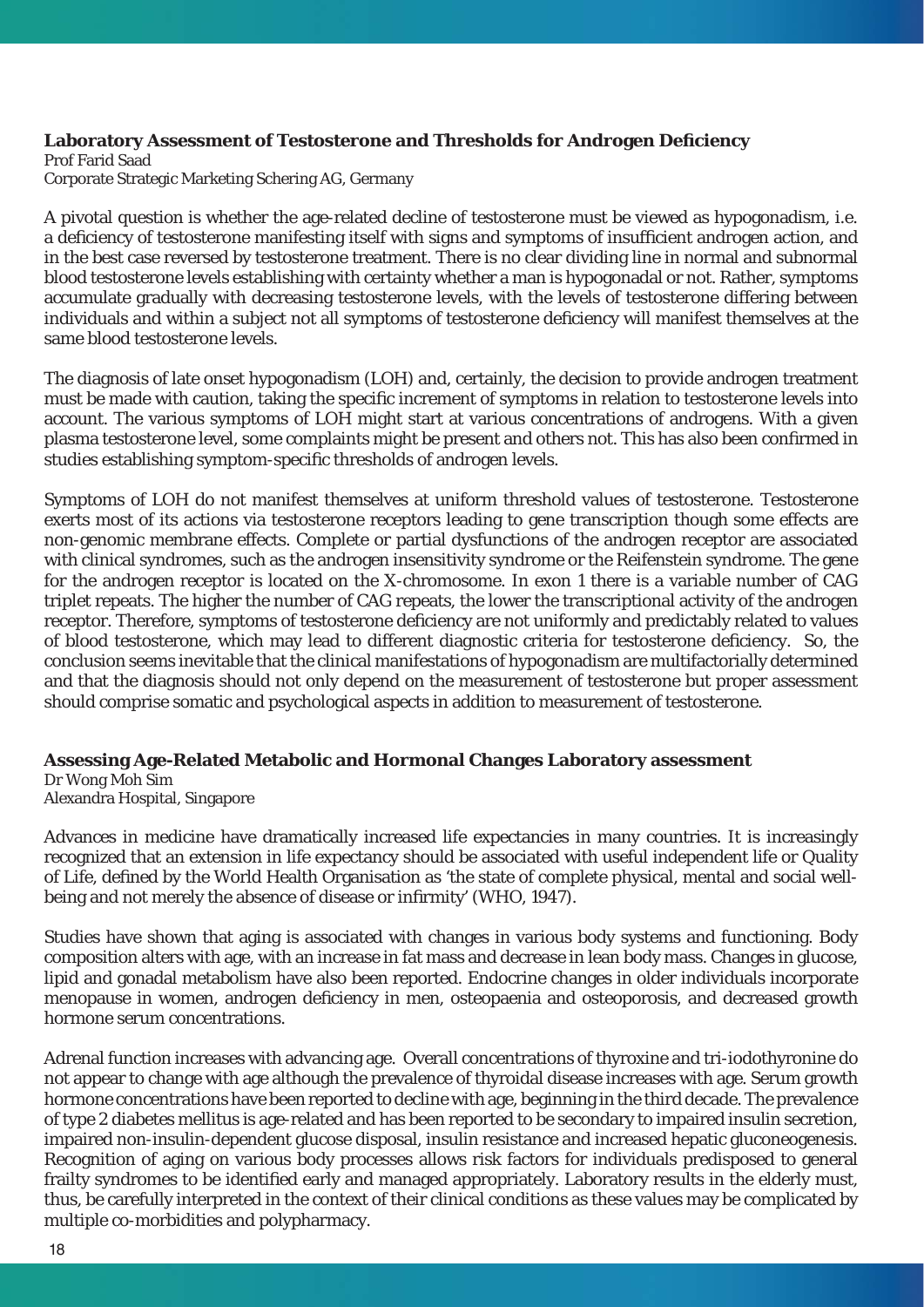### **Salivary hormone testing – Testosterone and Other Hormones**

Dr Jean-Paul Deslypere Asia Pacific SGS Life Sciences Services Geneva & Singapore, Singapore

The notion of an andropause or male menopause, or as it is termed now late onset hypogonadism (LOH)t rarely viewed with some skepticism by the medical profession (1) This is a concept that all too readily lends itself to opportunistic exploitation by anti-aging entrepreneurs, usually working outside the public health sector, who tout "rejuvenation cures". The history of this field, which includes names like Voronoff and Lespinasse and, surprisingly, even such reputable scientists as Brown-Sequard and and Steinach, is indeed not illustrious. It is feared that those who peddle the indiscriminate use of androgens, growth hormone, melatonin and adrenal androgens will perpetuate this quackery in the present time. Only well-designed studies into the endocrinology of aging, with clear clinical objectives and proper terminology, can ensure that history does not repeat itself and that the baby is not thrown out with the bathwater. Questions who will benefit from testosterone treatment are therefore timely and important. The issue has been addressed by a vast number of professional organizations and the guidleines for responsible treatment of elderly men have been formulated (1,2). There is no clear dividing line in normal and subnormal blood testosterone levels establishing with certainty whether a man is hypogonadal or not. Rather, symptoms accumulate gradually with decreasing testosterone levels, with the levels of testosterone differing between individuals and within a subject not all symptoms of testosterone deficiency will manifest themselves at the same blood testosterone levels.

In conclusion: andropause, or better, LOH,is a clinical reality and since most men are not treated for it, also a business opportunity.

*(1) Handelsman DJ, Liu PY. Andropause: invention, prevention, rejuvenation. Trends Endocrinol Metab. 2005; 16:39-45. (2) Nieschlag E, Swerdloff R, Behre HM, Gooren LJ, Kaufman JM, Legros JJ, et al. Investigation, treatment and monitoring of late-onset hypogonadism in males. Aging Male. 2005 ;8:56-8. (3) Bhasin S, Cunningham GR, Hayes FJ, Matsumoto AM, Snyder PJ, Swerdloff RS, et al. Testosterone therapy in adult men with androgen defi ciency syndromes: an endocrine society clinical practice guideline. J Clin Endocrinol Metab. 2006 ;91):1995-2010.*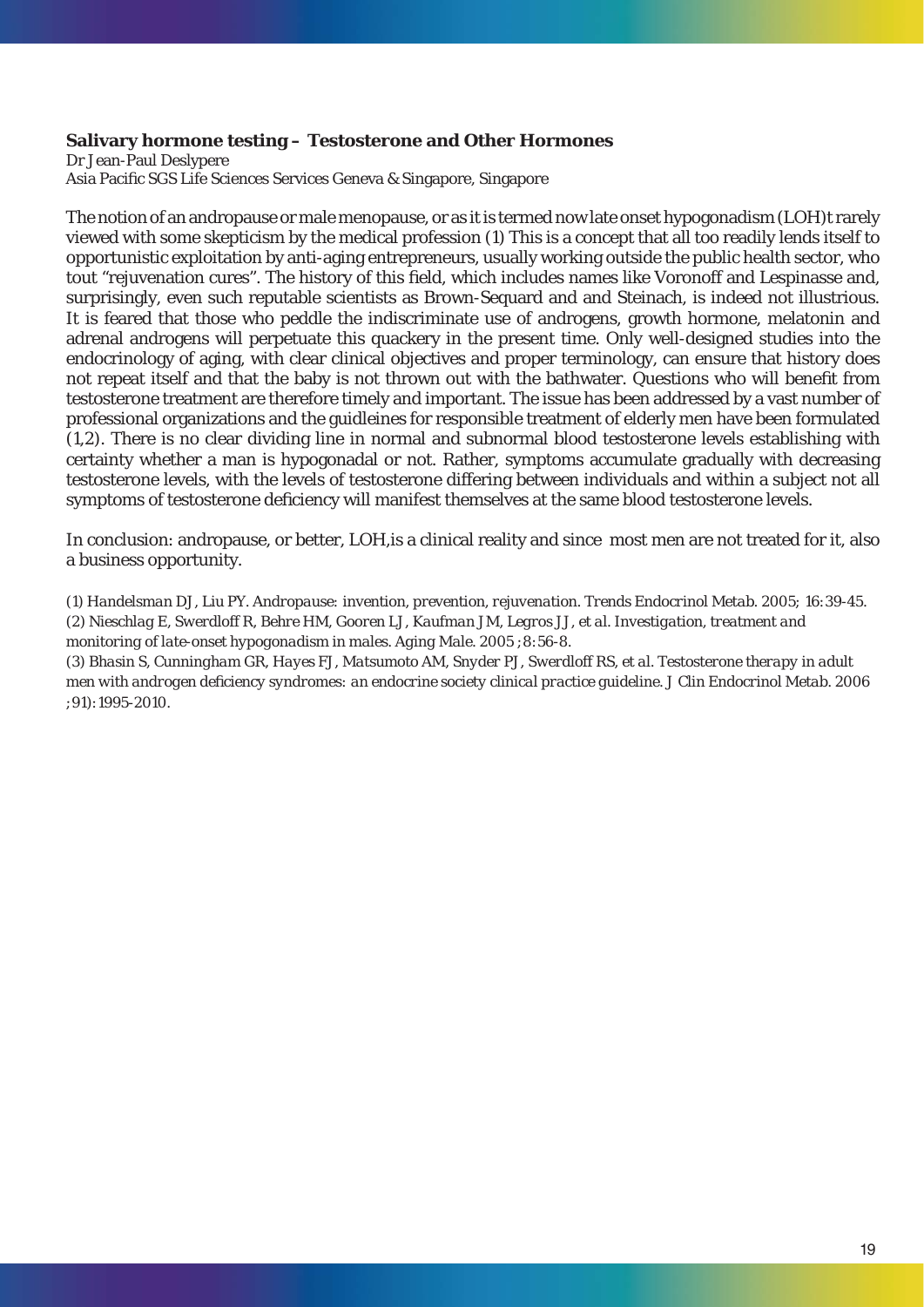## **Somatotroph axis and "Somatopause"**

Dr J J Mukherjee National University Hospital, Singapore

The somatotroph axis (GH/IGF-I axis), consisting of pituitary-derived growth hormone (GH) and predominantly hepatic-derived insulin-like growth factor-I (IGF-I), is the key determinant of growth and development during childhood and adolescence, resulting in linear growth and somatic development. GH secretion rate is high at birth, gradually declines during the neonatal period, remains fairly constant until the onset of puberty, when it increases by 2-3 folds. Following that, GH and IGF-I concentrations decline exponentially with age, beginning in young adulthood; with each advancing decade, GH production rate decreases by 14%. This agerelated decline in the activity of the somatotropic axis has been termed somatopause. Whether this decrease in GH secretion should be treated to reduce or delay the effects of aging is debatable.

Growth hormone deficiency (GHD) is a well-established disease entity in childhood that results in short stature. GH replacement in GHD children results in an increase in growth velocity and final adult height. GH is also registered for use in children with short stature associated with chronic renal disease, Turners' syndrome, small size for gestational age, Prader-Willi syndrome, and recently, idiopathic short stature. Since 1989, Adult GH deficiency syndrome (AGHD) has been recognized as a clearly defined clinical and biochemical state that is associated with specific abnormalities, most of which are reversed by GH replacement. All recommendations necessitate a clear biochemical diagnosis of GHD, confirmed using various stimulation tests, in adults with pituitary-hypothalamic disease prior to initiating GH replacement. GH treatment of AGHD was approved by the FDA in 1996.

Aging, in contrast, is currently not a registered indication for GH administration. The FDA published an alert last year mentioning that body-building, enhancement of athletic performance and anti-aging are not approved indications of GH replacement. However, this has not deterred the continued off-label prescription of GH to prevent or reverse the effects of somatopause. The reason for this practice stems from the fact that there are some phenotypic similarities in the changes in body composition associated with aging with those seen in patients with AGHD; this, together with the continued decline in GH production with aging, and the established beneficial effects of GH replacement in patients with AGHD, led some to postulate that GH administration in healthy elderly subjects might result in prevention or reversal of effects of aging. Although a few studies, which have included a small number of subjects who have been followed for a short duration, have shown that treatment of healthy elderly subjects with GH increased skeletal muscle mass and skin thickness, and decreased fat mass, concerns remain regarding the worsening of glucose tolerance and an increase in the risk of malignancy. Moreover, these studies have failed to demonstrate significant improvement in muscle strength and function in the healthy elderly subjects. The effect of GH replacement on clinically important outcomes in the healthy elderly subject, such as independent living, remains unclear. To complicate matters further, recent animal studies have suggested that GH deficiency, GH resistance, and reduced IGF-I signaling are associated with delayed aging and extended longevity. Therefore, a simplistic approach of GH administration to healthy elderly subjects might not lead to painless reversal of aging and rejuvenation.

In summary, GH administration is approved for use in both children and adults with specific indications. Studies are in progress for potential new indications, including its use in aging, and recommendations should wait till the results of these studies are clear and properly evaluated. The risk/benefits ratio associated with GH administration to the healthy elderly subject is currently far from clear.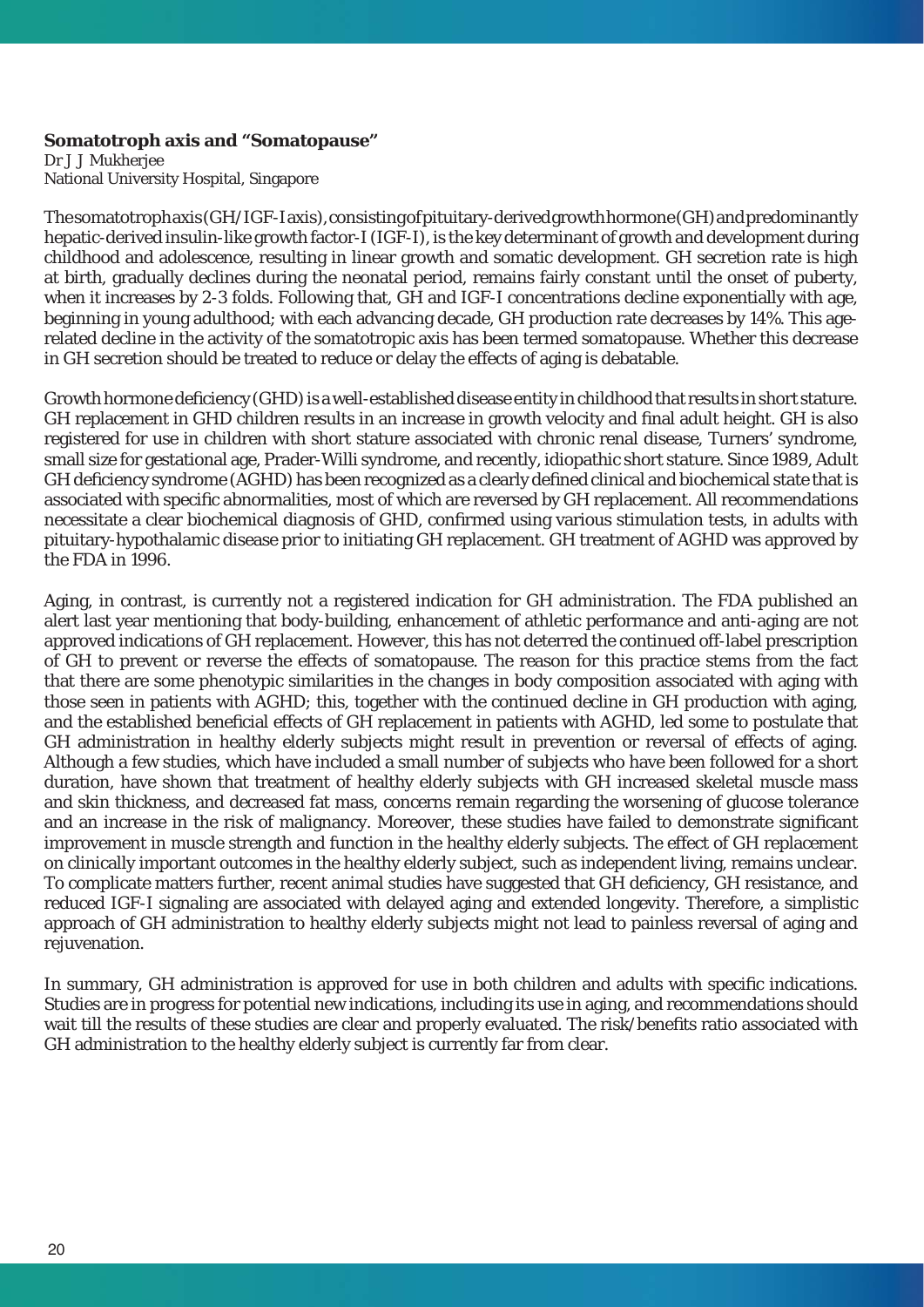#### **Adrenal steroid axis and "Adrenopause"**

Prof C Rajasoorya Alexandra Hospital, Singapore

The human adrenal gland has two functional divisions – the outer cortex and the inner medulla that differ embryologically and physiologically. Both functional divisions secrete important hormones essential for life. The array of adrenal steroid hormones is grouped as glucocorticoids, mineralocorticoids, and adrenal androgens produced respectively by the zona glomerulosa, fasciculata and reticulosa. Glucocorticoids are regulated by the hypothalamus and the pituitary. Mineralocorticoids are regulated by the renin-angiotensin system. The regulation of adrenal androgens is less clear – ACTH plays an important role in stimulation but other factors from both extra- and intra-adrenal regions (Oestrogens, Insulin, growth hormone, prolactin, beta endorphins, Corticotrophin releasing hormones and growth factors) are thought to influence these. Remarkably adrenal androgen production (mainly DHEA and DHEAS) is influenced by age specific secretion profiles - adrenarche (onset of production) begins at the age of 6-8 years; this phase is followed by a gradual but definite decrease after the age of 30 years to reach a level about 15% of peak levels during the ninth decade of life– often termed "adrenopause". This age related change is not very evident for glucocorticoids and mineralocorticoids. The age-related decline in DHEAS concentration, which parallels the physical and cognitive changes of aging, prompted speculation that these two events are causally related. High DHEA levels are associated with longevity in both humans and primates in observational studies and DHEA given to rodents appears to have some benefits on age-related changes. On the basis of observational data in primates and experimental data in rodents, DHEA has been touted as an 'anti-ageing' hormone and used widely. Hypoadrenal subjects consistently score lower on self reported measures of quality of life, well-being, mood and sexual function despite glucocorticoid and mineralocorticoid replacement. The data regarding psychological, cognitive and sexual benefits of DHEA replacement are, however, conflicting.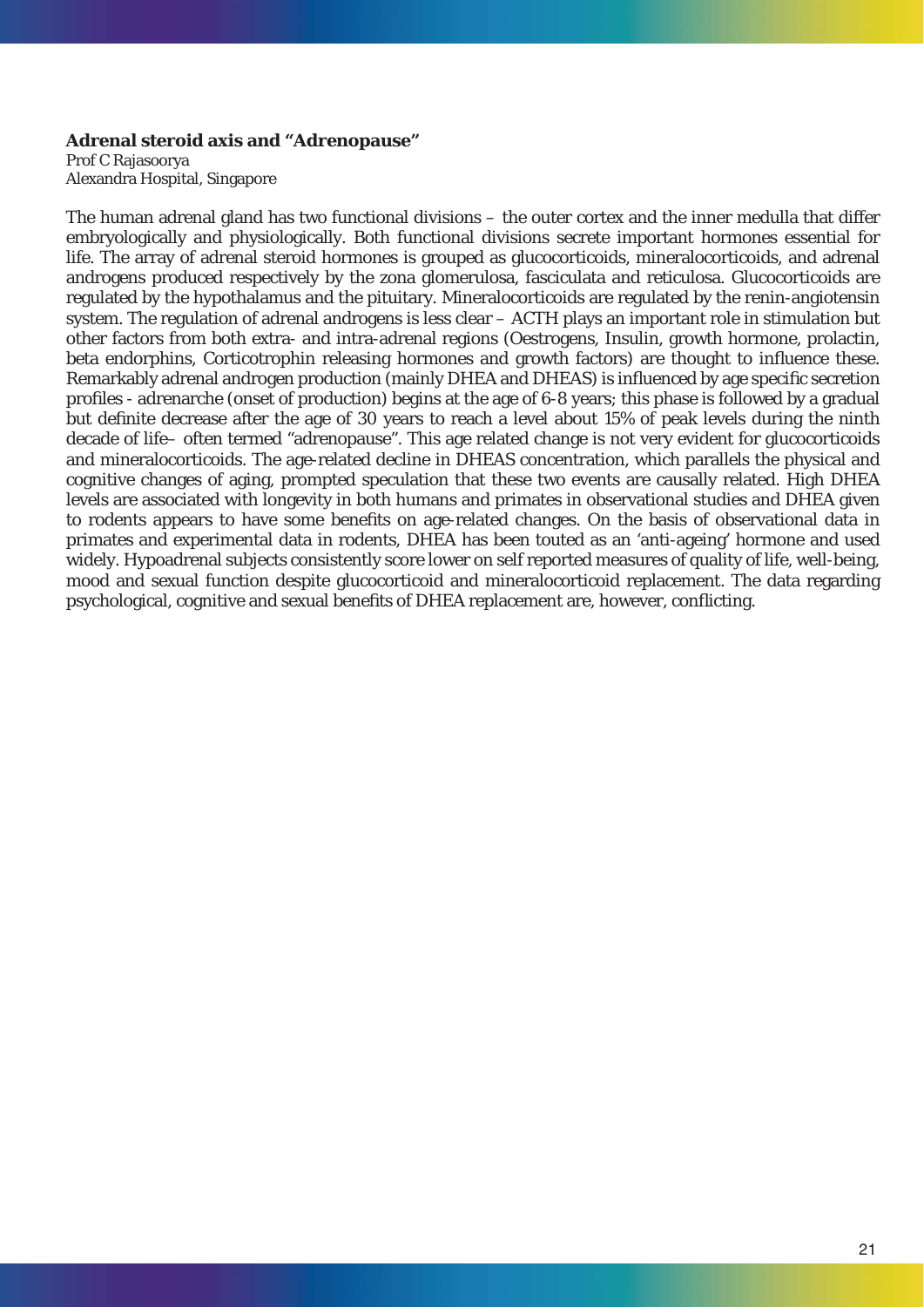# **Appetite Regulation in the Elderly**

Dr Richard Chen Changi General Hospital, Singapore

Appetite regulation is a complex and dynamic process that constantly evolves with age. In the young, this process serves to maximize energy stores and balance against energy expenditure. Appetite drive is regulated centrally in the hypothalamus, where the hunger centre of the Lateral Hypothalamic Area (LHA) stimulates appetite, while the satiety centre of the Ventromedial Nucleus (VMN) inhibits food intake. These centres are driven by neuropeptides as well as gut hormones. Neuropeptide Y (NPY) and Agouti-related peptide (AgRP) from the Arcuate Nucleus, as well as ghrelin peripherally from the upper gastrointestinal tract, are potent orixigenic signals that are up-regulated during hunger states which, in turn, act on the hypothalamus to trigger food intake. Efferent signals are also relayed to the Nucleus of the Tractus Solitarius (NTS) in the brainstem to enhance visceral sensation of foods and smells, further generating appetite.

However, even as food intake is commencing, opposing anorexigenic signals, which are suppressed during hunger, begin to come into play. Melanocortin pathways, originating from the pro-opiomelanocortin (POMC) nucleus (also located within the Arcuate Nucleus), exert anorexic influence on the VMN, which, in turn, inhibits signaling to the NTS. Gastrointestinal mechanical and humoral factors also perform important functions. As food is propelled into the small intestine, gut hormones such as cholecystokinin (CCK), glucagons-like peptide 1 (GLP-1), and peptide YY (PYY) are produced locally. They reduce the rate of gastric emptying, which potentiates antral filling and distension that, in turn, enhances the perception of fullness and satiety. These mechanical factors also stimulate the vagus nerve to inhibit the NTS, thus reducing appetite. The action of gut hormones, particularly CCK, is potentiated by leptin, which is also capable of directly inhibiting NPY and AgRP.

Energy intake decreases with increasing age in both men and women. This is due to reduced energy requirements (because of lesser amount of physical activity) as well as age-related changes in appetite regulation. Higher levels of, and greater sensitivity to, CCK reduce gastric emptying rates, promoting antral distension, leading to earlier satiety and fullness. At the same time, response to hypothalamic orexigenic stimuli, particularly cocaine-amphetamine regulated transcript (CART), in older persons are markedly suppressed. Furthermore, down-regulation of NPY, increased expression of cytokines and anorexigenic pathways, and reduced sensitivity to taste and smell all combine to reduce feeding drive. As testosterone correlates positively with NPY, and inversely with CART, the relative androgen deficiency of ageing in men may potentiate further appetite suppression. Increased visceral adiposity of ageing, aggravated by declining testosterone levels, promotes leptin and PYY activity which also suppresses appetite. These physiological changes, dubbed the "Anorexia of Ageing", may lead to sarcopenia and frailty in susceptible older individuals.

On the other hand, it is well established that central obesity increases with age, concordant with the increase in prevalence of metabolic syndrome. In men, the decline in energy expenditure with ageing, combined with the tendency towards central adiposity that is aggravated by declining androgen levels, predisposes individuals to the development of obesity, especially if calorie intake is excessive. Overactive endocannabinoid (EC) systems in susceptible individuals disinhibits eating, leading easily to obesity. This is evidenced by higher levels of ECs and their receptors in obese persons. Gut hormones are responsible for sustaining obesity: postprandial suppression of ghrelin is less, while levels of CCK, PYY and GLP-1 are lower. These act to reduce appetite suppression, allowing the individual to eat more. Weight loss actually results in higher ghrelin levels, indicating the importance of ghrelin in maintaining energy balance. The action of gut hormones explains why obese individuals rapidly regain any weight that is lost through dieting and exercise, once these measures are stopped. That bariatric surgery (particularly gastric bypass), the single most effective tool in treating morbid obesity, markedly lowers ghrelin, restores normal post-prandial ghrelin suppression, and elevates levels of PYY and GLP-1 underscores the major role of gut hormones in obesity.

Taking into account these physiological changes, clearly the route towards healthy and robust ageing is to exercise some degree of calorie restriction, commensurate with energy expenditure, combined with resistance training to avoid sarcopenia.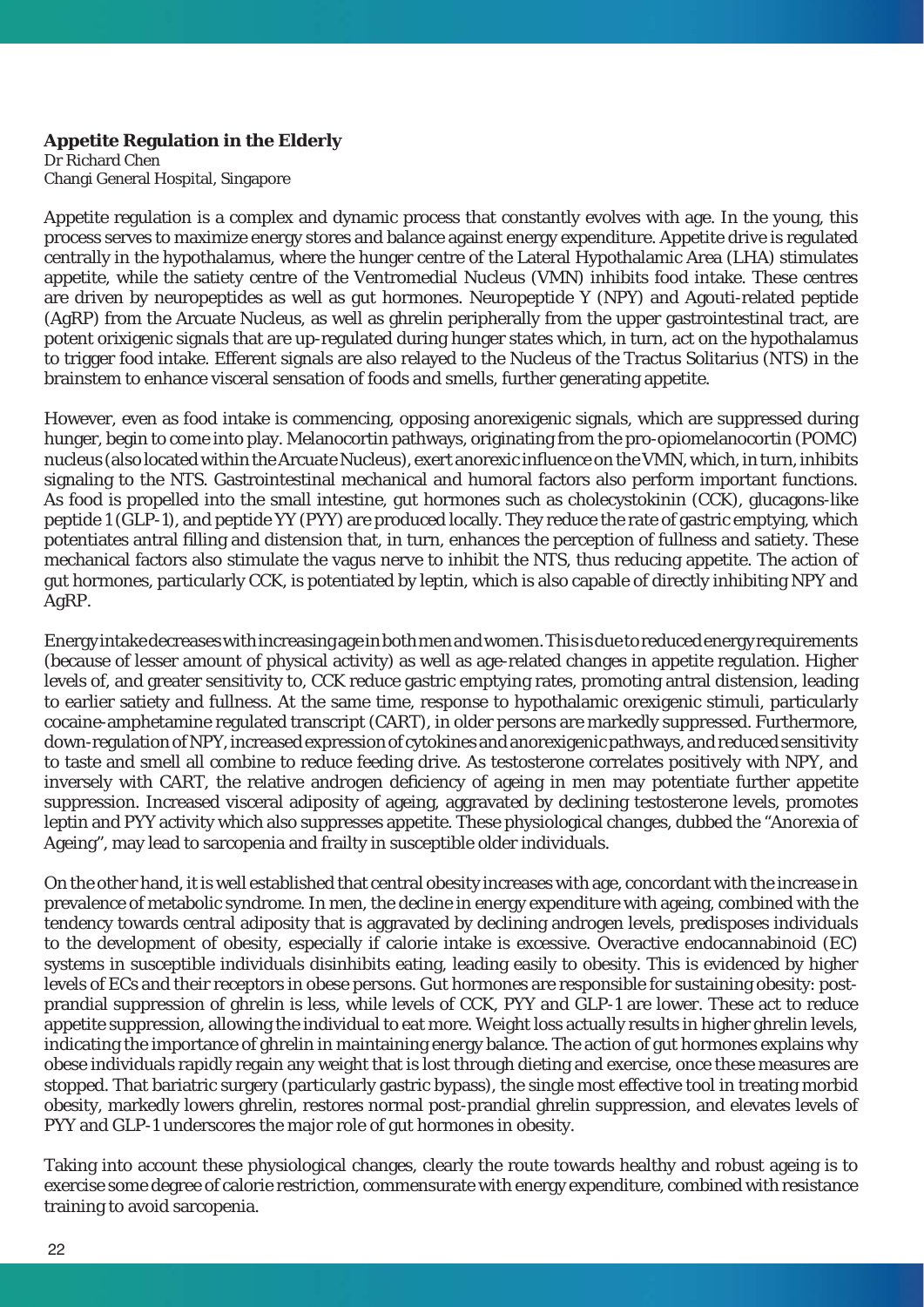# **Psychological Co-relates of Ejaculatory Disorders**

Prof Calvin Fones Gleneagles Medical Centre, Singapore

Ejaculatory disorders include premature ejaculation (poor ejaculatory control) and delayed ejaculation or anejaculation (male anorgasmia).

Ejaculatory control is influenced by a combination of biological, psychological and social/interpersonal factors. This affects our understanding of the patho-aetiology of ejaculatory disorders and guides our treatment approaches.

Psychological factors which contribute to ejaculatory problems include sexual anxiety (including performance anxiety), stress and depression.

Relationship issues with the partner also affect including, problems in emotional intimacy, unresolved couple conflicts, poor communication and low sexual desire.

Delayed ejaculation may be related to overcontrol of sexual arousal related to guilt, sexual inhibitions or repression and relationship conflicts.

Relationship factors include lack of sexual desire in the partner, perception that the partner has low sexual satisfaction or poor orgasmic response.

An understanding of the psychological correlates of ejaculatory disorders allow for proper targeted interventions to be optimally utilised for treatment of couples.

# **Premature Ejaculation**

Prof Siegfried Meryn International Society of Men's Health & Gender, Austria

**Other Ejaculatory Disorders** Dr Lim Kok Bin Singapore General Hospital, Singapore

**New Approaches To Erectile Dysfunction- The Road To Satisfaction!** Dr Rosie King Australia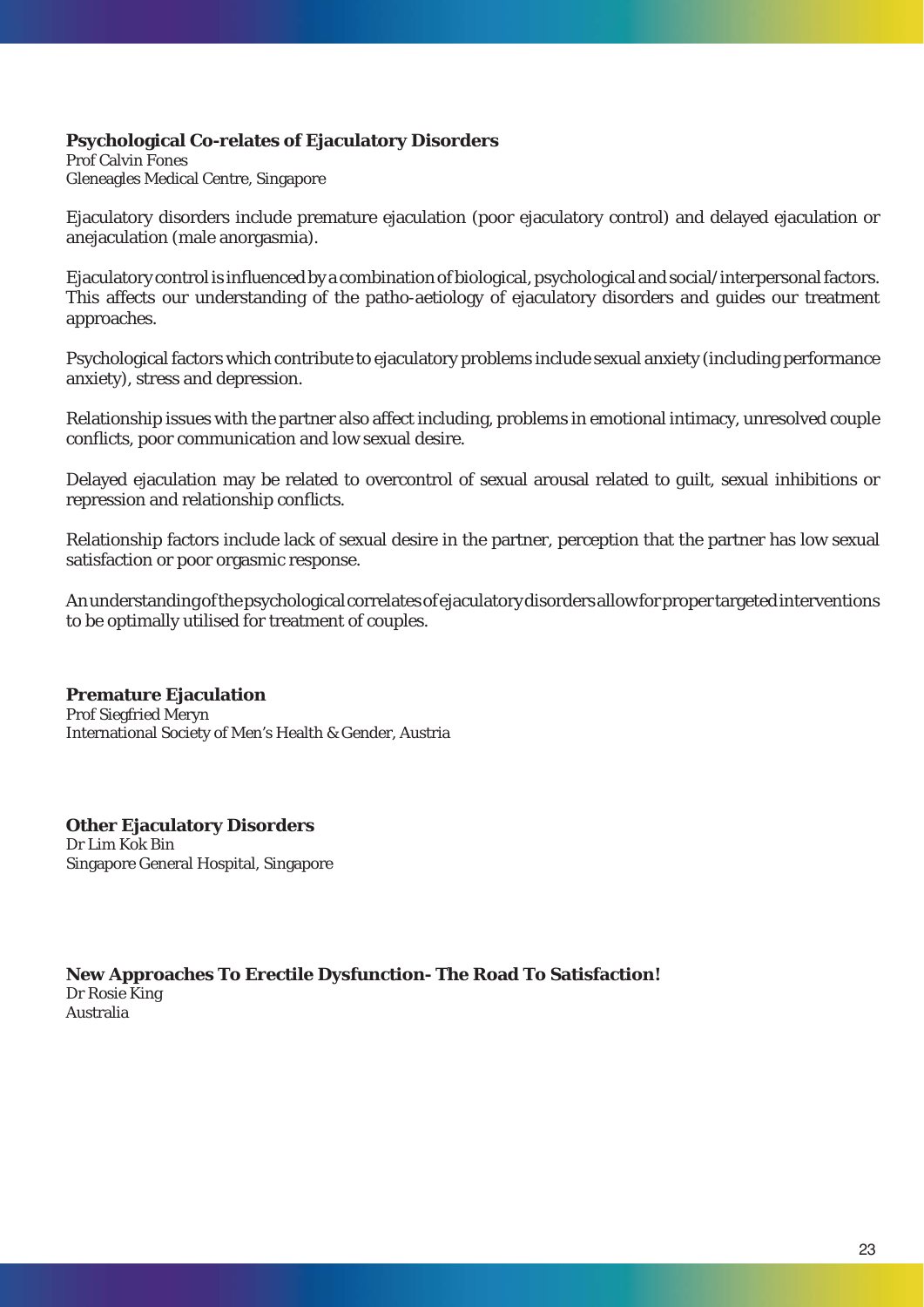### **Recent Advances in the Treatment of Hypogonadism**

Dr Jean-Paul Deslypere Asia Pacific SGS Life Sciences Services Geneva & Singapore, Singapore

Over the past 2 decades a number of advances have been made in the treatment of male hypogonadism. There are now treatment options which fulfill the criteria for testosterone (T) replacement (physiological plasma T levels over the full 24 hours of the day, high safety; normal concentrations of the conversion products of T, dihydrotestosterone (DHT) and estradiol.

With transbuccal administration of T resorption is through the oral mucosa avoiding intestinal absorption and subsequent hepatic inactivation of testosterone. 30 mg of testosterone formulated as a bioadhesive buccal tablet twice daily generates plasma T and DHT levels in the normal range. Testosterone can be delivered to the circulation through the intact skin, The early patches have largely been relinquished. T gel hydroalcoholic, 1% (10 mg testosterone per gram gel) and administered between 5 and 10 g of gel a day, amounting to 50 and 100 mg T. The clinical efficacy of transdermal T gel on various androgen dependent target organ systems has been very well documented. The safety profile showed that PSA levels rose in proportion to the increase of T levels but did not exceed normal values. Skin irritation was noted in 5.5% of patients. Transfer from person to person appeared insignificant. With conventional parenteral T preparations plasma T levels fluctuate strongly. They yield transient supraphysiological levels the first 2-3 days followed by a steady decline to subphysiological levels just prior to the next injection. Parenteral testosterone undecanoate (TU) is a new treatment modality. After two loading doses of 1000 mg TU at 0 and 6 weeks, repeated injections at 12 week intervals are sufficient to maintain testosterone levels in the reference range of eugonadal men. Symptoms of T deficiency accumulate gradually with decreasing T levels, with the levels of T differing between individuals and within a subject not all symptoms of T deficiency will manifest themselves at the same blood T levels. So, while the above  $T$  preparations fulfill the criterion of restoring  $T$  levels with the reference range, experience will teach whether the achieved levels are able to repair T deficiency for all symptoms in all patients.

# **Male Osteoporosis**

Dr Leonard Koh Gleneagles Medical Centre, Singapore

Osteoporosis is a significant clinical issue in men. In 2000, an estimated  $40\%$  of all fractures,  $30\%$  of hip fractures and 40% of vertebral fractures worldwide occurred in men. Mortality after hip and vertebral fractures is greater for men than women. In men, bone loss occurs with age, with trabecular bone loss beginning in young adult life and cortical bone loss beginning after mid life, while periosteal apposition occurs. Age-related bone loss is believed to be mediated by factors such as changes in sex steroid and other hormone levels, and nutrition. Secondary causes of osteoporosis contribute significantly to the pathogenesis of osteoporosis and fractures in men. Clinical screening strategies may be useful in the detection of osteoporosis before fractures occur. Although there is ongoing debate regarding diagnostic criteria for defining osteoporosis in men, genderspecific reference ranges for bone mineral density (BMD) by dual-energy x-ray absorptiometry are commonly used. There have been few trials on osteoporosis therapies in men, mostly in small numbers, with BMD as the end-point. The bisphosphonates, alendronate and risedronate, and parathyroid hormone improve bone density and appear to reduce vertebral fractures in men. Initiation and persistence of therapy after fractures is low among men. Increasing awareness of osteoporosis in men is important for the prevention of fractures in the aging male population.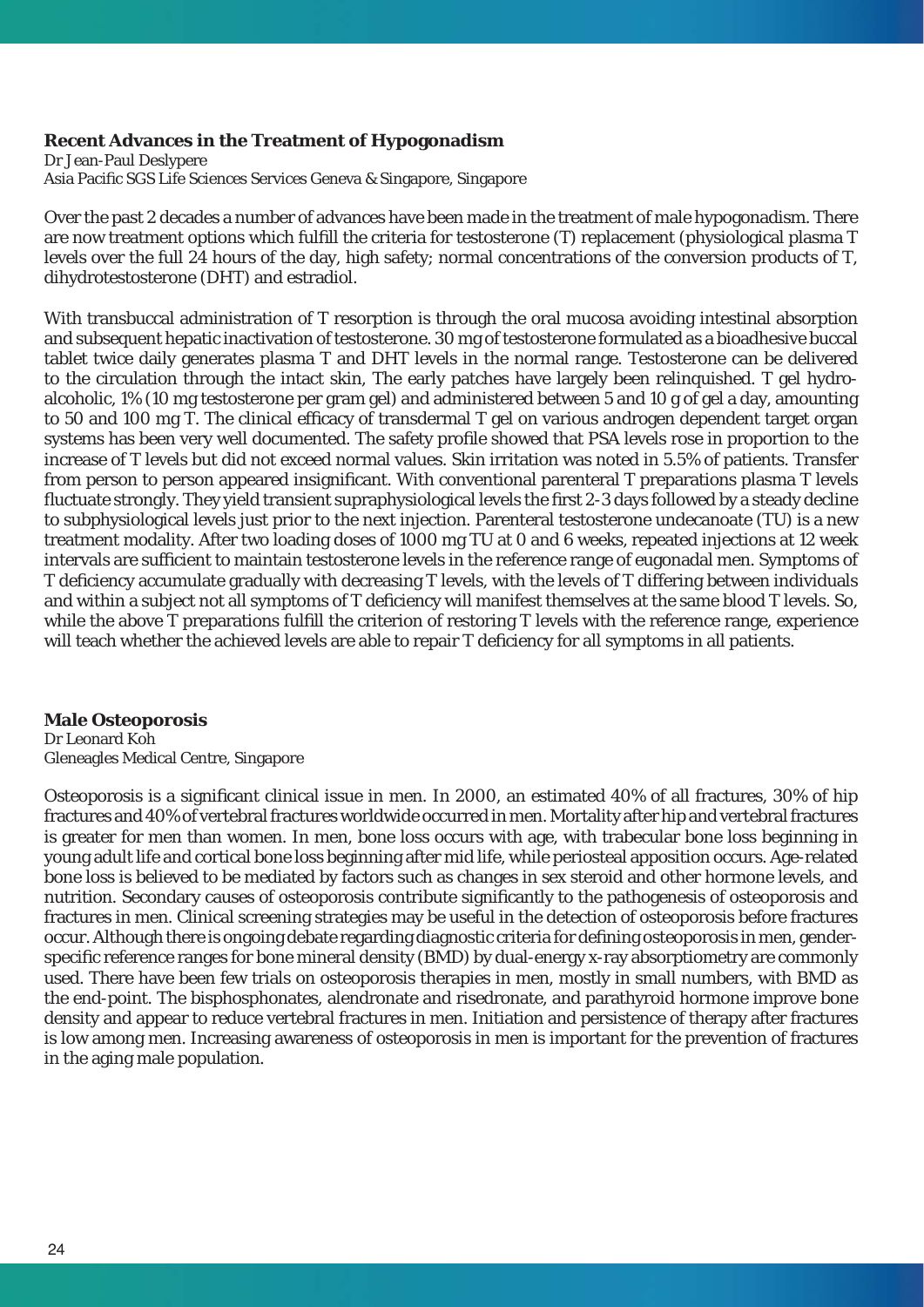#### **Nutrition and Aging: What works?**

Dr Christopher Lien Changi General Hospital, Singapore

### **Exercise prescriptions for aging individuals**

Dr Benedict Tan Changi General Hospital, Singapore

Exercise is an important component in the prevention and management of the comorbidities associated with ageging. With ageing, physiological changes occur in the body, but these can be prevented or even reversed with exercise. A holistic approach to exercise intervention in the ageing individual will need to address cardiovascular fitness, strength development, postural stability, flexibility, and psychological function. Apart from targeting these parameters, the exercise prescription needs to be customized to the individual, especially since baseline fitness parameters vary greatly from individual to individual. One needs to be aware of the absolute and relative contraindications to exercise, and adapt the exercise programme accordingly. Fraility or extreme age is not a contraindication to exercise, but specific modalities need to be altered to accommodate individual disabilities. Sedentarism appears a far more dangerous condition than physical activity in the very old. Safety guidelines, such as pre-participation screening, and practical pointers on prescribing exercise in the ageing individual will be discussed.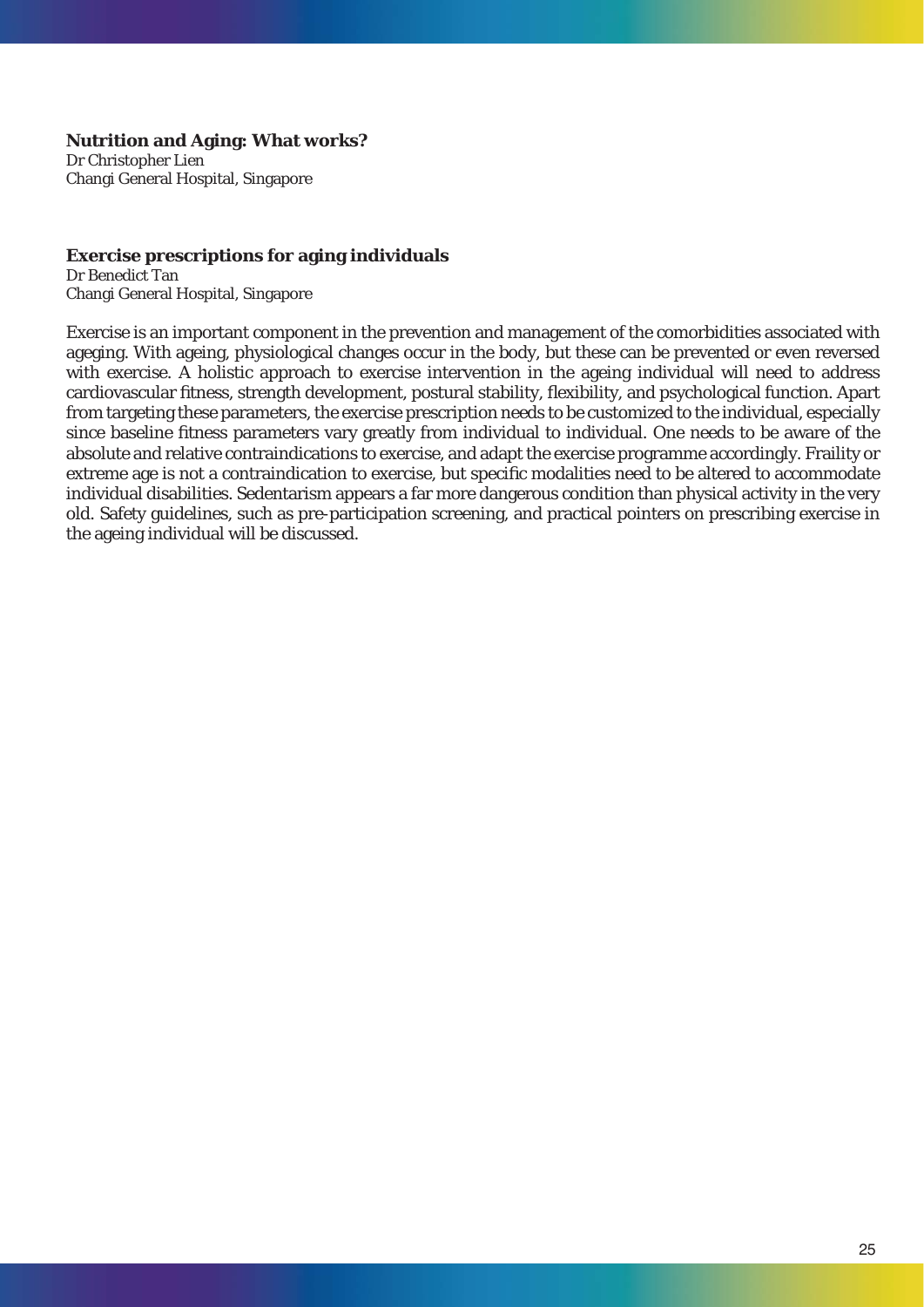#### **Articular Cartilage Regeneration with Stem Cells**

Dr Saw Khay Yong Kuala Lumpur, Malaysia

Degenerative joint disease results from a breakdown involving the articular cartilage. The articular cartilage is devoid of blood supply, lymphatic drainage and innervation. As the chondrocytes are surrounded by the extracellular matrix without any blood supply, they are ineffective in responding to any injury unless the subchondral bone is penetrated. Therefore, in partial thickness injury to the articular cartilage, there is no response to injury whereas a full thickness defect penetrating into subchondral bone will allow access to bone marrow stem cells which then initiates a process of cartilage repair.

In established chondral injuries to the knee joint, non-surgical treatment which includes physiotherapy and medication do not allow healing to the cartilage defects. On the other hand, current established surgical options for example ACI (Autologus Chondrocyte Implantation) and OATS (Osteochondral Autogenous Transfers) are not entirely satisfactory.

Recent published evidence suggested that it may be possible to regenerate a better cartilage by performing subchondral drillings to cartilage defect and post operatively induce cartilage regeneration by intra-articular injection of a combination of stem cells together with hyaluronic acid. Animal studies initiated by doctors from KLSMC (Kuala Lumpur Sports Medicine Centre) and the orthopaedic department of University Putra Malaysia and veterinary hospital showed that it was possible to regenerate a better cartilage by the combination of bone marrow stem cells and hyaluronic acid into the defective areas following subchondral drillings.

A pilot study on clinical patients commenced following the animal work whereby cartilage defects seen during arthroscopic surgery was followed by subchondral drillings. The drillings into the bone marrow would allow the formation of a blood clot scaffold. Post operatively, patient will undergo peripheral blood stemcells harvesting. A week after surgery, a mixture of peripheral blood stemcells together with hyaluronic acid will be injected into the affected joint. This would be a weekly injection for 5 weeks.

Second look arthroscopy and biopsies showed evidence of hyaline cartilage regeneration. Regular MRI scans at intervals showed satisfactory healing of the chondral defects including the subchondral bone. In additional to isolated chondral defects, this new found procedure also allows the subchondral drillings to be applied to multiple areas of chondral defects. With the post operation injections of a mixture of stem cells and hyaluronic acid, no second surgery or open surgery is required as in the case of ACI.

#### **Journal of Men's Health and International Society of Men's Health Lecture The Global Case for Action: Acknowledging Poverty as a Determinant of Men's Health** Dr April M W Young

Collins Center for Public Policy, USA

It is well documented that unmet and under-served health needs among men result in avoidable mortality and morbidity, increase medical costs to health systems, and ultimately pose significant public policy challenges. Strong evidence also indicates that disparities in health outcomes among men occur along the social fault lines in nations around the world. Income; race, ethnicity, and language group; immigration status; sexual orientation; and other phenomena emerge consistently as categories of social marginality. Quite predictably, these categories are seen to function within men's health profiles as markers of vulnerability. Data from around the world will be presented, advancing the argument via particular examples from Asian countries, that men's health researchers, practitioners, and advocates from Asia should be part of a global discourse and call to action on the health of poor men. By focusing in a globally coordinated fashion on the social determinants of health--especially poverty--and the health disparities among men that correlate with marginality, the field of men's health can contribute directly to policy agendas for structural reform, global cooperation, and social justice.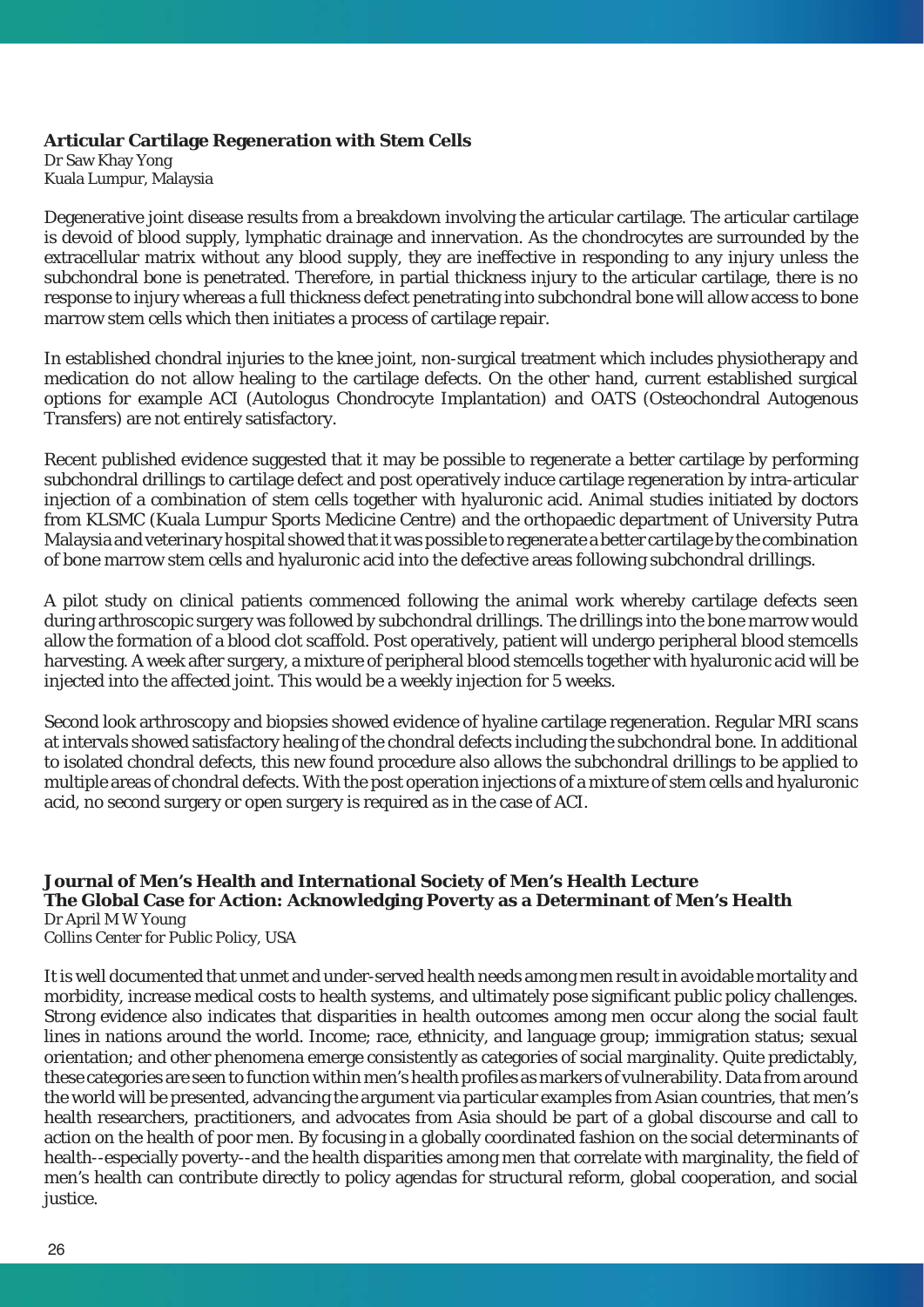# **What Does Retirement Hold for the Aging Man?**

Prof Akihiko Okuyama Osaka University Graduate School of Medicine, Japan

Japanese population is rapidly getting older. The proportion of people aged above 65 years old is 17.4% (2000) in Japan, while it is projected to be around 40.2% in 2050. These figures of Japan are comparable with those of Italy but they are much higher than those of other countries (Table). In Japan, the speed of population aging is especially notable, and years of life expectancy are 79.2 for men and 86.0 for women in 2007. They are estimated to be around 81.9 for men and 89.3 for women in 2050.

However, could Japanese age people, especially to men enjoy the longest life expectancy in future? Generally, at the age of 60-63years old, salaried classes in Japan have to be retired, and large supports for health care from the company stop. Expectancy at age 65 is 19.61 year for men, and financial and social conditions in health care could not be completely established, especially above 75 years old.

Major health of aged men needed is effective prevention for cancer, hypertension, cardiovascular disease, stroke, diabetes, metabolic syndrome, and depression including rehabilitation and prosthesis for osteoarthritis and optional treatments of BPH and prostate cancer, although as to the urogenital cancer, National Program of Prevention of Cancer is going on in 2006.

| Year | Japan | <b>Italy</b> | China | Korea | Malaysia | <b>Philippines</b> | Singapore |
|------|-------|--------------|-------|-------|----------|--------------------|-----------|
| 1950 | 4.9   | 8.3          | 4.5   | 3.0   | 5.1      | 3.6                | 2.3       |
| 1975 | 7.9   | 12.0         | 4.4   | 3.6   | 3.7      | 2.7                | 4.1       |
| 2000 | 17.7  | 18.2         | 6.8   | 6.7   | 4.1      | 3.6                | 7.2       |
| 2025 | 33.8  | 26.1         | 13.2  | 15.3  | 9.2      | 7.2                | 20.3      |
| 2050 | 40.2  | 34.9         | 22.6  | 24.7  | 15.9     | 14.2               | 25.6      |

Table: Proportion of people aged 65and over in a total population

Source: UN World Population Prospects: The 2000 Revision, The 2006 Revision (Japan)

# **Socio-Economic Implications of Men's Health in Singapore**

Dr Kanwaljit Soin

President of Women's Initiative for Aging Sucessfully(WINGS), Singapore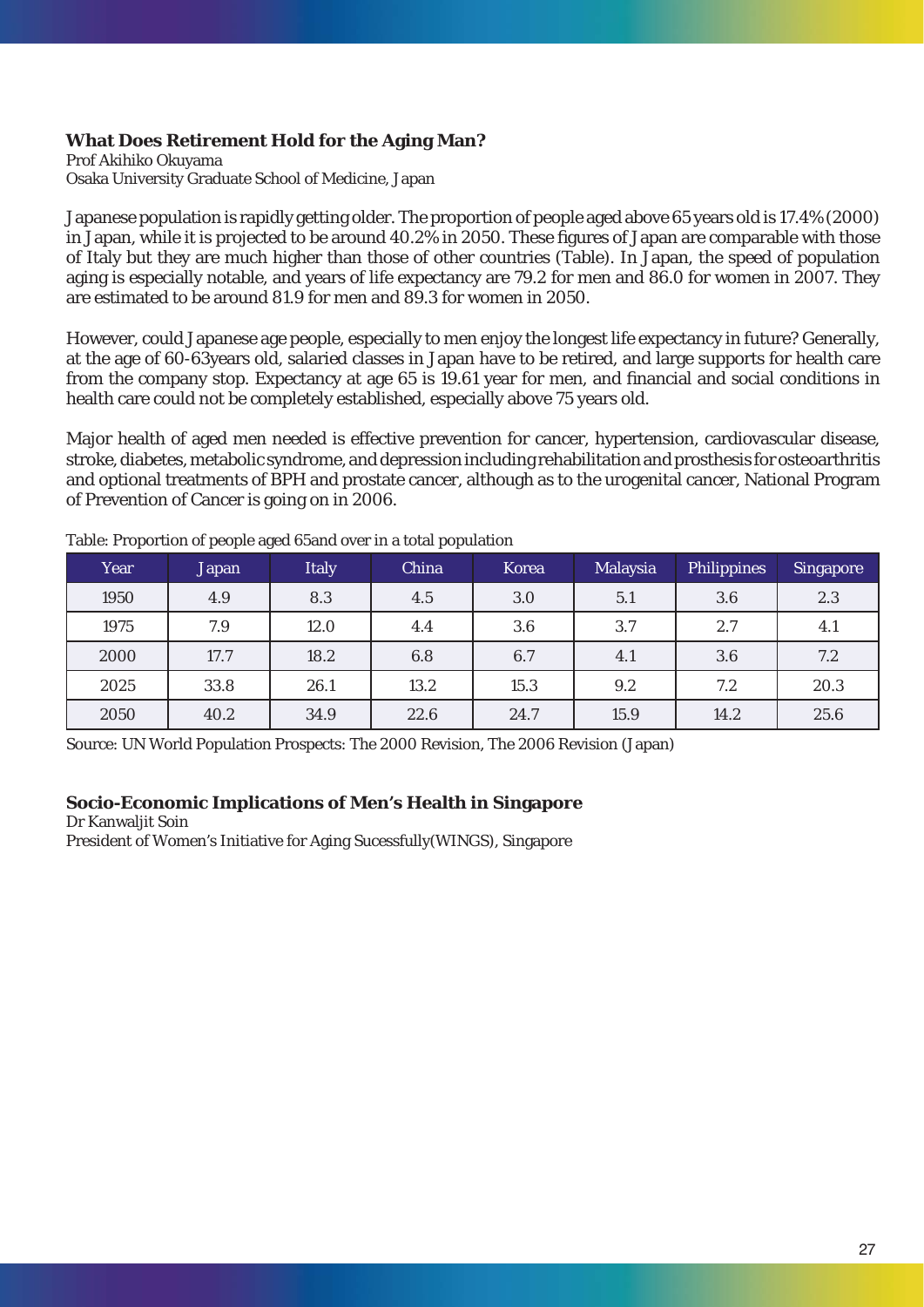### **Epidemiology of STIs in Men**

Dr Martin T W Chio National Skin Centre, Singapore

Monitoring of the epidemiology of STIs in Singapore is one of the responsibilities of the Department of STI Control (DSC) clinic. Notification from medical practitioners of common STIs such as gonorrhoea, non-gonococcal urethritis, syphilis and herpes, as part of Infectious Diseases Act, is an integral part of the surveillance of infection trends in the population. Although STIs are rarely fatal, it is associated with significant morbidity & disease burden.

For men in Singapore, after a marked decline in STI incidence rates from the 1970s to the 1990s, the incidence of STIs has been steadily increasing since 2000. The majority of men diagnosed with an STI fall in the 20- 39 age group. In 2007, the STIs with the highest incidence are gonorrhoeal & non-gonococcal urethritis. With the increased use of nucleic-acid amplification tests (NAAT), more diagnoses of Chlamydia are being confirmed. The incidence of viral STIs, with genital warts  $\&$  herpes being the most common, are on the rise too. From 2000 to 2007, public attendances at the DSC clinic have almost doubled.

The epidemiology of STIs in specific age-groups (e.g. young/old) & certain high-risk groups (e.g. MSM) will be presented. The focus will be on sexual partnerships & primary contacts, sexual practices & condom use, mode of acquisition, screening & testing and common diagnoses.

With a better understanding of the epidemiology, adjustments & improvements can be made to current sexual health education & targeted intervention programmes.

# **The Burden of HIV/AIDS**

Dr Asok Kurup Singapore General Hospital, Singapore

Twenty-five years into the epidemic, HIV/AIDS continues to exact high morbidity and mortality with almost 60 million men, women, and children infected with HIV while nearly 25 million have perished of AIDS. The statistics however dismal represent only the 'tip of the iceberg phenomenon' as there are countless undetected HIV cases. As with almost all countries, this is a male driven epidemic and in Singapore 93% of the 422 new cases in 2007 were men. Heterosexual transmission through paid sex remains the main mode of transmission in most countries in Asia although homosexual transmission appears to be on the rise in some areas underscoring the importance of prevention measures targeted at all risk groups. More than half of the new cases in Singapore in 2007 already had late stage HIV infection upon diagnosis. This argues for earlier screening in high-risk groups. An opt-out system of screening for HIV has recently been implemented in some local hospitals in an effort to detect cases early. The HIV/AIDS epidemic prevails because global efforts at controlling it have prioritized treatment over prevention strategies. There are now attempts at closing this gap. For example it is heartening to note recent evidence that male circumcision prevents HIV transmission. However much more needs to be done in the area of prevention of HIV globally. In its report presented to the United Nations in March 2008, the Independent Commission on AIDS in Asia calls for countries to craft high-impact interventions, such as HIV prevention programmes focused on key populations.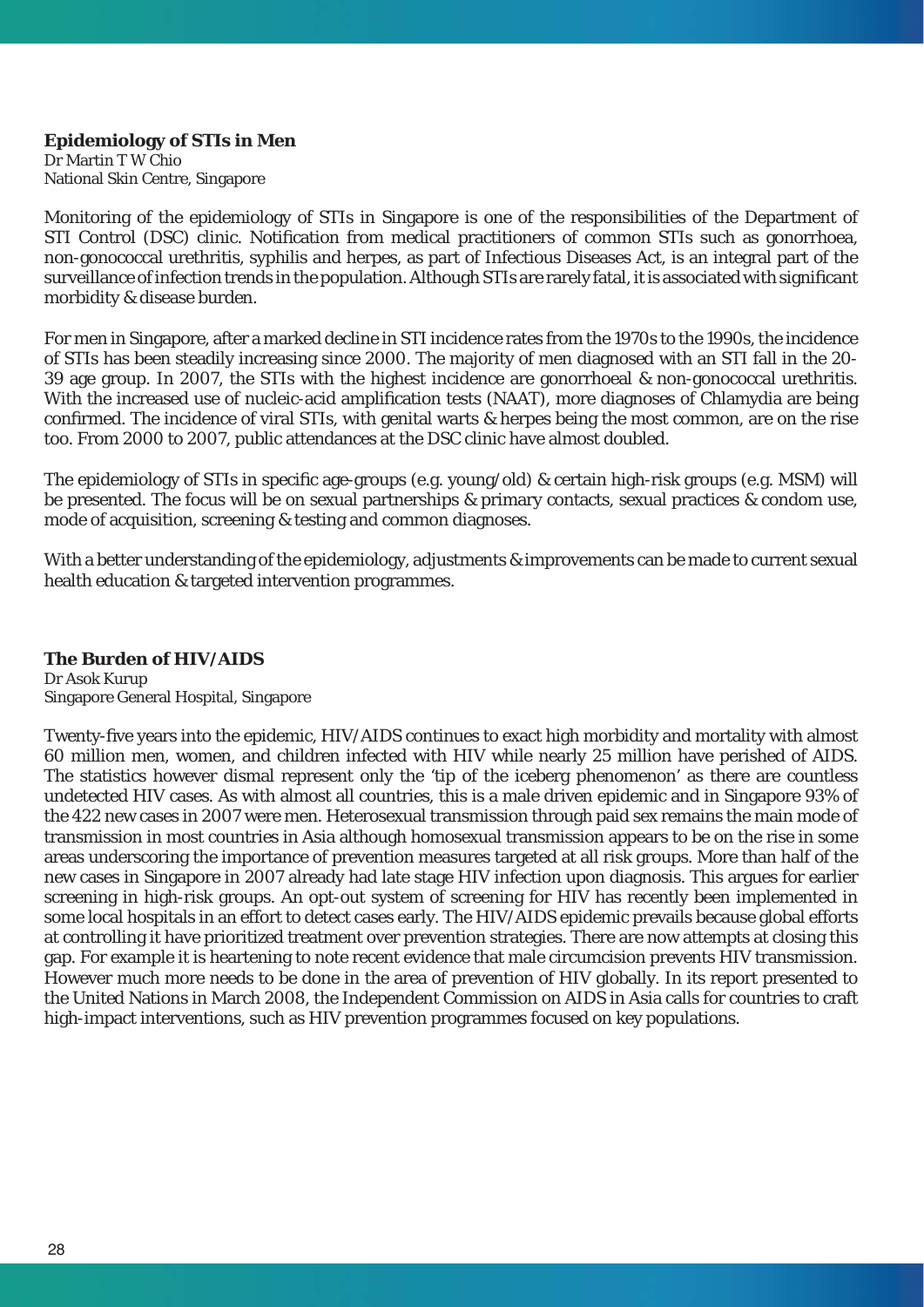# **Challenges Facing STI & HIV Control Programmes in Singapore**

Dr Roy Chan National Skin Centre, Singapore

Approaches to STI/HIV control include treatment of symptomatic disease, coordinated screening, opportunistic screening, contact tracing, health promotion.

Chlamydia trachomatis infections are mostly asymptomatic, it occurs across population groups in sexually active individuals, screening is cost effective for at risk population using NAATs, self collected specimens are sensitive and specific, treatment is easy, effective, single dose antibiotic is available. Gonorrhoea tends to occur in clusters and in defined subgroups, localised outbreaks amenable to PH measures targeting 'core' groups, local clinical diagnostic, treatment and contact tracing measures are effective, continued emergence of resistant strains is a threat.

Genital herpes is very common, epidemiology is changing with primary genital HSV type 1 infections increasing, TSST and PCR detection has enhanced diagnostics, effective anti-viral treatment and suppression available, interaction with HIV a problem, barrier methods of limited use, vaccine optimism increasing.

HPV infections commonest STI, vast majority subclinical, therapy consumes significant resources of STI clinics, PAP smears/cytology services can prevent cervical ca, HPV vaccine – bivalent and quadrivalent high effective.

For HIV infection we need to provide affordable HAART, in addition to legislative measures that have included amendments to IDA criminalizing HIV transmission, we need to introduce anti HIV-discrimination laws, overcome homophobia, mobilise leadership and political commitment, and prioritise resources for diagnosis, treatment, prevention and research, introduce effective public education including condom promotion, introduce sexuality education programmes for youth, enhance surveillance, promote and sustain AIDS advocacy and activism.

Societal barriers to prevention and control include stigma & discrimination, complacency, denial, gender issues, changing pattern of sex work, problems facing ulnerable groups, and the Internet and the new sexual landscape.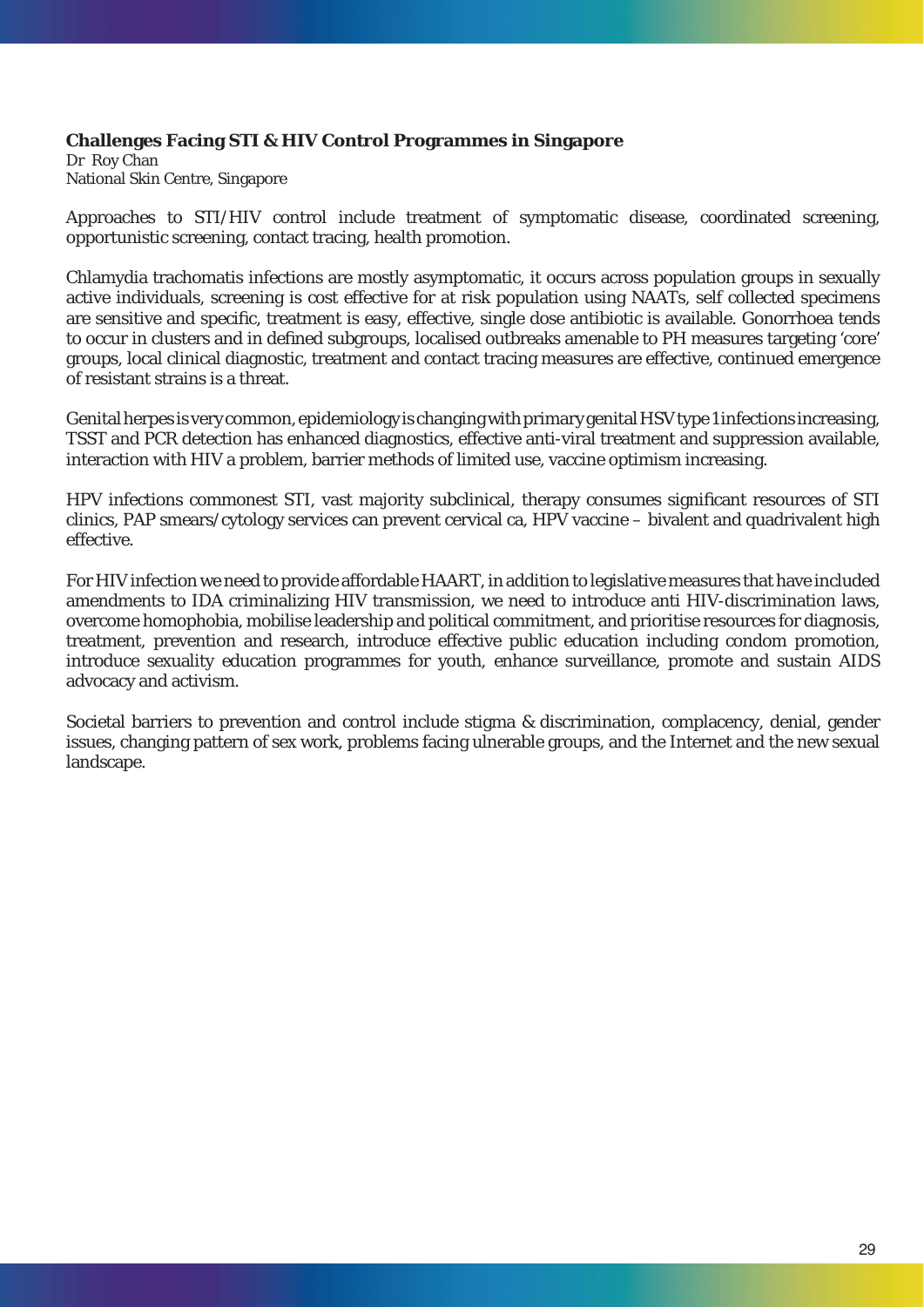## **Structured Training & Certifi cation in Andrology & Men's Health**

Prof Peter H C Lim Society for Men's Health, Singapore

For the future of the field of Men's Health we must develop diploma and certificate courses in "Men's Health"which have didactic lectures, bedside & clinical teaching. If andrology is included in a more comprehensive "Andrology & Men's Health Diploma" operative sessions & hospital postings have to be incorporated.

The training programmes in these Postgraduate Courses should incorporate the following: scope & definition of "Men's Health Medicine":- Male aging and health related consequences, role of the medical profession, aging and role of the community, epidemiological characteristics of an aging world. In respect of orthopedics, changes in bone mass and bone density, changes in muscle strength and muscle mass & 'Sports Medicine', joint problems including arthritis of the peripheral joints and vertebral column are highlights. Regarding the Cardiovascular system, arterial occlusive disease, atherosclerosis of other vascular supply regions, & left ventricular function must be covered. For the Central Nervous System cognitive disorders, affective disorders: lack of drive, lack of interest, depression, anxieties, decrease of memory and/or concentration & dementia (alzheimer's disease, vascular dementia) are important. Endocrinology has a central role to play with emphasis on Andropause/menopause of the aging male. Thus one has to cover pituitary and hypothalamic hormones, gonadotrophic hormones (FSH, LH) and their releasing-hormones, prolactin, growth hormone (GH) and GHreleasing-hormone. Other hormones include epiphyseal hormone, melatonin & the sex hormones:eg androgens (testosterone, dehydroepiandrosteron = DHEA), estrogenes (estradiol, Estrone),gestagens (pregnenolone). Metabolic alterations of the aging male must be included in addition to the Genetics of Metabolic Diseases. Here obesity, hyperlipidaemia, gout, diabetes type II can all be linked to genetics. Modern day aspects of the Metabolic Syndrome in the aging male is of clear importance. In Nutrition, supplementation of vitamins (A, B, C, D, E, H), use of antioxidants, trace elements (iron, magnesium, selenium, zinc) should be in the curriculum plus weight management as in reduction of calories & changes of food components: like reduction of nutritional fat/ nutritional proteins. Skin conditions are important eg age related skin conditions and skin diseases, dry skin, sebostasis, skin sagging, keratosis, lentigo senilis, telangiectasis, alopecia & frequently occuring malignant tumours of the skin. In terms of lifestyle modifications harmful chemicals/ stimulants: eg nicotine, alcohol and caffeine, overeating, lack of physical exercise & abuse of pharmaceuticals take centre stage. Environmental medicine:Safety measures (prevention of stumbling-traps etc.) is vital. Common ocular problems in the aging male eg decrease of vision, cataract, glaucoma & dental problems in the aging male including Aesthetic Dentistry is important .Other diseases eg colorectal diseases are on the rise like diverticulosis & diverticular diseases. Last but not least are the life threatening cancers of the Prostate, Kidney, Bladder & Lung & their prevention, early detection & screening using DRE & PSA, Xrays etc

Last but not least as Men's Health embraces care from the cradle to the grave, young boys & teens have peculiar psychologic & physical health problems & as they get married, male infertility becomes an acutely increasing dilemma. Likewise male violence & crime, aberrant behaviour, homosexuality & Sex offences need to be addressed in our Programs.

Finally we should offer the Diploma in Men's Health for qualified Family Practitioners/General Practitioners with a interest in Men's Health and offer the Specialist in Urology, Obs-Gyn, Geriatrics with the postgraduate Diploma in Andrology & Men's Health.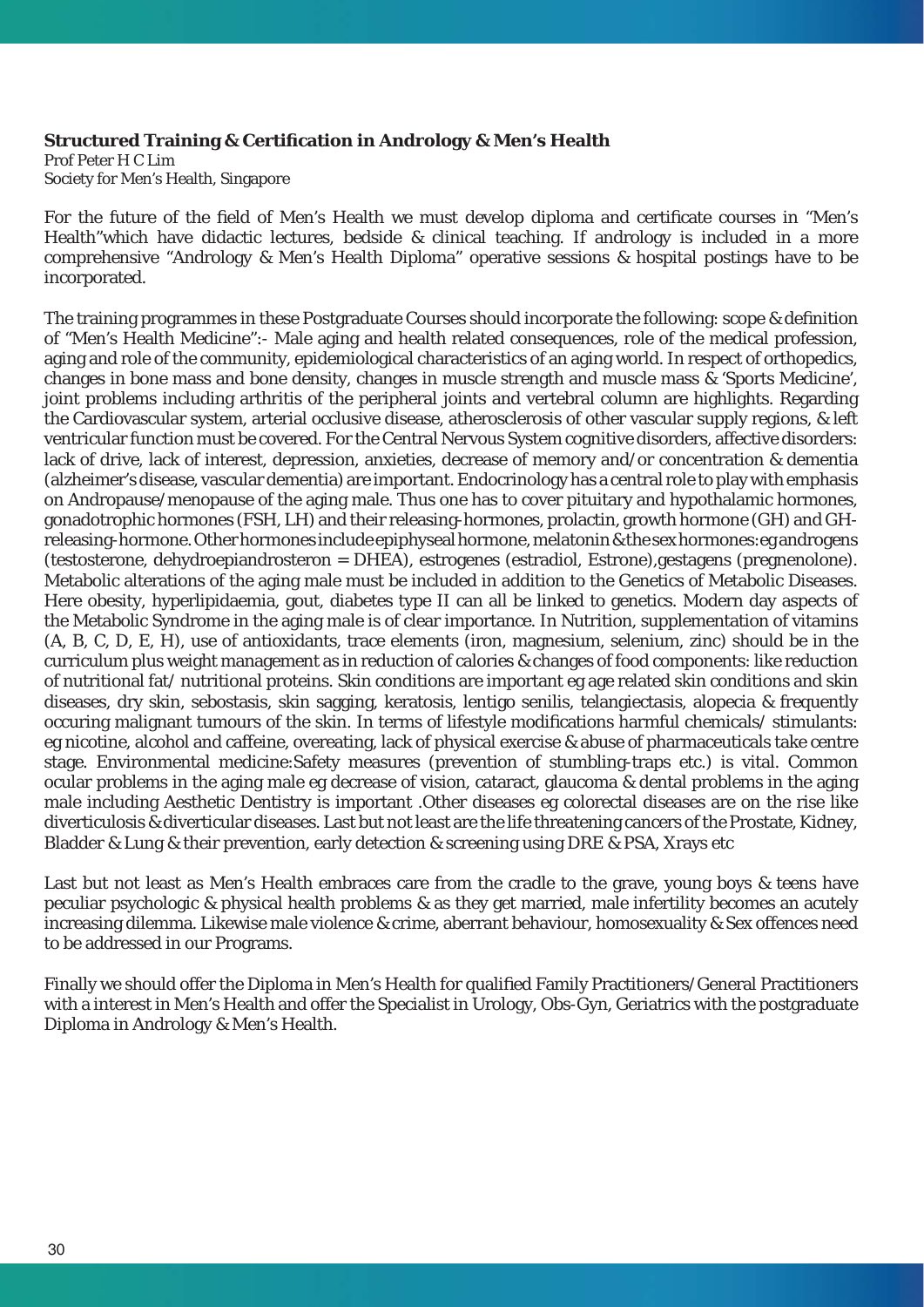**Aging male symptom Score Different Scores for Different Cultures?** Prof Y Kumamoto Society for Study of Aging Male, Japan

# **The Management of Anti-Aging Medicine -Eight Year's experience in Taiwan**

Dr Peter Shih-Bin Pan The Taiwan Academy of Anti-Aging Medicine, Taiwan

The so call "Anti-Aging Industry" is the fastest growing medical field in the past 10 years, the global market expected to reach 120 billion by 2010.

By the impact of competition and shortage of government insurance finance, many clinician shift their practice from classical medical business to life style medicine practice. The life style medicine includes: (1) Anti-Aging medicine, (2) Aesthetic medicine, (3) Sport medicine, (4) Nutritional medicine, (5) Stress- Mental medicine.

We setup 3 life style medicine clinics in the past 8 years.

The subjects of this topic will discuss: 1. The trend of anti-aging and aesthetic practice. 2. The profitability of different items. 3. To operate the customer service center. 4. The concepts of " call center ".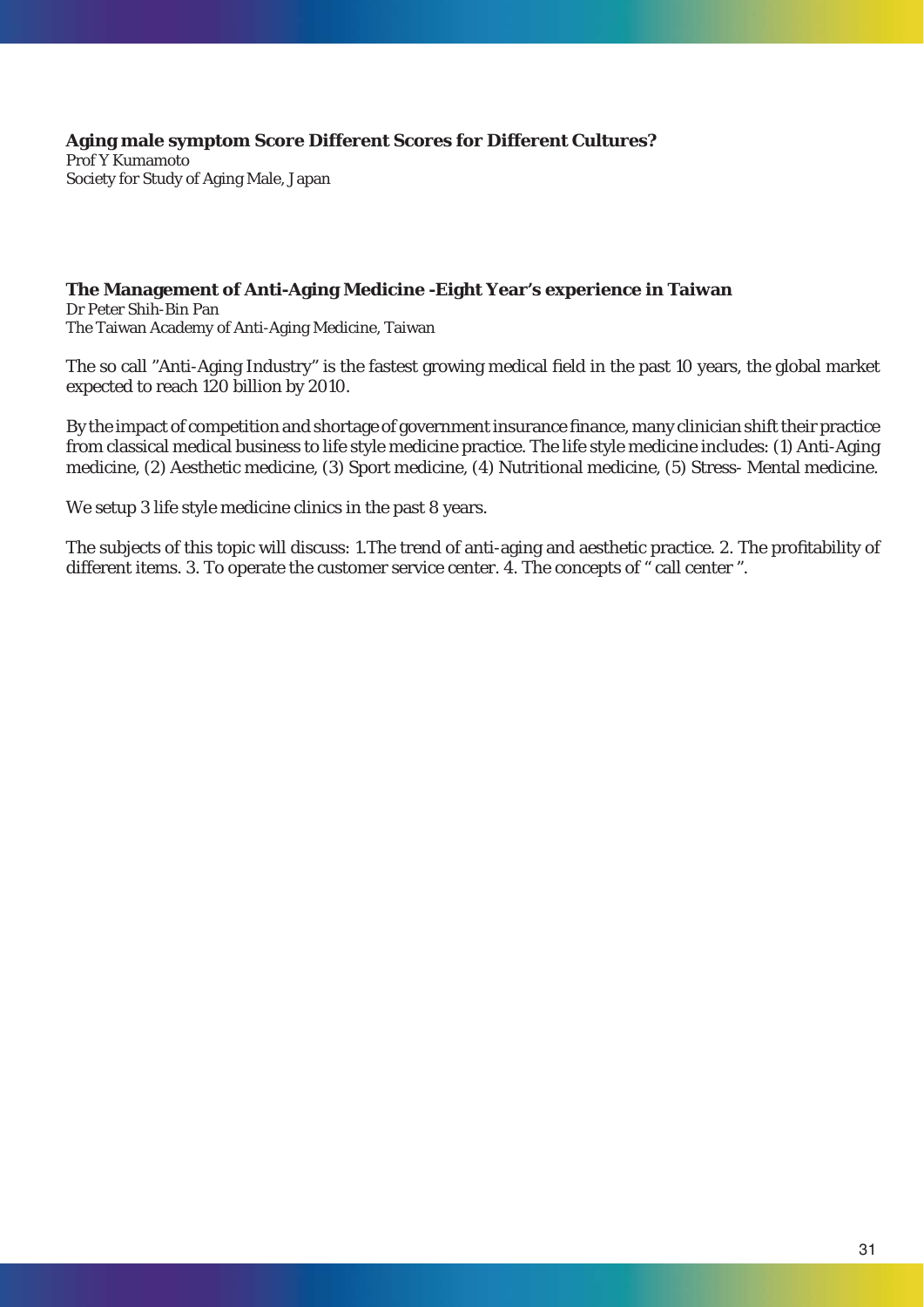**TCM and Men's Health** Dr Swee Yong Peng Paragon Medical, Singapore

# **Good Agronomic Practices for Herbs (EYSGAPH) Certifi cation Scheme**

Dr Patrick Loh Eu Yan Sang International, Singapore

To address the increasing consumers' concern for food safety, Eu Yan Sang International (EYSI) adopts the global approach of food safety assurance starting from farm to fork. Relevant food safety and traceability control systems (GAP, GMP, GDP, GHP, HACCP) have been adopted at various points of the food supply chain by key stakeholders (producers, traders, retailers) in order to meet both the regulatory and market requirements for food safety. Seeing that GAP programs for TCM herb cultivation are almost non-existent as compared GAP programs for fresh agri-produce production, EYSI develops an in-house GAP program - EYSGAP-HERBS Standard and Certification Scheme to ensure safety and traceability of its herbal supply which can value-add to its global customers.

EYSGAP-HERBS Certification Scheme is a certification for herb farm production system. It is a process certification which covers the cultivation, harvesting and post-harvesting handling of TCM plants or hereby known as "herbs" that is botanical in nature and include fungi. It covers all herbal production operation steps on-farm or off-farm, in such locations where the herbs or herbal raw materials is produced, handled, semi-processed (products derived from primary processing steps) and packed in a raw/ unprocessed or semi-processed form needed for further processing by EYSI into high valued herbal products.

The Standards adapts from international guidelines and standards from the World Health Organisation, CODEX Alimentarius and American Herbal Products Association for herb production and handling were used as references, and emphasizes on best practices  $/$  GAP in the following five specific components:

- Cultivation [Site Selection, Farm Structures/ Facilities, Sowing (Planting Materials), Plant Growth (Soil and Nutrient Management, Water, Irrigation and Drainage Management), Crop Protection and Maintenance (Integrated Pest and Weed Management, Agrochemicals, Other Chemicals)]
- Harvesting (Farm Harvest, Wild Collection)
- Post-harvest Handling (Good Manufacturing Practice, Primary Processing, Packaging and Labeling, Storage, Transport)
- Traceability and Product Recall
- Internal Quality Management Control (Organisation's Food Safety Policy and Regulations, Competency, Communication and Training of Personnel, Documents and Records, Internal Audit and Review of Practices)

Following the successful implementation of EYSGAP-HERBS system in its Lingzhi farm in China that was verified by third party auditor, Agrifood Technologies - a subsidiary of Agrifood and Veterinary Authority (AVA) of Singapore, EYSI has just made an official launch of the Scheme on 31 March 08 with a brand "EYSGAP-Herbs" label for easy identification by consumers for herbal products derived from EYSGAP-HERBS certified safe sources.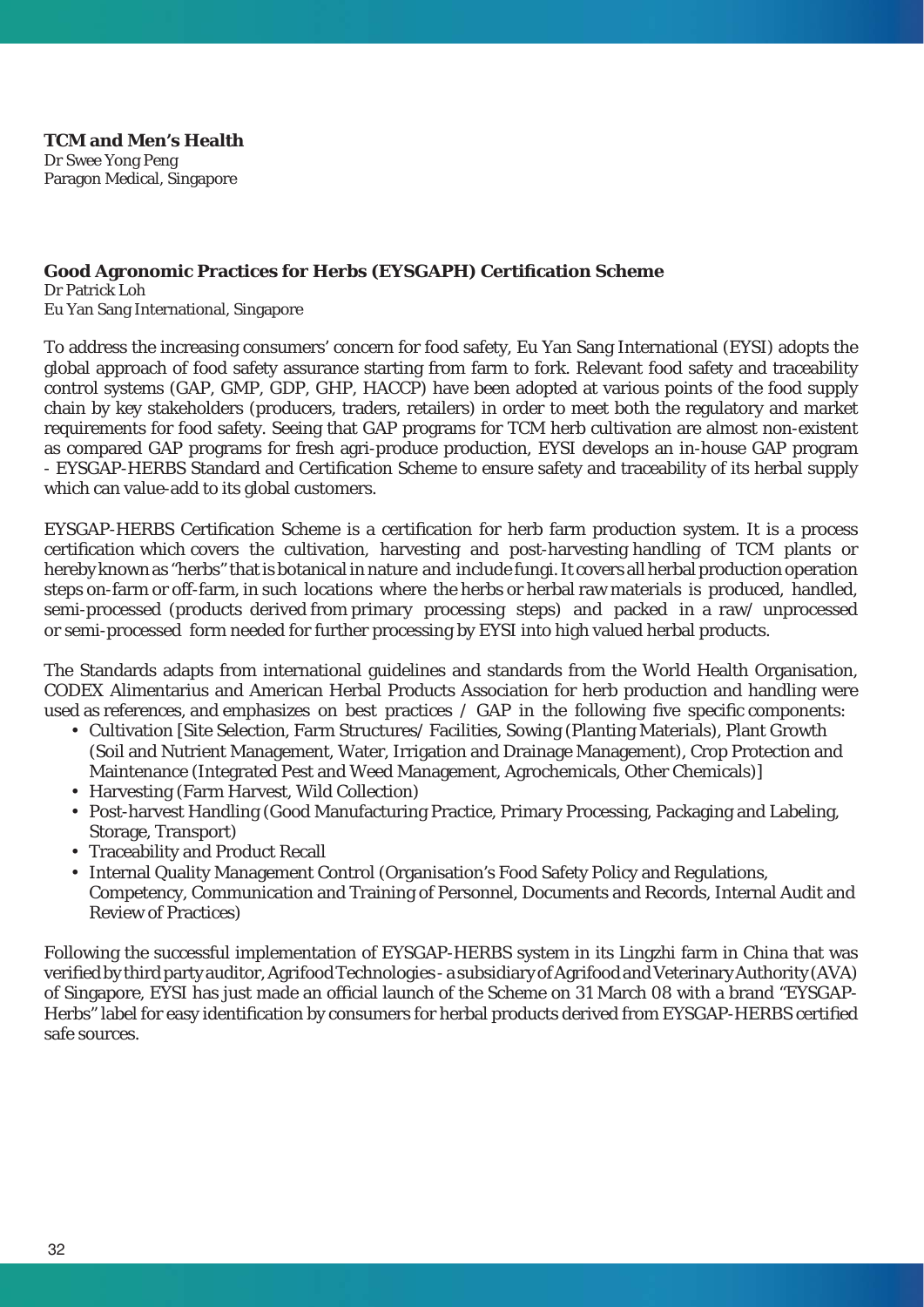# **Herbals in the Treatment of Male Sexual Dysfunction & Male Aging**

Prof Arif Adimoelja Hang Tuah University - Naval Teaching Hospital Dr. Ramelan, Indonesia

## INTRODUCTION

Current progress: Knowledge, science and technology have elucidated researches and usefulness of herbal medicine. Unfortunately in modern medicine (main-stream medicine, as known in "anti-aging medicine") herbals are still considered as alternative treatment for health, aging and other morbidities, including cancers. Herbal medicines are familiar since history of mankind to postpone aging processes and enhance physical strength (in this case "andropause"), prevent and cure illness or other serious-fatal diseases. Herbal approach in medicine is considered to maintain constant efforts of body's life force in the direction of self cleansing, self repairing and produce positive balance of body metabolism and health care with minimal side effects or reverse reaction. Any kind of "disease" might down-grate health processes; such as andropause which in anti-aging medicine is also considered as a "disease" (?). Aging is a process of life that manifest in body's missefforts to self cure, in conclusion "andropause" can be cured or even reverse.

Herbal medicine as well as water treatment, aroma therapy are considered as similar alternative treatments that are being used for the beneficial effects of human body efforts to urge and manage body and mind efforts to self-preparing processes for healing. Scientifically herbal medicine as it is should not be considered as a second means (alternative) for treatment. Modern herbal medicine as phyto-pharmaceuticals should be considered as a choice for treatment. Phyto-pharmaceuticals such as chemo-pharmaceuticals should have passed scientific researches and clinical trials or at least having been proven for evident base trials. Actually 25 % of medical prescriptions containing herbal ingredients have been daily unconsciously prescribed by physicians and 75 % of the world populations have used herbal medicine in all over the world (WHO, 1987)

## TRADITIONAL-, MODERN HERBAL AND PHYTO-PHARMACEUTICAL

Modern herbal medicine is known as Phyto-pharmacheuticals, produce by scientific extraction of the entire herbal components. Composed of well known phyto-chemical structures, other known components, minerals, metals, trace elements, vitamins and their concentrations. Phyto-pharmaceuticals discriminate from traditional and modern herbals by their exact composition, concentration and hygiene. Chemo-pharmaceuticals differ from Phyto-pharmacheuticals by her definite synthetic-chemical component, which can define the exact dose to combat the cause and etiology of known diseases. Unfortunately failures in practicing the application of modern chemo-pharmaceuticals may result in unpredicted side-effects and adverse reaction. Many benefits of herbal medicines as phyto-pharmaceuticals so far were not supported by scientific research and clinical trials. Herbal medicine being claimed as phyto-pharmaceuticals was consumed on basis of their empirical usefulness for disease treatment. Ultimately phyto-pharmaceuticals in modern medicine urge not to be considered as alternative choice for treatment.

PHYTOCHEMICALS AND CHEMICALS, THE DIFFERENCES: Phyto-chemicals provide plants the optimal conditions to grow, protect and adapt against harmful factors or attract insects for symbiotic needs. Phytochemicals react holistically in the same way as biochemical compounds; hormones, vitamins and enzymes that are metabolized in human bodies/animals to sustain and maintain healthy living and protection.

Purifying phytochemicals from the original plant-extract to a single agent would cause the phytochemical to loose the holistic natural components of phyto-pharmacodynamic properties. Principally a single purified phyto-compound becomes similar to chemical (synthetic) agent that subscribes its action to a single goal factor.

# ANDROPAUSE AND SEXUAL DYSFUNCTION

Andropause is the popular phrase commonly used to mimic menopause in women. In fact, there is never a "pause" in men (MEN–NO–PAUSE) as that in women ! But it is true that physical and mental strength apparently decline. Also psychosomatic syndromes similar to that in menopausal women may happen, hot flushes, osteoporosis, obesity, hypertension, cardio-vascular and metabolic diseases will increase with progressing of age. To begin with the age of forties.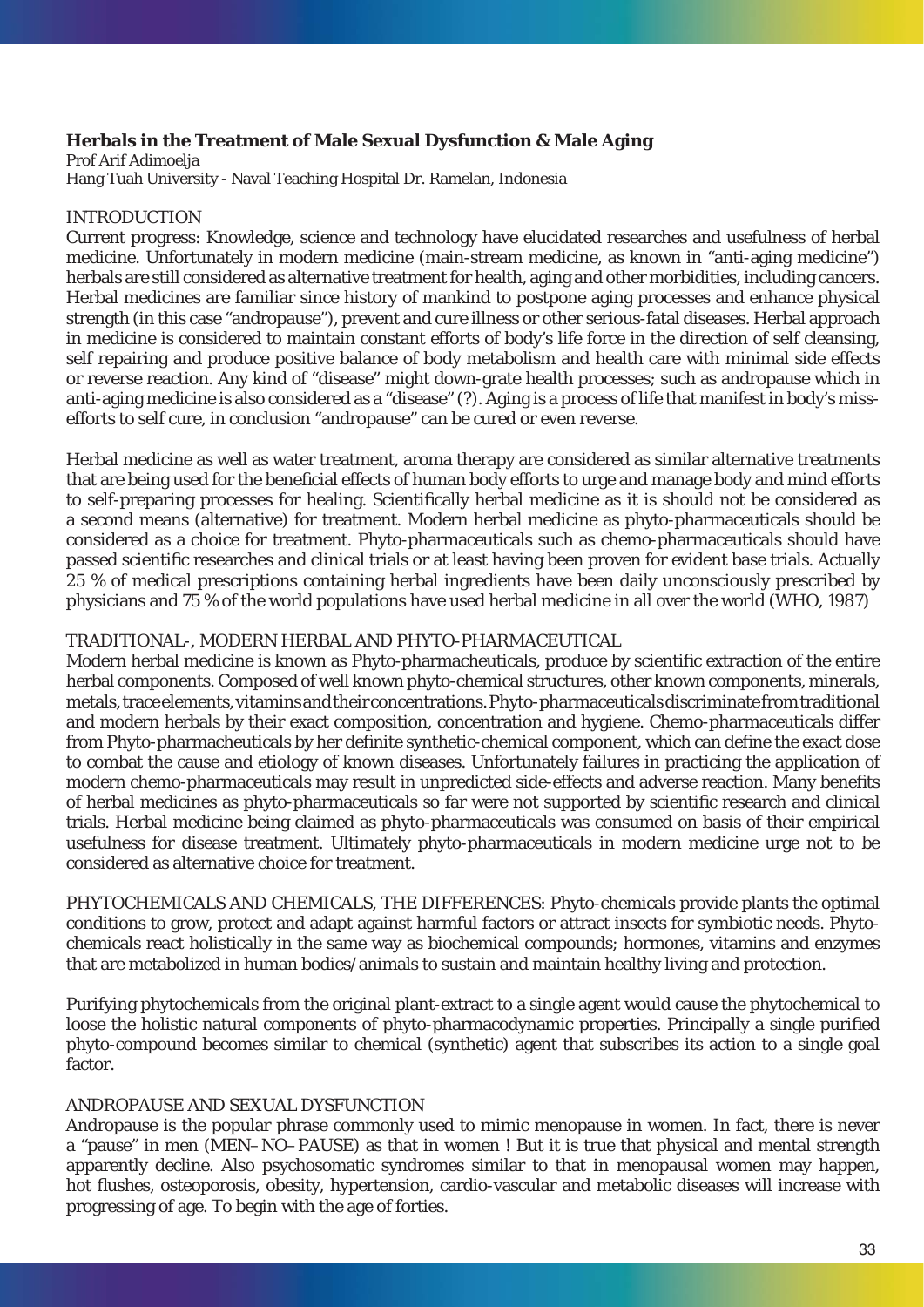Both in menopausal women and andropausal men the decline production of sex hormones may have influenced the process of aging. In menopausal women drastic decline production of estrogen can be clear-cut observed. Hormonal Replacement Therapy (HRT) with estrogen (single hormone) was ever been popular. In aging men HRT with androgens have also been familiar, although no clear-cut decline production of testosterone (total) can be observed. Andropause complains, currently known as Testosterone Deficiency Syndrome (TDS) seem to be more trustworthy and clinically justifiable (in PADAM, ADAM, SLOH or LOH)\*. Unfortunately during years of HRT, using testosterone supplementation, controversial side effects seem to appear (malignancies of breast and prostate cancers). Therefore extreme precaution has to be taken when HRT should be applied. Current researches on phyto-pharmaceuticals and their combinations of diversities herbal products to treat sexual dysfunction and aging have booked attractive good results without severe side effects or adverse reaction.

## FACTS ON PHYTO-PHARMACEUTICALS

To mention some of these products are Ratax®, Virilex®, Blue Moon®, Tribestan® ,VirilarTM and more... The current new trial we have the chance to share for a small open line trial is VirilarTM. Which show a significant (p < 012) good result after a one month trial of 12 aging males (age 53 -62 years old) complaining erectile difficulties and reduce sexual desires and stamina (see research trial attachment). A further double blind evident base trial should be performed to reconfirm for this temporary outcome.

As has been mentioned above any herbal extract would have its own pharmacologic -dynamic action and ethno-pharmaceutical condition for its optimal usefulness. Phyto-pharmaceuticals consisting of more than one phyto-chemical extract might exert imbalance in their pharmacologic-dynamic action resulting to favorable or adverse reaction. A further research to these conditions would therefore be considered. Other constrain factors as has been published by I.D. Sharlip (Newark Star Ledger, 30 Jan. 2002) mentioned that "Herbal Sex Pills Thrive on Fantasy More Than FACT ! 9 out of 10 Phyto-pharmacheuticals (sex tonics) did not contain phyto-extracts concentrations as mentioned in their brochures. Regretfully some Phyto-pharmacheuticals that are marketed over the counter as "health supplements" too did not fulfill the legal requirements. Some of these phyto-pharmaceuticals were therefore force to be abandoned.

Current medical treatments for aging men are most focused to sexual dysfunction. In many studies published mentioned that erectile dysfunction is the Gate-Way for more serious morbidities (L.G. Gooren, 2006, F. Saad, 2007). The quality and stiffness of penile erection probably can be a sign of diseases in aging men (metabolic syndrome, hypertension, high cholesterol blood serum, cardio-vascular diseases. Some of these well known phyto-remedies as Serenoa repens (Saw palmetto), Corinanthe yohimbe (Yohimbine), Ptychopetalum olacoides (Muira puama), American-, Chinese-, Korean-ginseng (varieties of Panax ginseng), Siberian ginseng (Eleutherococcus senticous), Cordicep sinensis sacc. (Cordiceps), Tribulus terrestris L (Protodioscin), Momordicocin and more should be of of much benefit to prevent the preventable and postpone the in-evitable process of aging men. A scientific approach to herbal medicine would be of paramount important for the next future.

 $*$ ) PADAM = Partial Androgen Deficiency in Aging Male  $ADAM =$  Androgen Deficiency in Aging Male SLOH = Slow Onset Hypogonadism LOH = Late Onset Hypogonadism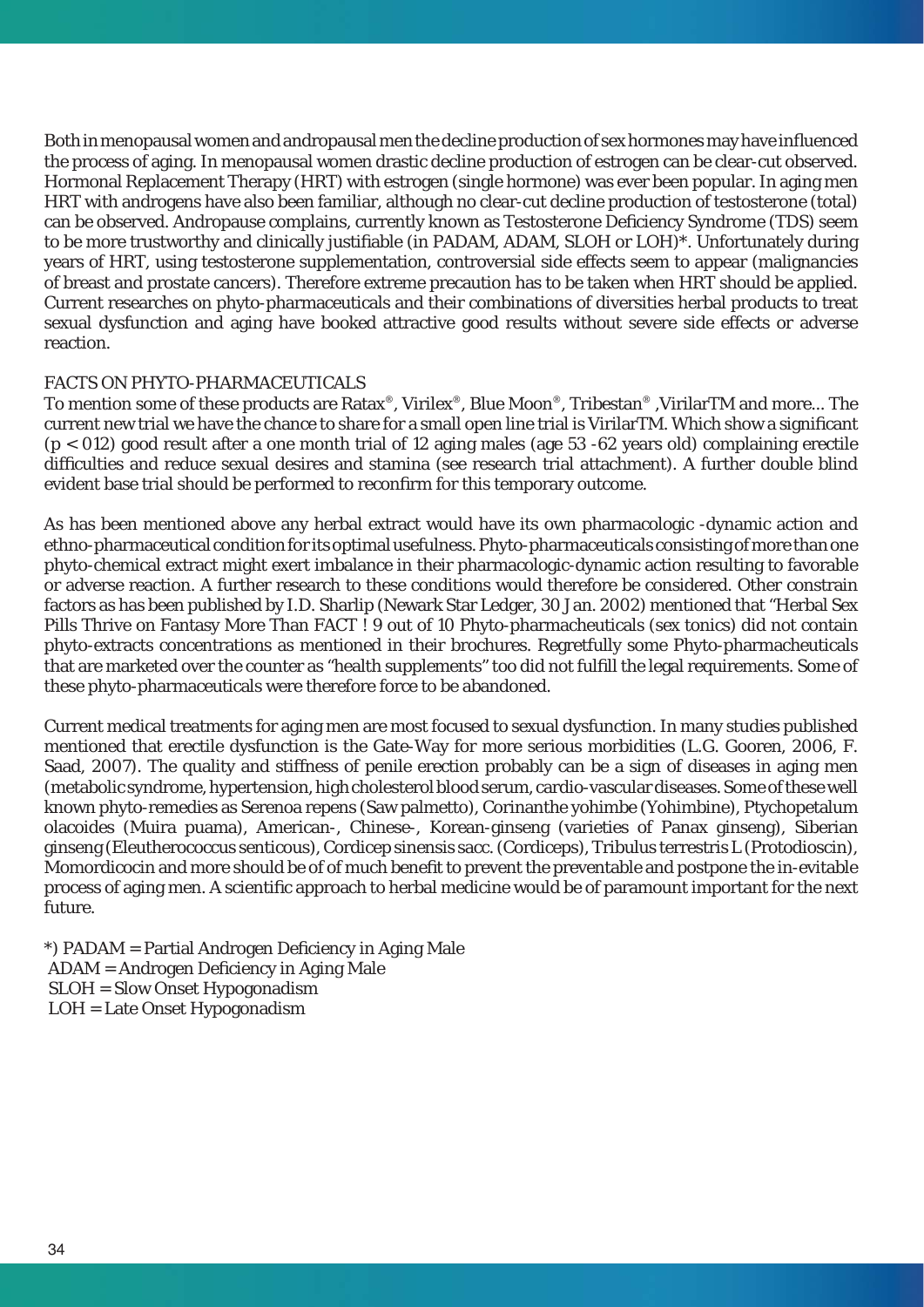# Asia Pacific Society of Sexual Medicine (APSSM) Symposium on ED - A Review of Treatment **Options**

Prof Chiang Han Sun Asia Pacific Society of Sexual Medicine, Taiwan

Prof Nam Cheol Park Asia Pacific Society of Sexual Medicine, Korea

Prof Abdulmaged M. Traish Boston University School of Medicine, USA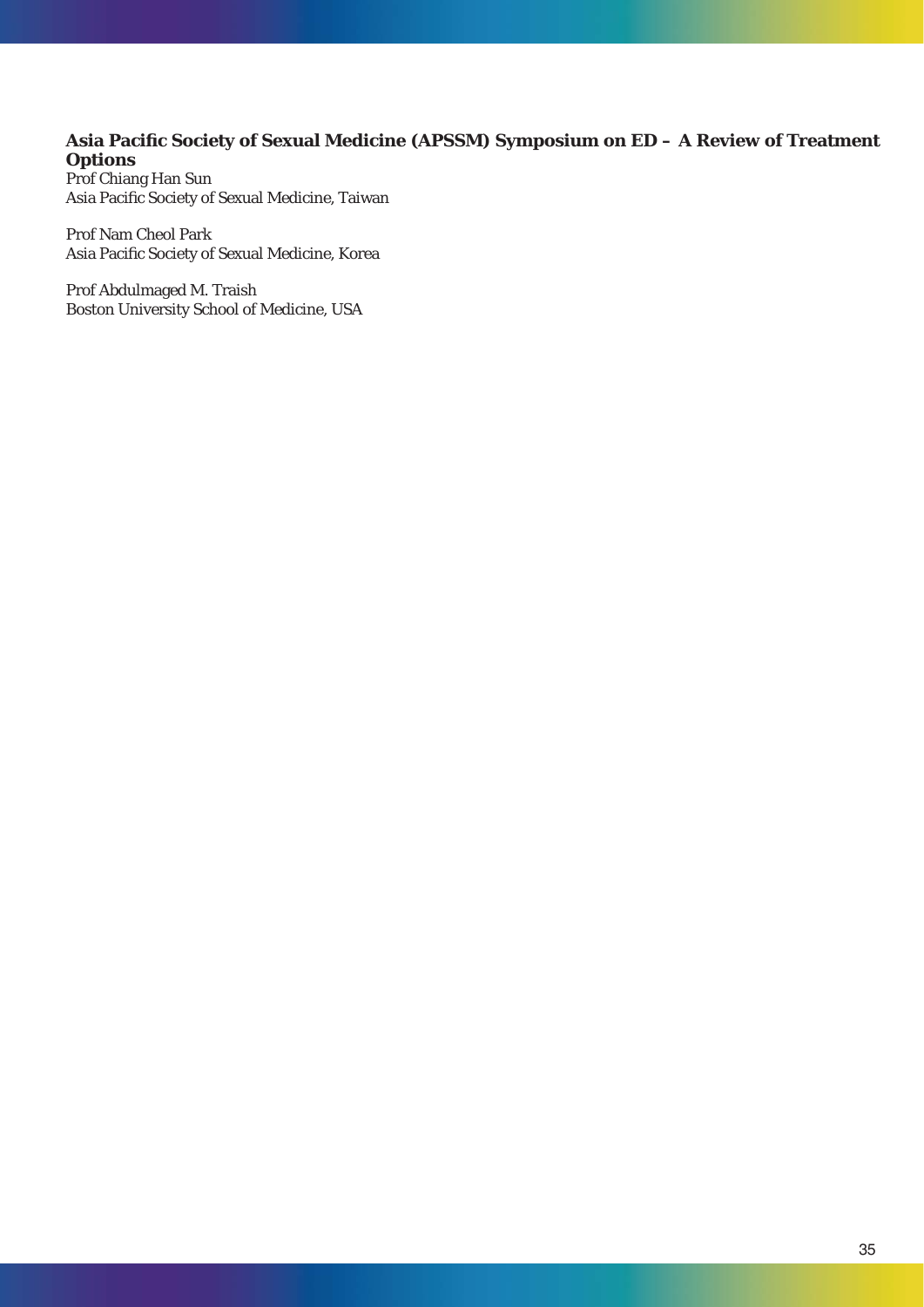# **Workshops Speakers' Abstracts**

## **Video Demostrations – Electroejaculation & Electrovibration**

Prof Peter Lim Huat Chye, MD Consultant Urologist, Urology Centre, Gleneagles Hospital, S'pore Sr Visiting Consultant & Advisor, Dept of Urology, CGH, Singapore Adjunct Professor, Edith Cowan University, Australia

Anejaculation and ejaculatory dysfunction are the terms used to describe the inability of a man to have an ejaculation. This condition typically results from neurologic diseases, traumatic injury, or as a complication of surgery. The nerves that are responsible for carrying the signal for ejaculation exit the spinal cord and course along the aorta at the posterior part of the abdomen. These nerves are most commonly injured after spinal trauma resulting in paraplegia or quadriplegia, major bowel or vascular surgery, or surgery for testicular cancer. Other conditions that can result in ejaculatory failure include diabetes, multiple sclerosis, syringomyelia, psychological disorders and peripheral neuropathies. In the past, men with ejaculatory dysfunction were considered infertile because they couldn't ejaculate and impregnate their wives even though they did produce sperm within their testicles.



Two techniques were developed to help induce an ejaculation in a man who is otherwise anejaculatory. Vibratory stimulation (VS) employs a custom designed mechanical vibrator (store bought vibrators don't work for many patients) that is applied to the underside of the glans penis and set to vibrate at a designated frequency and wave amplitude. This vibration travels along the sensory nerves to the spinal cord and may induce a reflex ejaculation. This technique only works in patients with an intact ejaculatory reflex arc and the results are dependent on the level of spinal cord injury. This is an office procedure that requires no anesthesia or sedation to perform. The second procedure is called Electroejaculation (EEJ). Electroejaculation is performed with a device known as an electroejaculator . Only two electroejaculator machines exist currently: The Seager Machine & the Brindley Machine. A specially designed electric probe is inserted into the rectum next to the prostate. A current generated by the machine is applied to stimulate the nerves (or periprostatic & pelvic muscles depending on the machine) and produce contraction of the pelvic muscles resulting in an ejaculation. The semen specimen is collected and processed in the andrology laboratory and if the specimen is of very good quality then it can be used for intrauterine insemination (IUI). If there are few sperm or the sperm have low motility then the specimen can be used with In Vitro Fertilization to establish a pregnancy. Electroejaculation must be performed under general anesthesia in all patients who have abdominal and perirectal sensation. Anesthesia is not required for spinal cord injured men who have high level injuries and are without sensation. Anyone who has a history of autonomic dysreflexia must have blood pressure and heart rate monitored as electroejaculation may cause an significant increase in blood pressure.

A complete urologic evaluation is required prior to electroejaculation in order to detect and treat any urinary tract infections. Men with spinal cord injuries often have a problem with poor sperm production as well as ejaculation after the injury. A diagnostic trial of electroejaculation is attempted to obtain and examine the quality of the semen specimen. Good quality samples are frozen for future use as a backup. A fresh specimen is obtained at the time of the women's ovulation. Patients are prescribed sodium bicarbonate tablets prior to VS and EEJ to alkalinize the urine and make it more hospitable to sperm since there is often a retrograde component to the electroejaculation and the sperm may need to be retrieved from the bladder via a catheter. Electroejaculation and vibratory stimulation have enabled many men who suffer from ejaculatory failure to conceive children of their own.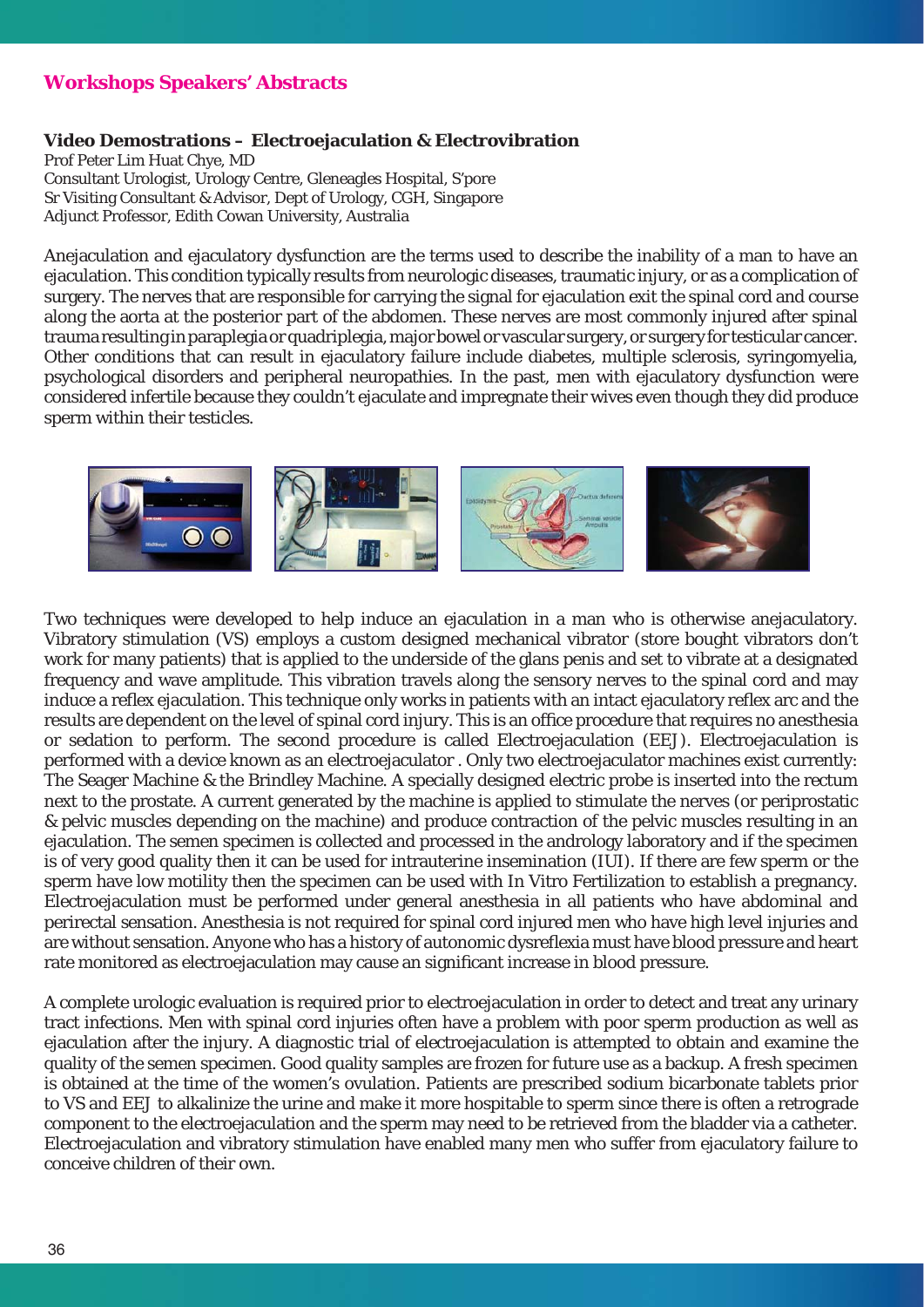Electroejaculation must be performed under satisfactory anesthesia in men with spinal cord injuries with sensation in or below the abdomen. A complete urologic examination must be performed prior to the procedure to detect and treat any urinary tract infections.

Often during this procedure retrograde ejaculation occurs, which is a backwards ejaculation into the bladder, and sperm must be collected from the urine. Men with SCI with a history of autonomic dysreflexia, or the sudden onset of high blood pressure, must be carefully monitored by a physician, as electroejaculation can cause a significant increase in blood pressure and heart rate.

## **Summary:**

• In electroejaculation, an electric probe, or electroejaculator, is inserted into the rectum near the prostate to stimulate the nerves (or periprostatic muscles in the case of the Brindley Machine) and contract the pelvis muscles, causing ejaculation.

• Ejaculate is collected from the urethra, and processed in the laboratory to determine sperm quality.

• If enough high-quality sperm are recovered from the semen, they can be washed in our laboratory and used in Intrauterine Insemination (IUI), a process where, using a small tube or catheter, prepared sperm is injected directly into the uterus to achieve egg fertilization.

• If a lower number or lower quality of sperm are recovered in the semen, it can still be used with In Vitro Fertilization (IVF). Using Intracytoplasmic Sperm Injection (ICSI), a single sperm, processed in our laboratory, is injected directly into an oocyte (egg) to fertilize it. Once fertilized, the developing embryo is implanted into the uterus.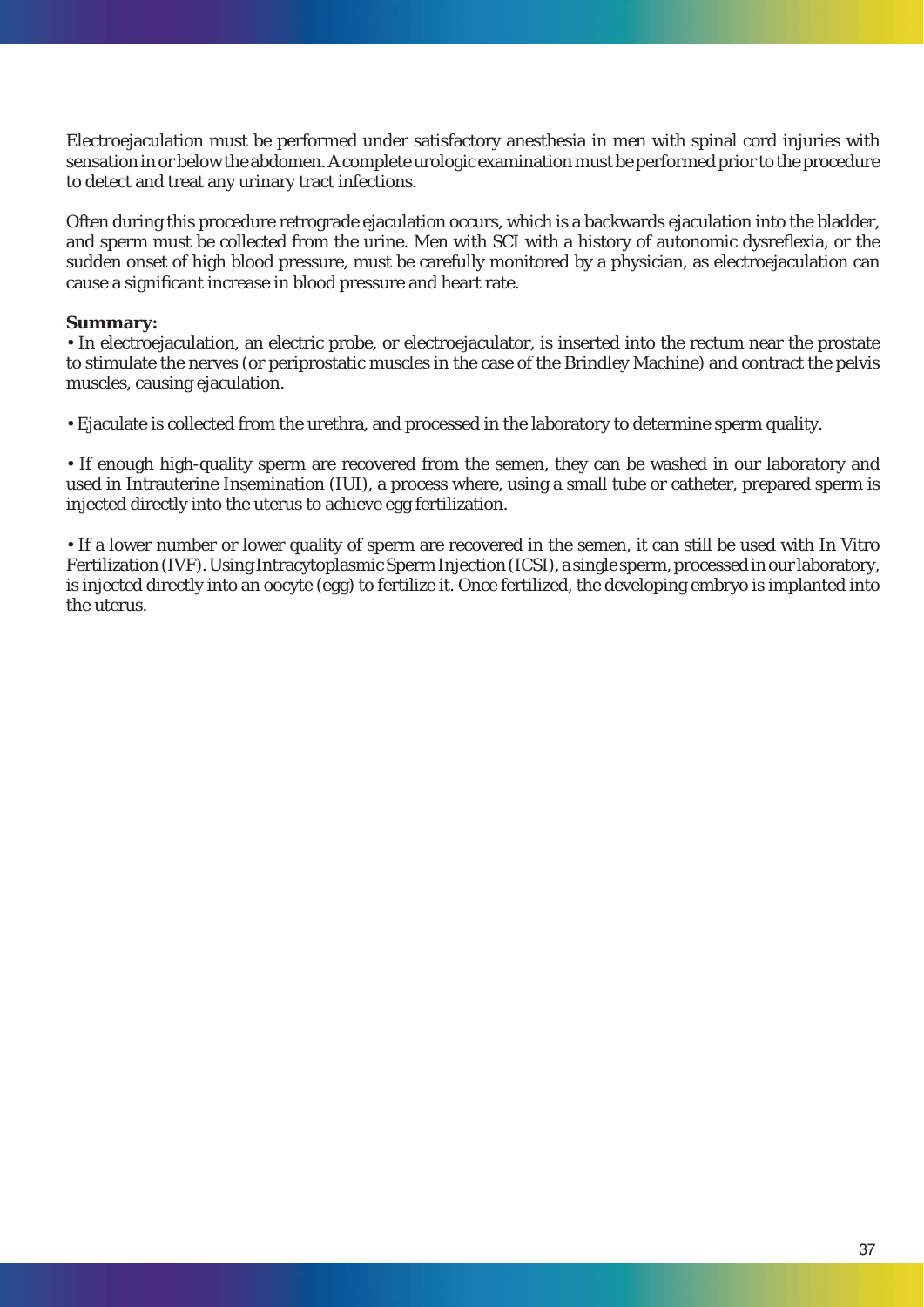# **Pharmacotherapy for Erectile Dysfunction**

Prof Doddy M. Soebadi, MD, PhD Department of Urology, Soetomo Hospital, Airlangga University School of Medicine Surabaya - Indonesia

Modern treatment of Erectile Dysfunction (ED) has been revolutionized the treatment of male sexual dysfunction, by the availability of the three PDE5 inhibitors (sildenafil, vardenafil, and tadalafil) for oral use. These drugs, when compared with older treatments, are the first easy-to-use treatment that works well for most common ED problems.

Whatever the cause of the ED, it is almost always associated with performance anxiety. Thus part of the stimulus towards full penis erection is the sensation of getting an erection and if there is no penile response to sexual stimulation this lack of response is worrying and this worry inhibits erections and makes the problem worse. The first-line treatment for most men with ED is a PDE5 inhibitor such as sildenafil, tadalafil, or vardenafil and in many cases and particularly in men over 50, a major part of the benefit of these medicines is breaking the cycle of performance anxiety by increasing penile response to sexual stimulation.

The response rates to PDE5 inhibitor drugs can be predicted from the pretreatment IIEF score. If the patient is having partial or unsustained erections, then the response is likely to be good, with more than 90%of men achieving an erection sufficient for penetration and less than 2% of men stopping treatment because of sideeffects. However, if there has been a prolonged time without sexual activity and if the man has no erection, then irreversible changes such as corporal fibrosis are more likely and the results of PDE5 inhibitor treatment are worse. Nevertheless, because side-effects are few, it is worth trying PDE5 inhibitor treatment in all cases unless contraindicated by angina medication.

Treatment options for patients not responding to oral drugs (or contraindicated) include intracavernous injections, intraurethral alprostadil, vacuum constriction devices and implantation of penile prosthesis.

It must be emphasized that the physician should warn the patient that sexual intercourse is considered to be a vigorous physical activity, which increases heart rate as well as cardiac work. Physicians should assess the cardiac fitness of patients prior to treating ED. Any successful pharmacological treatment for erectile failure demands a degree of integrity of the penile mechanisms of erection.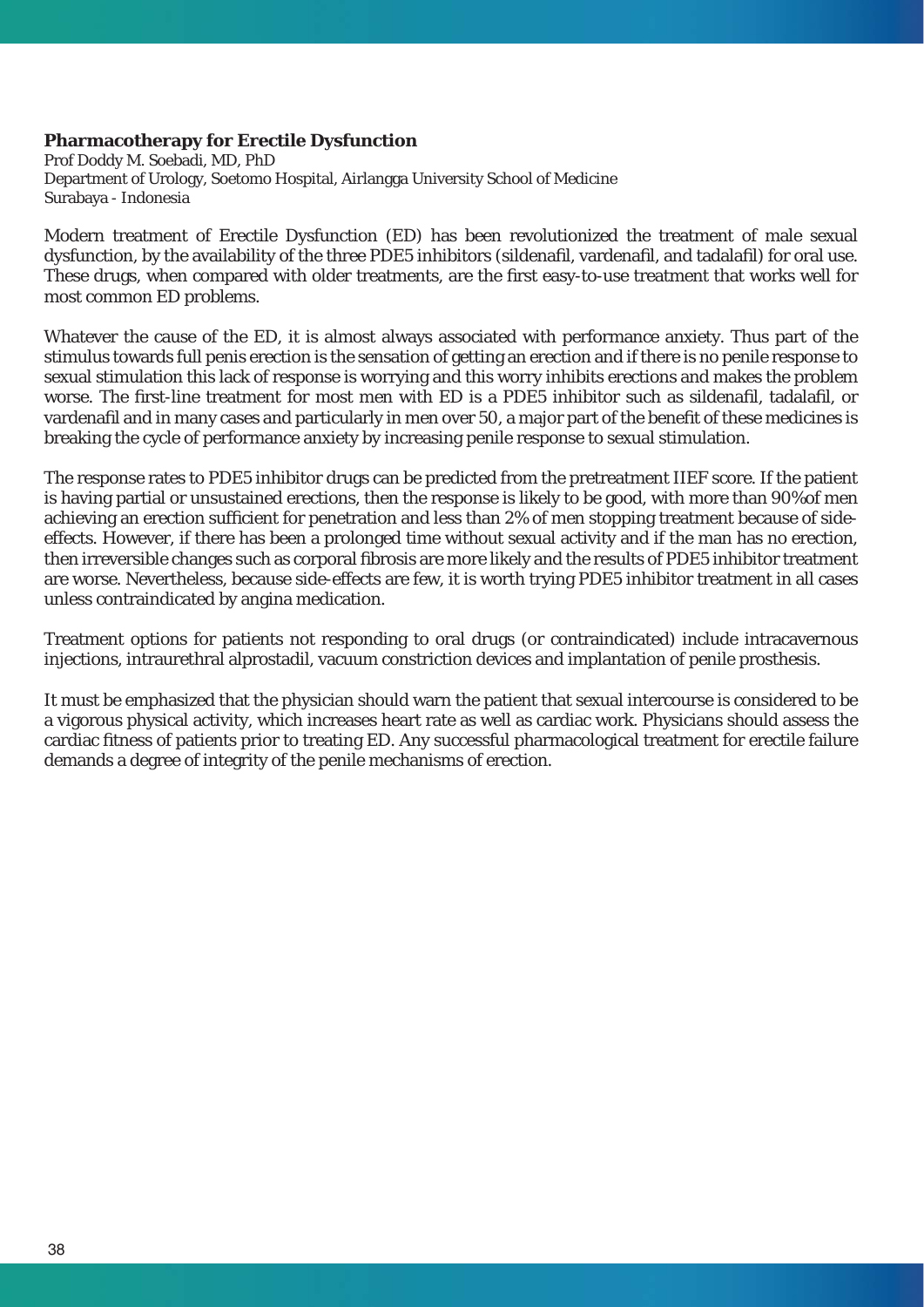# **Penile (Girth) Augmentation by shaft injection of dermal fi llers**

Prof Peter H C Lim, MD Consultant Urologist, Gleneagles Hospital

The real & correct indications for this procedure are for the select few who have bona fide medical reasons to justify its performance by the surgeon. It behoves the practitioner to screen out most of the psychogenic patients who unfortunately form the majority who mainly suffer from have a body image disorder that needs psychological counseling rather than surgery. Many methods have been tried viz. subcutaneous dermal grafts, cell seeded implantable scaffold by Maxgen BioTech Co, Subcutaneous injection of fat with each method having certain advantages & disadvantages, the last named with rapid resorption & uneven contours often resulting. Recently the use of Macrolane SubQ, a biologically acceptable filler ( hyaluronic acid 20mg/ml)made by Q-Med Ab appears excellent for girth & glandular (for glans penis, a different version should be used- vida infra) augmentation due to its simplicity & safety.

This video demonstration will show the preparation & technique of injecting this. The injection volume is 16- 20 ml (of Restylane SubQ), using a #19 cannula. The injection site is at the mid shaft, outside the corporeal bodies. The injection layers for glans augmentation is just beneath the mucosal layer of the glans. And the injection layer for penile shaft augmentation is just beneath the layer of the Dartos muscle. Using a fan technique often only one injection site is needed. The material must be spread around by a roller. Majority of patients show signs of improved diameter and smoothness. Remember that the technique gives little benefit or will give problems if the patient is not circumsized. Main difficulty is deciding how much to inject. May require simple re-modelling or re-moulding follow up visits to reach the optimal end points desired by the patient. Infection can occur post-injection, hence start a routine 5 day course of Augmentin post-procedure is mandatory. Do not use Macrolane SubQ for the glans; here we should use Perlane by Q-Med or better 2ml of Juvederm Ultra (24mg/ml of cross linked hyaluronic acid) by Allergan

So far this technique looks very promising, however we need longer follow up & more reports of its durability & long term functional results.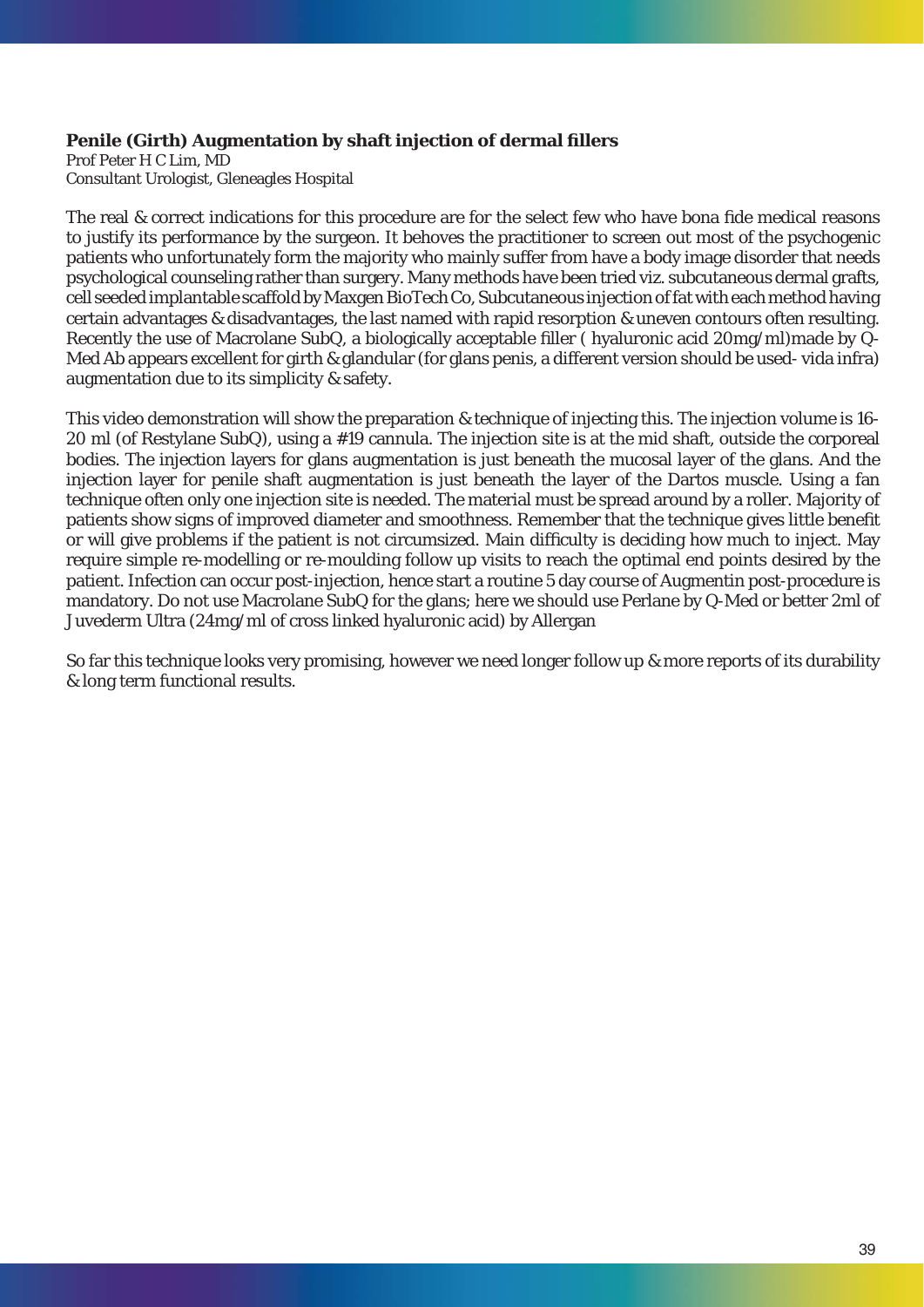## **Prevalence of ED and Sexual Disorders in Singapore**

Prof P Ganesan Adaikan

Head, Section of Reproductive Pharmacology / Sexual Medicine, Department of Obstetrics & Gynaecology, National University Hospital, Yong Loo Lin School of Medicine, National University of Singapore

An epidemiological study was carried out in a cohort of 923 male patients presenting with sexual dysfunction (SD) at the Andrology clinic, NUH to evaluate the community prevalence of erectile dysfunction (ED) among the different races in Singapore and how it varied with the marital status, medical illnesses and lifestyle derangements. The incidence rate for SD was 63% among Chinese, 21.3% for Indians, 7.4% for Malays and 8.3% for the other races (including foreigners). When compared with the population distribution of races, Indians attending the SD clinic were 3-fold more and the incidence was least among Malays. There were more patients in the age range of 31-40 (35.8%) and 41-50 (27%) compared to other age groups. The average age for presenting with SD complaints was 44 years.

Considering the marital status, 85.5% were married, 11.6% unmarried and divorcees and widowers constituted 2.5% and 0.4% respectively. Majority of men requesting for SD treatment had established relationship / partners. Studying the racial pattern in this context, more married (88.95%) and less single (4.8%) men attended the clinic among Malays than Chinese or Indians. History of masturbation was given by majority of men attending the SD clinic (89.2) compared to 10.8% without this incidence. The figures were similar across the racial groups studied. There was also history of multiple partnerships with no socio-scientific rationale. Medical illnesses resulting in organic causes for ED were more common among Malays (48%) compared to Chinese (38%) or Indians (40.4%). Among Malays, there were also more smokers and diabetics (36.2% and 36.4%). The figures for these two parameters were  $34.2\%$  and  $25.4\%$  for Indians and  $26.0\%$  and  $19.2\%$ for Chinese. Incidence of hypertension was also highest among Malays (30.8%) when compared to Chinese (22.1%) and Indians (16%). As for lipids, 67.9% and 39% of a mixed patient pool for total cholesterol (268) and TG (251) respectively had higher than normal levels of the two lipids; these biochemical parameters are well-known risk factors for ED.

Among the 424 Chinese SD patients cohort, 13.9% presented with non-consummation of their marriages. Among the 64 Malay cases studied, 8.1% were unconsummated. Among the 146 Indian SD patients' cohort, the incidence of this complaint was 19.1%. This shows that non-consummation of marriages was one of the major causes of subfertility seen at the OBGYN Andrology setting. Interestingly, a third of all the ED patients monitored for total testosterone had lower normal (<3.2 ng/ml) or less than normal level of this important male hormone. When this group was compared to groups with mid  $(3.3 - 6.2$  ng/ml) and higher normal levels (>6.3 ng/ml), both aging and low testosterone levels are negatively correlated to desire for frequency of coitus. It is seen from our epidemiological study on the patient pool that life style factors, hormonal, environmental and other social issues do play a role in contributing to sexual dysfunction including non-consummation predisposing to marital disharmony.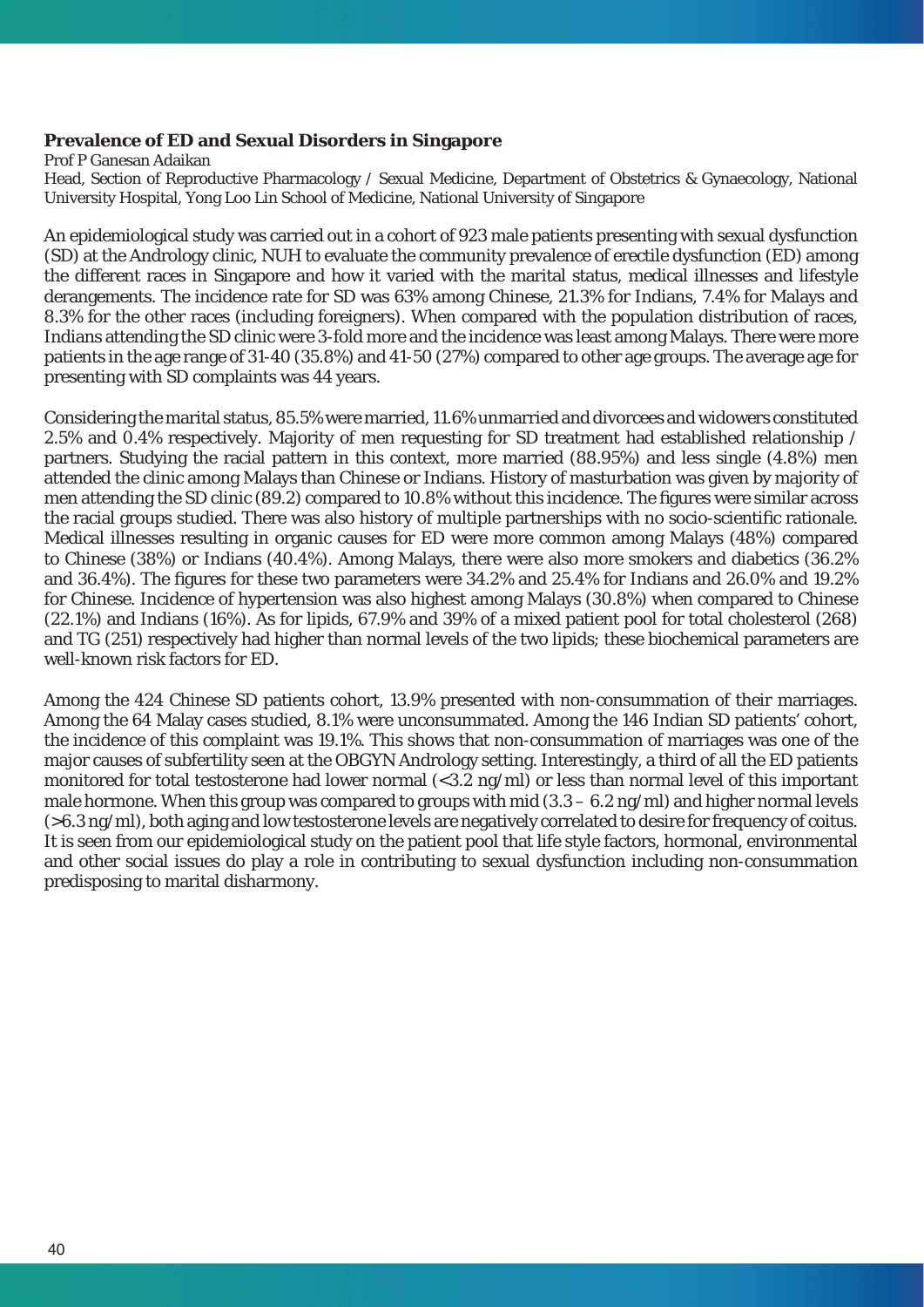# **Why Men Buy Sex**

Peter H C Lim, MD President, Society for Men's Health, Singapore Adjunct Professor, Edith Cowan University, Australia Senior Consultant Urologist, Urology & Andrology Centre, Gleneagles Hospital, S'pore

A survey on Why Older Men Visit Sex Workers was done during a n Exhibition on Sexual Health held on 25-26th Nov 2006 in Singapore. Evaluable responses were obtained from 108 Men The aims and objectives were to find out: (1) Reasons that movtivated mento seek the services of sex workers within S'pore & the surrounding countries (2) What category of aging males seek sex workers eg. Age group, Marital Status, Religion, Occupation & Economic Stature (3) Most frequented places (4) Type of Sexual Habits & the use of condoms for protection (5) Amount money Paid & the use of Sex Drugs/Aids during the encounter (6) Reasons & Psychology behind the Transection eg what motivates them visiting Sex Workers, & (7) Connection between older males seeking commercial sex & Social Gerontology

## **Results:**

The average age was 50 years. Managers, teachers, Engineers, accounts etc were not spared but the majority were salesmen (17%)& managers(22%). Heterosexuals comprised 76% whilst there were 6% homosexuals & 4% bisexuals. Seventy-seven percent were maaried men, 12% single, & divorces consisted only 5%. Thityseven had no religion, 27% were Christians while 19% were Buddhists. Thailand was the most frequented venue (18% with an added 8% in Hatyai), Batam (15%) & Bintan (7%) in Indonesia followed in popularity and locally in S'pore Geylang (14%) & Karaoke Bars (14%) accounted for most of the rest.The men either never paid anything (29%) or paid Sing\$200 (25%) with the rest paying anything in the range up to Sing\$1000. Sixty percent only used condoms regularly. One third used PDE5 Inhibitors during the Sex Act , 50% used supplements or Herbs to ehance the act but only one fifth did not use any such assistance.

From the Study we were able to provide Recommendations to the Government as follows: (1) Educate Aging Men & women in Sexual matters (2) Provide opportunities for wholesome activities for aging men & women (3) Make available Counseling Services (cf. dating services in young, need re-dating & re-discovering love in seniors too) (4) Sex is a continuum despite aging. Men found a new beginning with Viagra & Women need to catch up (5) Influx of "foreign maids & others in entertainment industry" a problem (6) Government efforts eg safe sex campaigns (7) Men's Health Programs to instill sense of responsibility in men in their twilight years to their spouses & vice versa

# **Conclusion:**

This survey allows Doctors, Health Care & Social Workers better understand the the magnitude of the problem & dynamics behind the quest for sexual workers in this late part of his life despite prohibitory societal values & provides suggestions to relevant agencies in the country to overcome this problem.